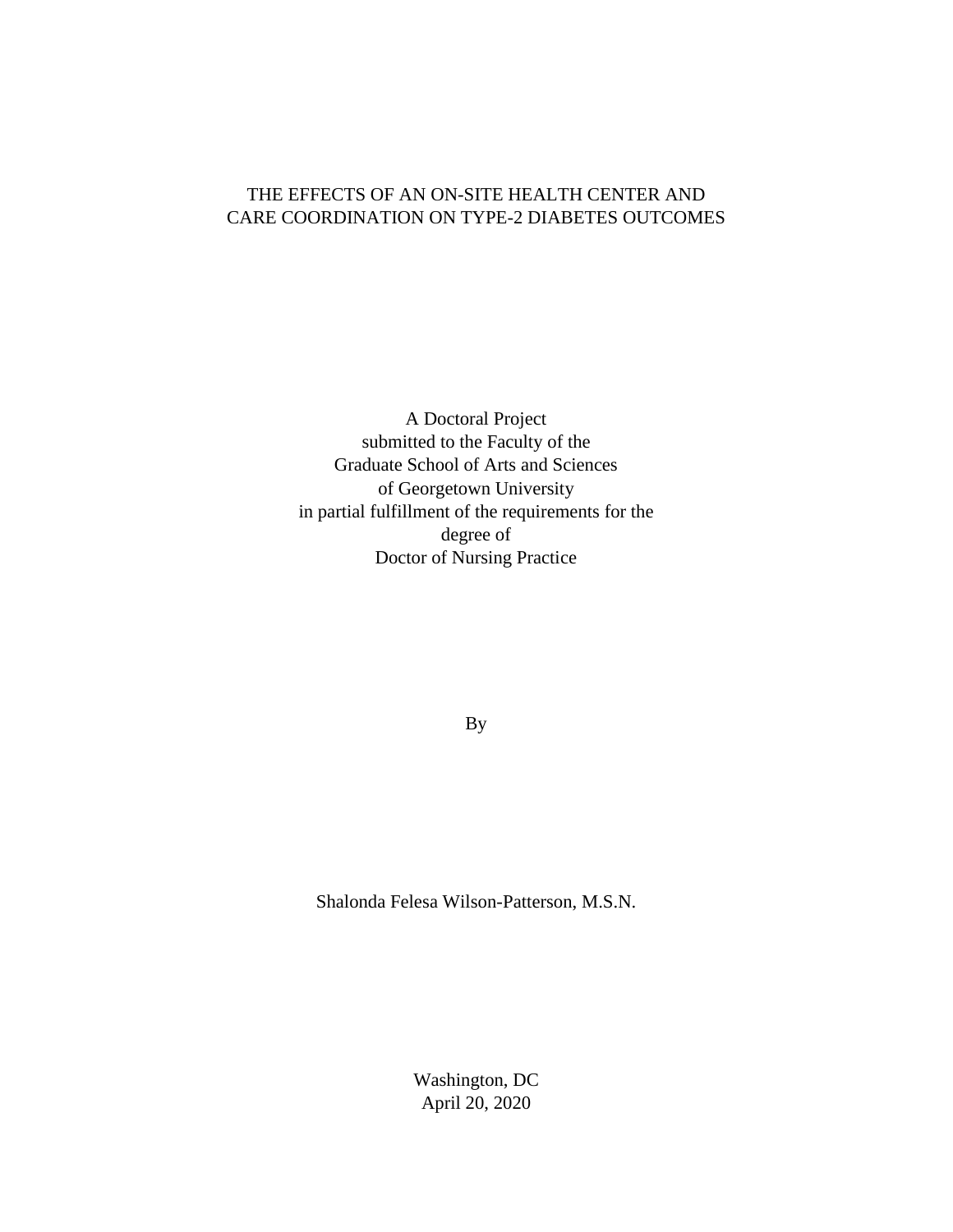Copyright 2020 by Shalonda Felesa Wilson-Patterson, M.S.N. All Rights Reserved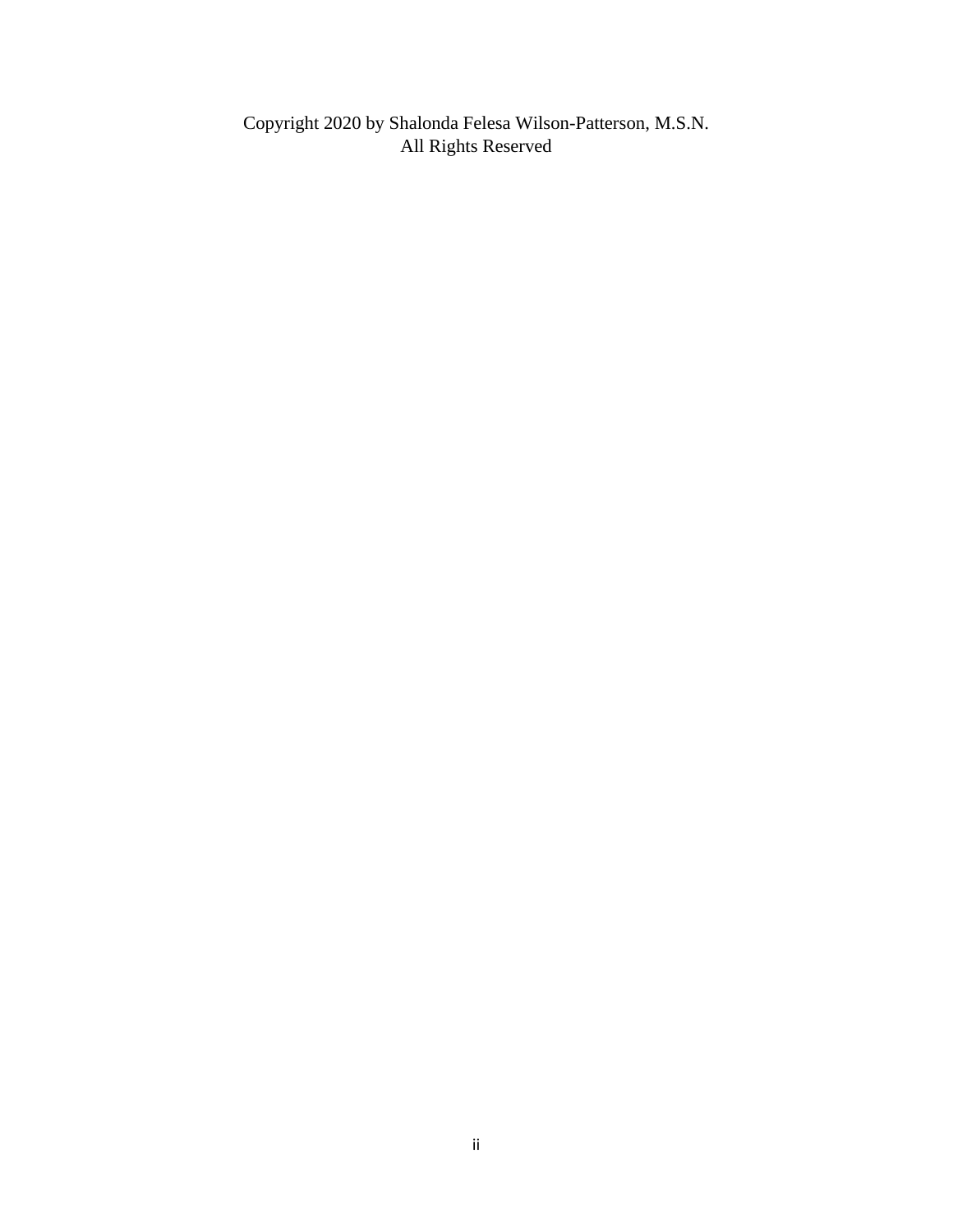## THE EFFECTS OF AN ON-SITE HEALTH CENTER AND CARE COORDINATION ON TYPE-2 DIABETES OUTCOMES

Shalonda Felesa Wilson-Patterson, M.S.N. Thesis Advisor: Kelley Anderson, Ph.D.

## **ABSTRACT**

More than 30.3 million people in the United States (US) have diabetes with 90-95% having type-2 diabetes mellitus (T2DM). In 2017, the total costs of diabetes care were estimated at \$327 billion and contributed to the \$3.3 trillion in annual health care costs in the US. Of the chronic diseases, T2DM is the seventh leading cause of death in the US. Management of T2DM is complex and requires a multidisciplinary approach. The on-site health center promotes health through innovative care solutions using a patient centered model. Care coordination can potentially maximize the value of care delivery with improved health outcomes.

This scholarly project evaluated changes in T2DM outcomes at one on-site health center after enrollment into care coordination. A non-experimental, retrospective chart review was performed utilizing secondary data from health risk assessments (HRAs) and an electronic health record (EHR). The T2DM clinical variables evaluated at initial HRA and post-HRA surveys were: weight, body mass index (BMI), blood pressure (BP), blood glucose (FBS), hemoglobin A1c (HbA1c), microalbumin, low/high density lipoproteins (LDL, HDL), medication therapy with angiotensin-converting enzyme inhibitors (ACE) or angiotensin receptor blockers (ARB), and HMG-CoA reductase inhibitors (statins). Additional variables included number of health center visits, foot exams, and wellness, podiatry, and eye exam referrals.

Comparison of initial and post-HRA data were analyzed using a paired *t*-test. Data was used for comparison of organizational benchmarks and T2DM national standards. A total of 92

iii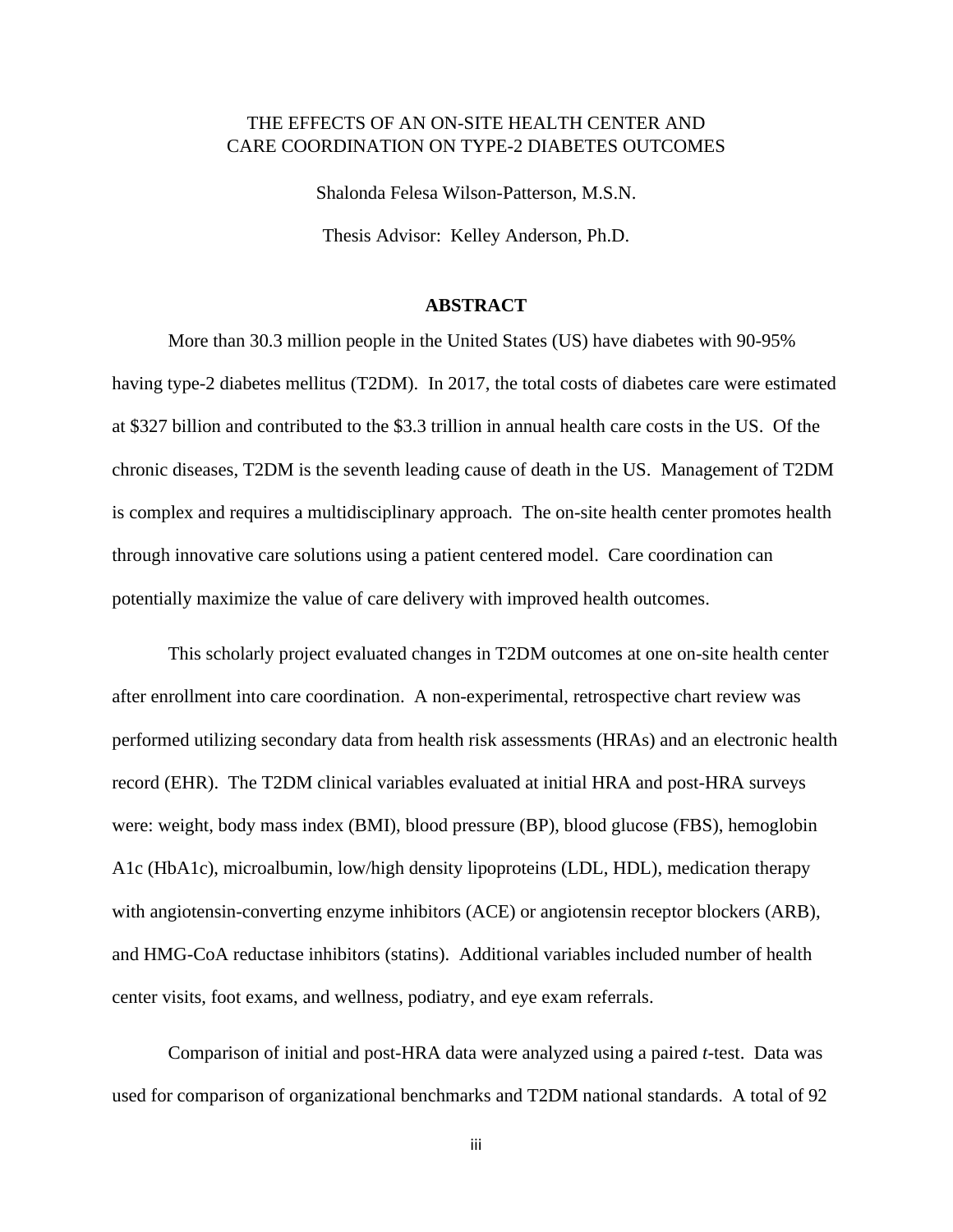participants met the inclusion criteria. There were statistically significant improvements in HbA1c and microalbumin results. The post-HRA mean HbA1c was 7.5% (*p*=.045) and microalbumin was 17.8 ( $p=0.006$ ). There were near significant results for post-HRA mean DBP of 80.5 mmHg (*p=*.053) and FBS of 140.9 (p=.053). The American Diabetes Association (ADA) standards of diabetes care were met for BP control and lipid management, but not for HbA1c. Organizational benchmarks for foot exams, ACE or ARB medication therapy were met but not achieved for HbA1c. The implications to practice are on-site health centers can provide chronic disease management while potentially improving T2DM outcomes. Recommendations for further study include a cost benefit analysis of T2DM care at on-site health centers.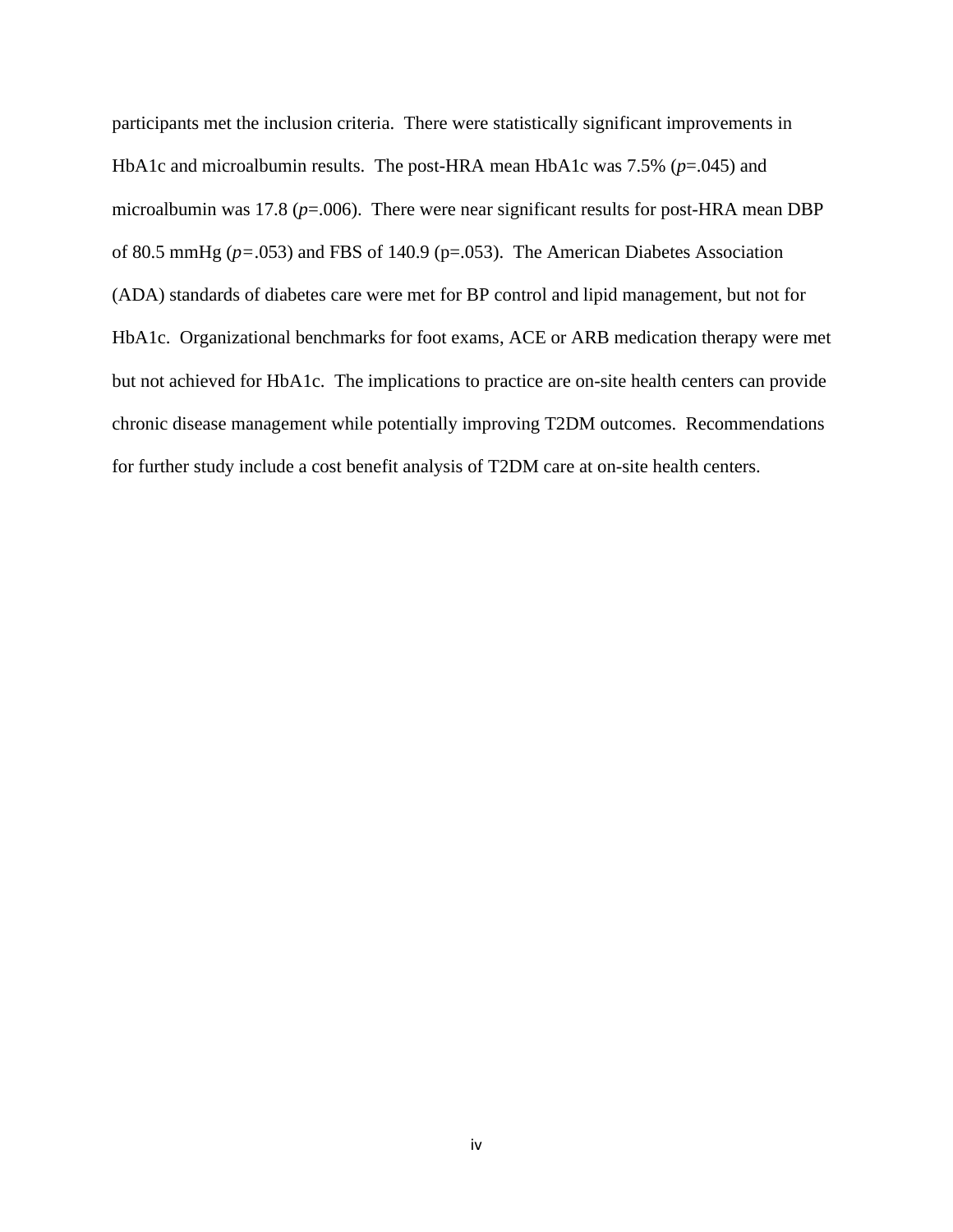## **ACKNOWLEDGEMENTS**

"He that dwelleth in the secret place of the most High shall abide under the shadow of the Almighty. I will say of the Lord, He is my refuge and my fortress: my God; in him will I trust." Psalm 91:1-2. I would like to thank my family for their support during all my professional and educational journey. Thank you, Dr. Giselle Ondetti, and everyone at the on-site health center who provided encouragement and guidance. I wish to acknowledge all of Georgetown faculty, my faculty advisor Dr. Kelley Anderson, Dr. Maryanne Lachat, and Dr. Nancy Crowell for their generous dedication of time to push me to completion of this degree. Your dedication and commitment to student excellence is the driving force of this doctoral program and sets the bar for others to emulate. I could never have done this without each of you. Hoya Saxa!

Best regards,

Shalonda Felesa Wilson-Patterson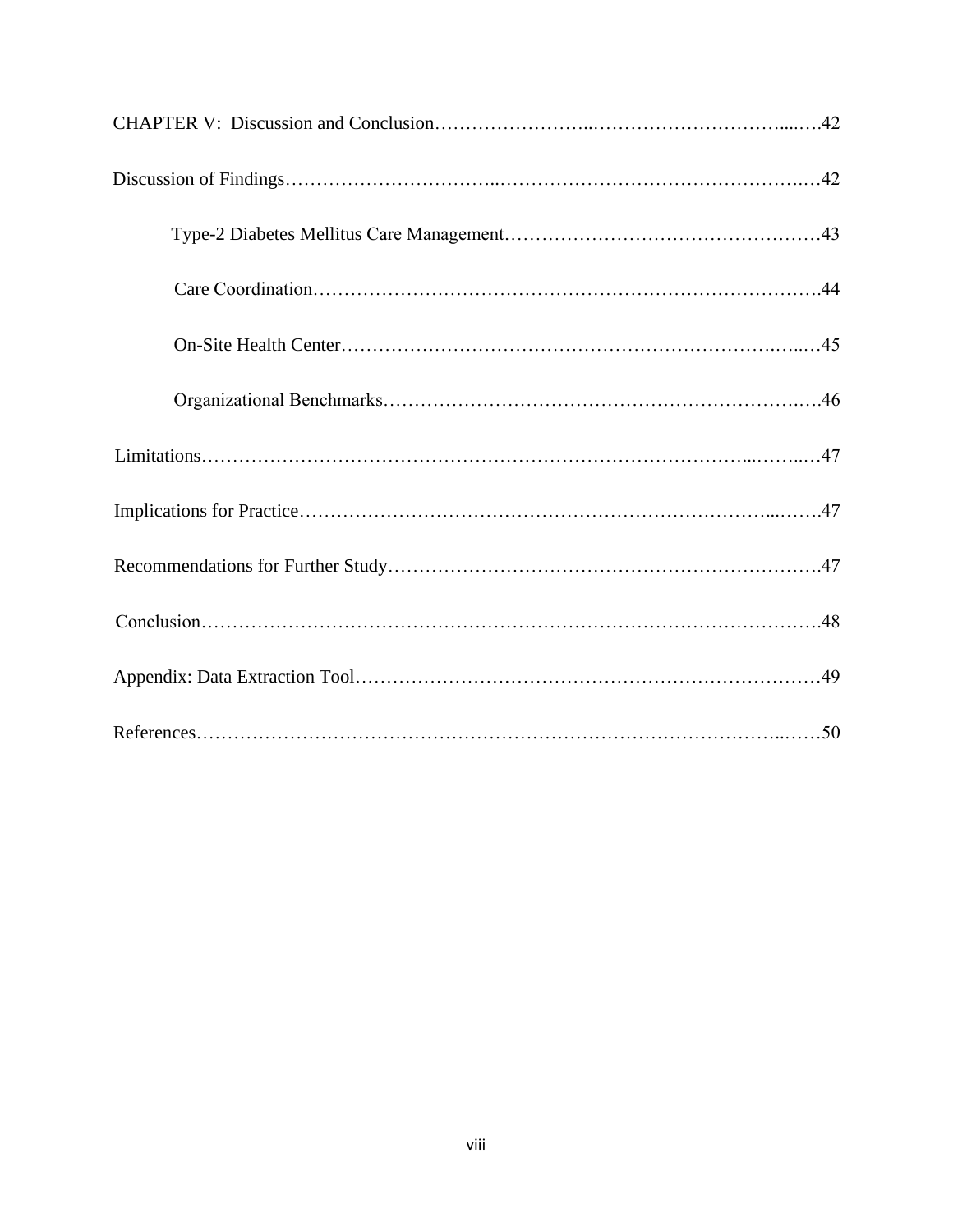## **LIST OF TABLES**

| Table 4 T2DM Clinical Variables, Initial to Post-Care Coordination38 |  |
|----------------------------------------------------------------------|--|
|                                                                      |  |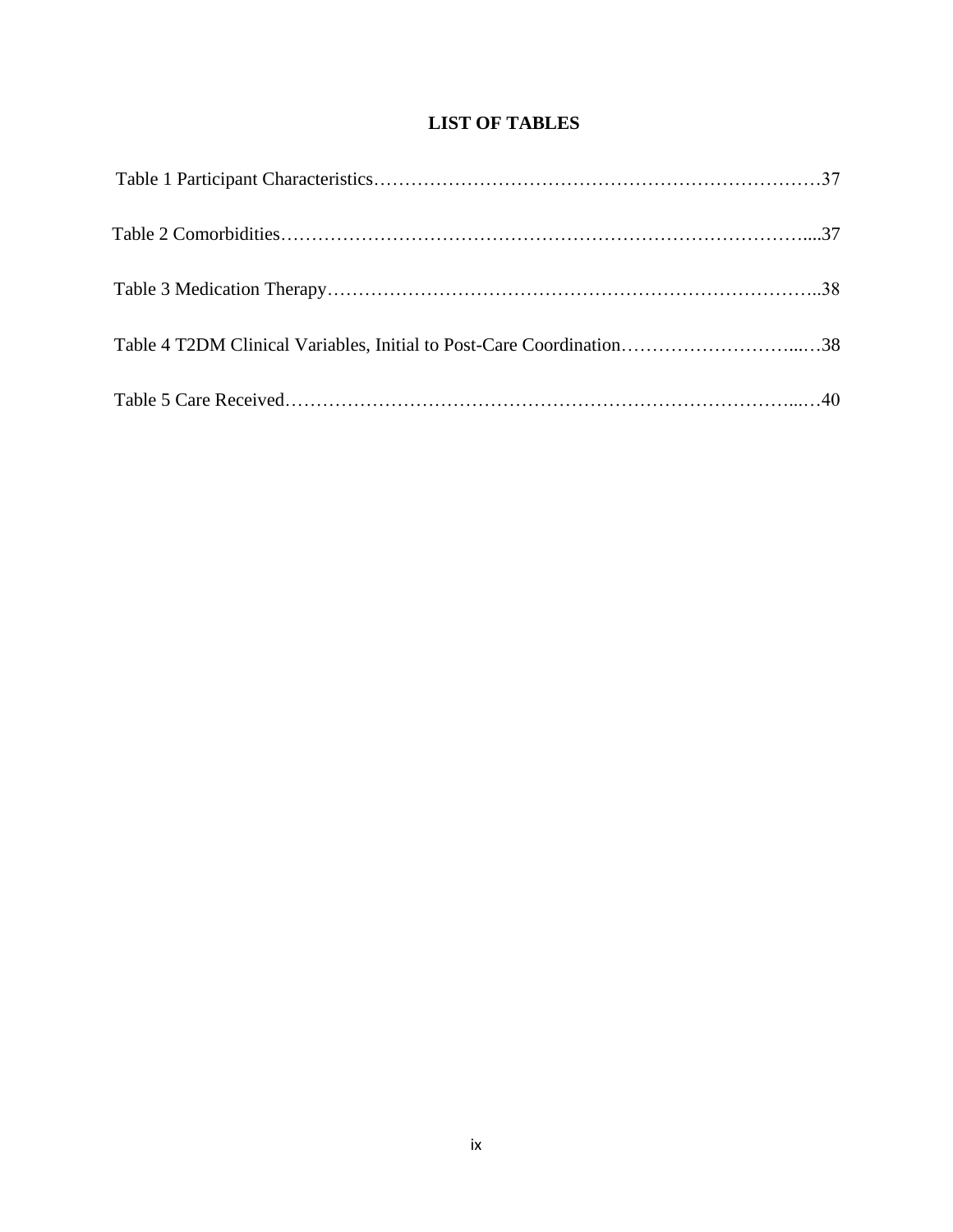## **Chapter I: Introduction**

Diabetes mellitus is defined as a chronic disease in which the body is unable to appropriately convert, or breakdown food ingested into energy (CDC, 2017). One out of ten Americans have diabetes, with 90% to 95% diagnosed with type-2 diabetes mellitus (T2DM). In T2DM there is a progressive loss of pancreatic cell function leading to decreased insulin secretion. Insulin deficiency occurs due to the inability to produce enough insulin, utilize insulin effectively or have a resistance to insulin, which results in elevated blood glucose levels. If the elevated levels of blood glucose are left untreated or undiagnosed this leads to prediabetes and can progress to T2DM (CDC, 2017). Left unmanaged, further negative sequelae including kidney disease, heart disease, stroke, vision loss, and neuropathy may occur (CDC, 2017). T2DM care requires frequent monitoring, evaluation, and management. Innovative care delivery models for T2DM include on-site health centers to provide this continuity. The utilization of onsite health centers has demonstrated benefits by increasing diagnostic screening, early detection, and preventative care based upon evidence-based guidelines (O'Keefe & Anderson, 2017). Improved access to care for chronic disease management at on-site health centers may increase opportunities for assessment and diagnosis of T2DM, monitoring of diabetic control, and assessment of medication compliance thereby preventing complications and negative sequelae (O'Keefe & Anderson, 2017).

## **Statement of the Problem**

The National Diabetes Statistics Report (CDC, 2017) describes the incidence of diabetes as approximately 1.4 million for newly diagnosed cases in United States (US) adults 18 years or older in the year 2015. Of these cases, more than half occurred in adults ages 45 to 64 years old, equally in males and females (CDC, 2017). The incidence of diabetes was higher in non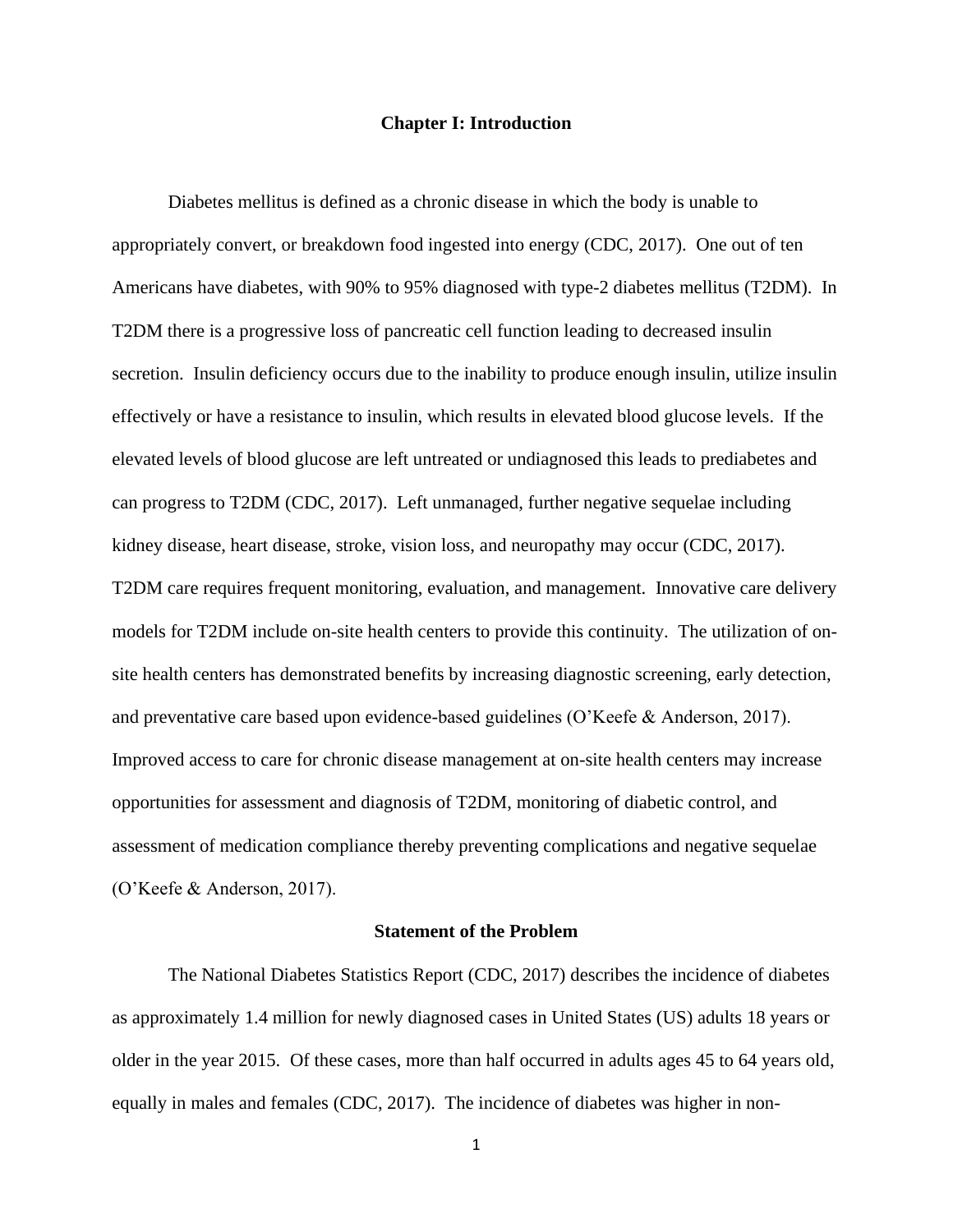Hispanic blacks (9.0 per 1,000 persons) and Hispanics (8.4 per 1,000 persons) when compared to non-Hispanic whites (5.7 per 1,000) (CDC, 2017).

The prevalence of diagnosed and undiagnosed diabetes is estimated at 9.4% of the US population, or 30.3 million people of all ages, of which 7.2 million or approximately 24% do not report or were not aware of having diabetes (CDC, 2017). The percentage of adults with diabetes increases with age with a prevalence of 25.2% for ages 65 years or older (CDC, 2017). The age adjusted prevalence of diagnosed and undiagnosed diabetes was higher for non-Hispanic blacks, Hispanics, and Asians when compared to non-Hispanic whites (CDC, 2017).

The incidence and prevalence of diabetes varies with level of education, which serves as an indicator of socioeconomic status. The incidence among individuals with less than a high school education was approximately two times greater (10.4 per 1,000 persons) than individuals with a high school education or higher (5.3 per 1,000 persons) (CDC, 2017). The prevalence by education level varied significantly with 12.6% of adults with a diabetes diagnosis with less than a high school education versus 9.5% of adults with at least a high school education, and 7.2% with more than a high school education (CDC, 2017).

#### **Significance of the Problem**

According to the Center for Disease Control's (CDC, 2017) National Center for Chronic Disease Prevention and Health Promotion (NCCDPHP) six in ten adults have a chronic disease in the US and four in ten have two or more chronic conditions. In the last 20 years, the number of adults diagnosed with diabetes has more than tripled and more young adults, teenagers and children are being diagnosed with diabetes (CDC, 2017). The mortality rate for diabetes in the US from 2013 to 2016 was 25.7 deaths per 100,000 population (CDC, 2017).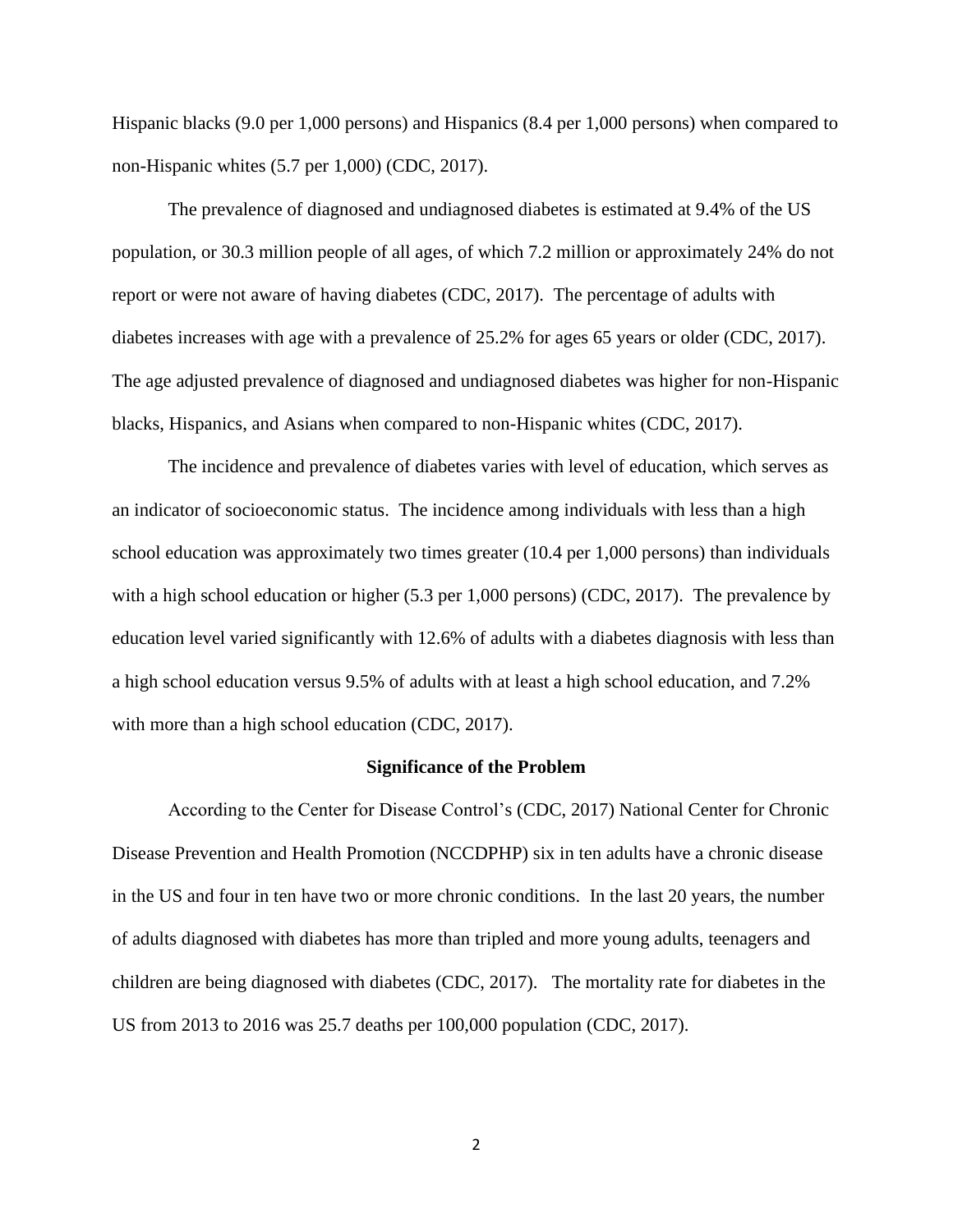Diabetes and chronic disease management are one of the leading causes of the \$3.3 trillion in annual health care costs in the US. The CDC (2017) states chronic diseases are the leading causes of death and disability in the US. Of the chronic diseases causing death and disability, T2DM ranks seventh as one of the leading causes of death in the US (CDC, 2017). T2DM is a complex metabolic disease process in which poor management or progression of the disease can result in significant comorbidities, such as cardiovascular disease, peripheral neuropathy, and poor wound healing. T2DM is the leading cause of kidney failure, lower-limb amputations, and adult blindness (CDC, 2017).

Papanicolas, Woskie, & Jha (2018) reported the US spent twice as much as other countries on health care, specifically 17.8% of the gross national product, although it performs poorly on many population health outcomes. The American Diabetes Association (ADA) estimated in 2017 the total costs of diabetes care at \$327 billion, reflecting a 26% increase over a five-year period (2019). The average medical costs for diagnosed diabetics averages nearly \$10,000 per year, reflecting a rate which is approximately 2.3 times higher than in the absence of the disease (ADA, 2019). Other variables leading to the increase in costs associated with T2DM include inability to work or increased absenteeism from the workplace, decreased productivity in the workplace, and an overall loss of productivity related to morbidity and mortality (ADA, 2019). As the debate regarding health care reform and spending continues, the issue of chronic disease management provides an example of the negative financial impact the US is currently experiencing.

T2DM requires a multifaceted approach to care management that includes primary care visits that routinely include physical examinations, laboratory testing, prescriptions, medication management, specialty referrals, and patient education. Primary care delivery is often provided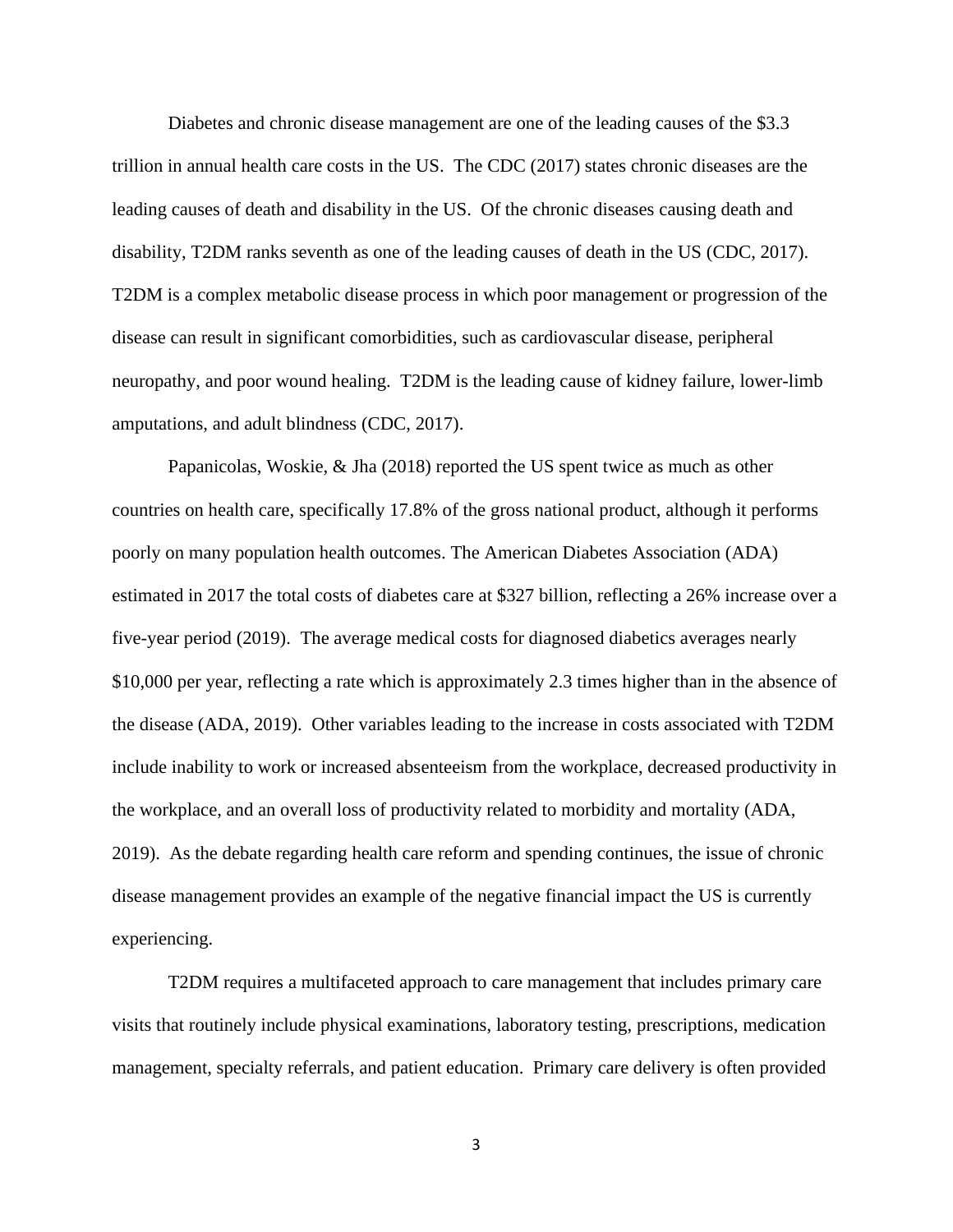with inadequate care coordination and care is often fragmented or duplicated (Williams et al., 2019). According to the Agency for Healthcare Research and Quality (AHRQ), care coordination in primary care involves "deliberately organizing patient care activities and sharing information among all of the participants concerned with a patient's care to achieve safer and more effective care" (AHRQ, 2018, p. 1).

T2DM treatment requires diabetes self-management education (DSME) and diabetes selfmanagement support (DSMS) regarding lifestyle modifications which include diet, exercise, and self-blood glucose monitoring (SBGM). Powers et al. (2015) defines DSME as an "ongoing process of facilitating the knowledge, skill, and ability necessary for diabetes self-care" and DSMS as "activities that assist people with diabetes in implementing and sustaining the behaviors needed to manage their condition on an ongoing basis" (p. 2101). Together DSME and DSMS provide the education and resources to increase patient understanding and management of their chronic condition.

Powers and colleagues (2015) examined the joint position statement of the ADA, the American Association of Diabetic Educators (AADE), and the Academy of Nutrition and Dietetics which collectively supported the importance of an initial DSME by a health care provider and resources for ongoing DSMS. The goals of the position statement were to improve patient care and education, improve the health of T2DM patients and overall population, and reduce the per capita costs of diabetes-associated complications (Powers et al., 2015).

Many individuals diagnosed with T2DM spend a third or more of their time at work, and it is often difficult to obtain the primary care services required to manage T2DM. The benefit of an on-site health center is improved productivity related to both reduced absences and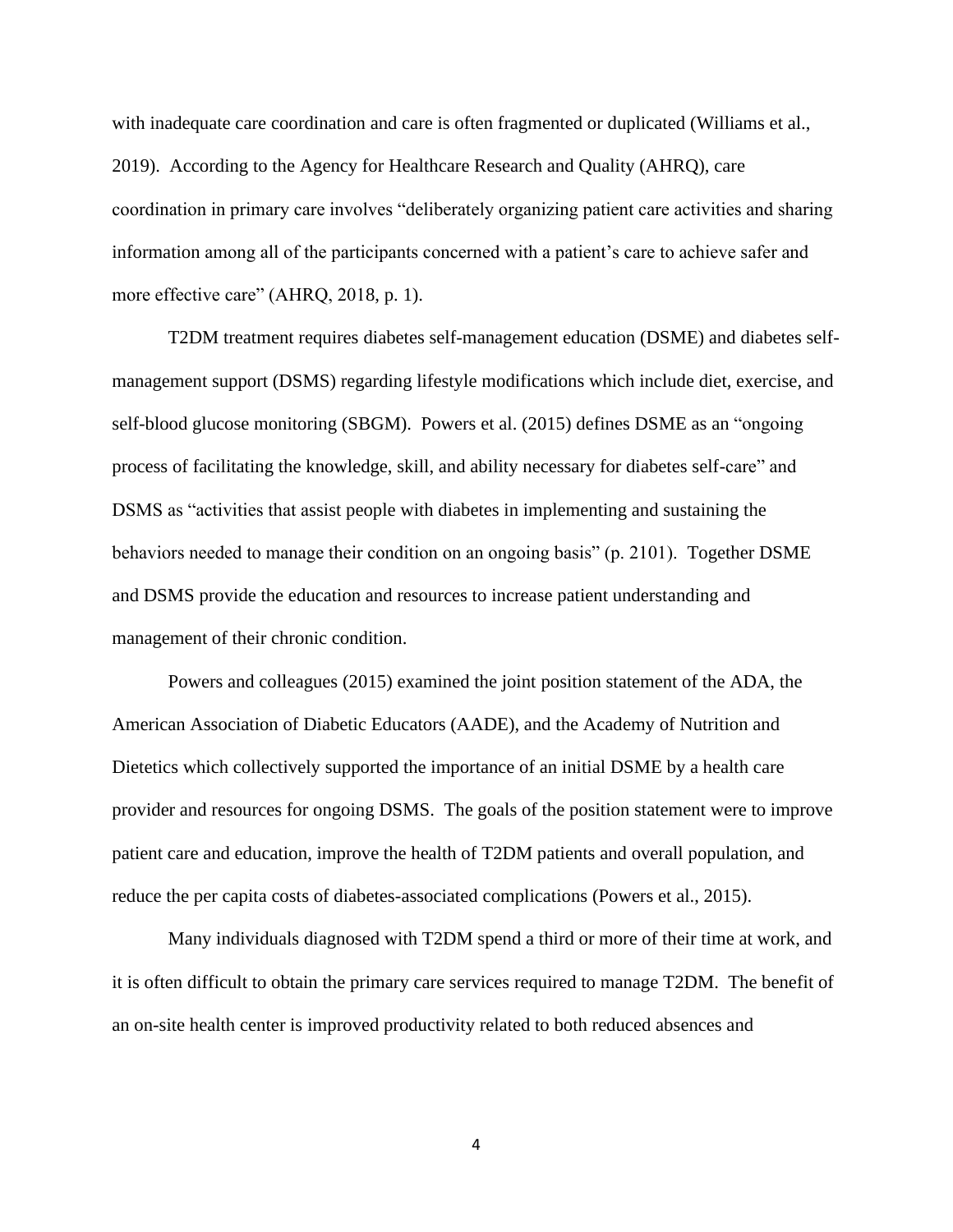presenteeism, which occurs when employees comes to work impaired by illness and are unable to work to their full ability (Caloyeras, Liu, Exum, Broderick, & Mattke, 2014).

## **Standards of Care**

The ADA reported only 14% of patients met the standards of care for diabetes in the three target goals of glycemic control, blood pressure (BP) control, and cholesterol control (ADA, 2019). The target goal of glycemic control is a HbA1c less than 7% with the recommendation for testing at least 2 times per year in patients meeting glycemic goal and every 3 months in patients not meeting glycemic goal or when the treatment regimen changes; the frequency of testing allows for clinical presentation, current treatment plan, and provider judgement (ADA, 2019). The target goal of BP for patients with T2DM is dependent upon level of cardiovascular risk. For patients with a low cardiovascular risk of less than 15%, the target BP is less than 140/90 mmHg; whereas a high cardiovascular risk greater than 15% has a target BP of less than 130/80 mmHg (ADA, 2019). The management of patients with T2DM and elevated BP includes initiation of drug classes aimed at reducing cardiovascular events, including angiotensin converting enzyme (ACE) inhibitors or angiotensin receptor blockers (ARBs) (ADA, 2019). The target goal of lipid management for patients with T2DM are LDL less than 100mg/dL and HDL greater than 40mg/dL for men and 50mg/dL for women (ADA, 2019).

### **On-Site Health Center**

One of the Institute for Healthcare Improvement's (IHI) goals are to promote "The Triple Aim", which encompasses a framework to improve the patient experience of care by focusing on quality and satisfaction; improving the health of populations; and reducing the per capita cost of health care (IHI, 2020). The concept of "triple aim" describes the characteristics needed for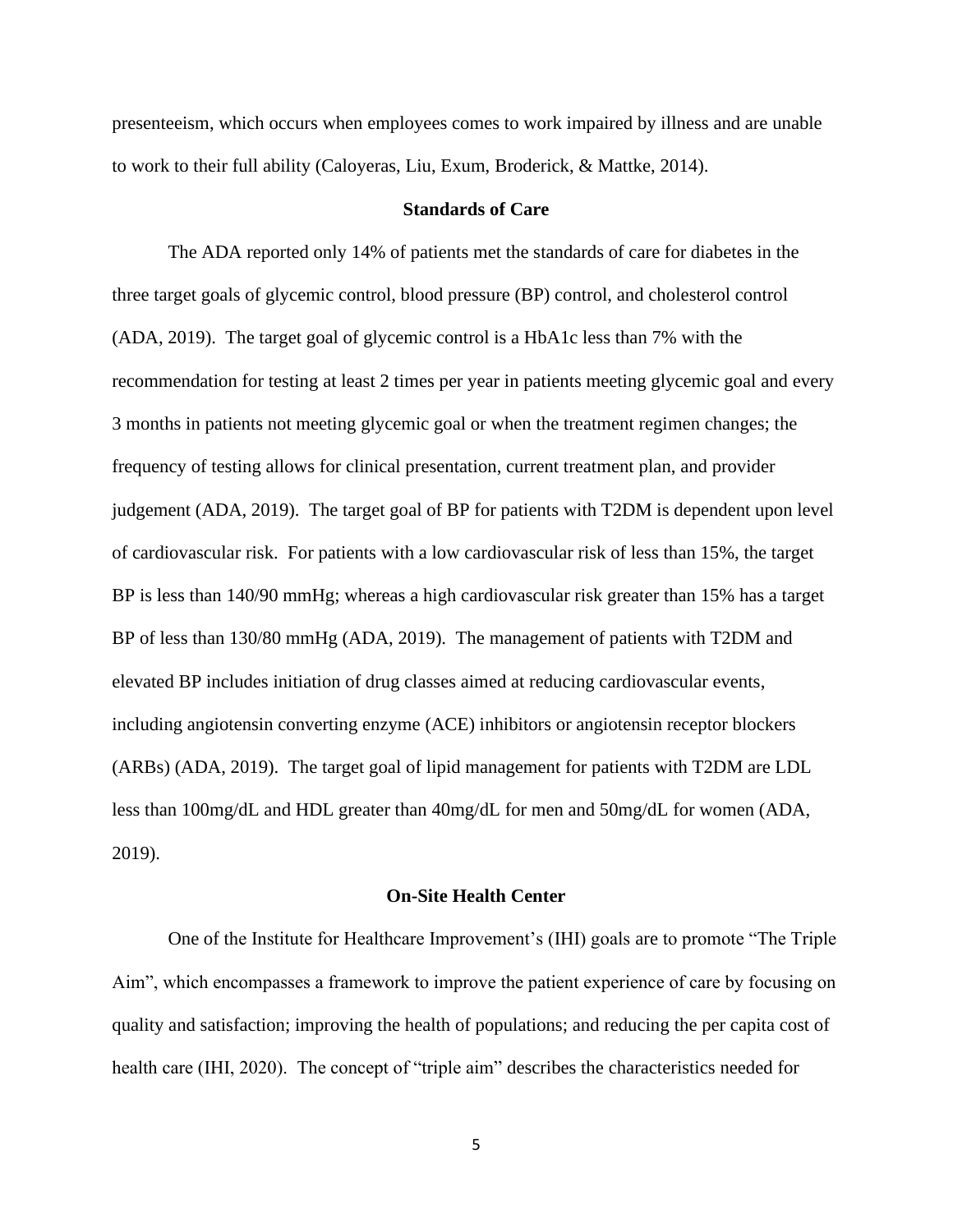organizations that are committed to providing an integrated approach to health care delivery that includes a redesign of primary care delivery, a partnership with patients and their families, population health management, and fiscal management of the associated costs (Ryan, Brown, Glazier, & Hutchinson, 2016).

On-site health centers are institutions that integrate the goals of the "triple aim". According to the National Association of Worksite Health Centers (NAWHC) an on-site health center, also known as a worksite or workplace clinic is defined as "a setting where an employer offers one or more medical and wellness services, delivered by licensed providers, to all or a designated portion of its active population and other eligible individuals" (NAWHC.org, 2019). The goal of the on-site health center "is to provide easy access and immediate attention, at little or no cost, for a host of services and products that an employee would normally have to leave the worksite to obtain" (NAWHC.org, 2019).

The on-site health center addresses the goals of the "triple aim" by providing primary care service delivery that is accessible and convenient at low to no cost for participants; encouraging use of wellness programs that allow employees to be involved in their care; decreasing common illnesses and their severity; and augmenting management of chronic conditions such as T2DM that require regular visits and compliance monitoring. Through these initiatives, on-site health centers strive to improve overall patient outcomes (NAWHC.org, 2019).

Patients of the on-site health center are the employees and their families, specifically those who are covered by employer sponsored health benefits. As a benefit to the employees and their dependents the on-site health center services are provided at no additional cost and typically co-payment fees are waived. Employees have the additional benefit of being provided health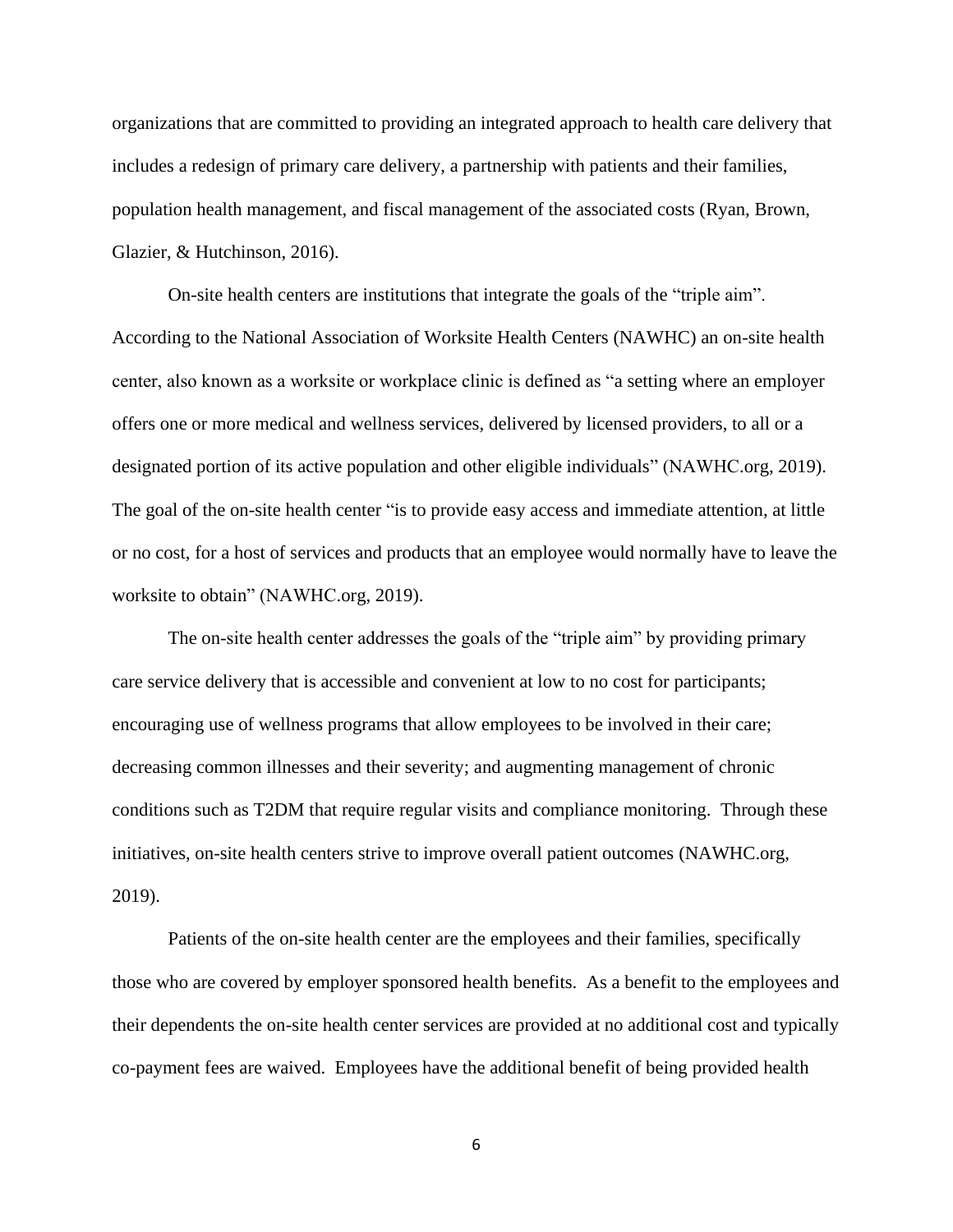care services while remaining "on the clock". The on-site health centers are usually staffed with one or two primary care providers with ancillary staff consisting of a registered nurse (RN), licensed practical nurse (LPN) and/or medical assistant (MA). Laboratory services and formulary specific medication dispensary are available at the on-site health center. Any employee can access the on-site health center by completing a health risk assessment and scheduling an appointment.

## **Care Coordination Program**

The redesign of primary care delivery requires population health management together with care coordination. According to the AHRQ care coordination in primary care involves "the deliberate organization of patient care activities between two or more participants (including the patient) involved in a patient's care to facilitate the appropriate delivery of health care services" (AHRQ, 2018, p. 2). Care coordination requires several key elements: a comprehensive risk or needs assessment, individualized care planning, access to needed services and equipment, communication and monitoring. The ADA (2019) recognizes the barriers to optimal care delivery that includes poorly designed and fragmented care coordination, particularly in the management of chronic diseases such as T2DM.

The care coordination program at the project site provides the framework for chronic disease management of employees with specific chronic conditions that impact employer health care costs. The care coordination program manages: T2DM, hypertension, and hyperlipidemia. For the purposes of this study the primary focus was patients with a T2DM diagnosis. The organizational outcomes for the on-site health center are to determine if employees with T2DM utilizing the on-site health center are meeting determined internal benchmarks and whether there is improvement in diabetes care management as reported by improvements in weight, BMI, BP,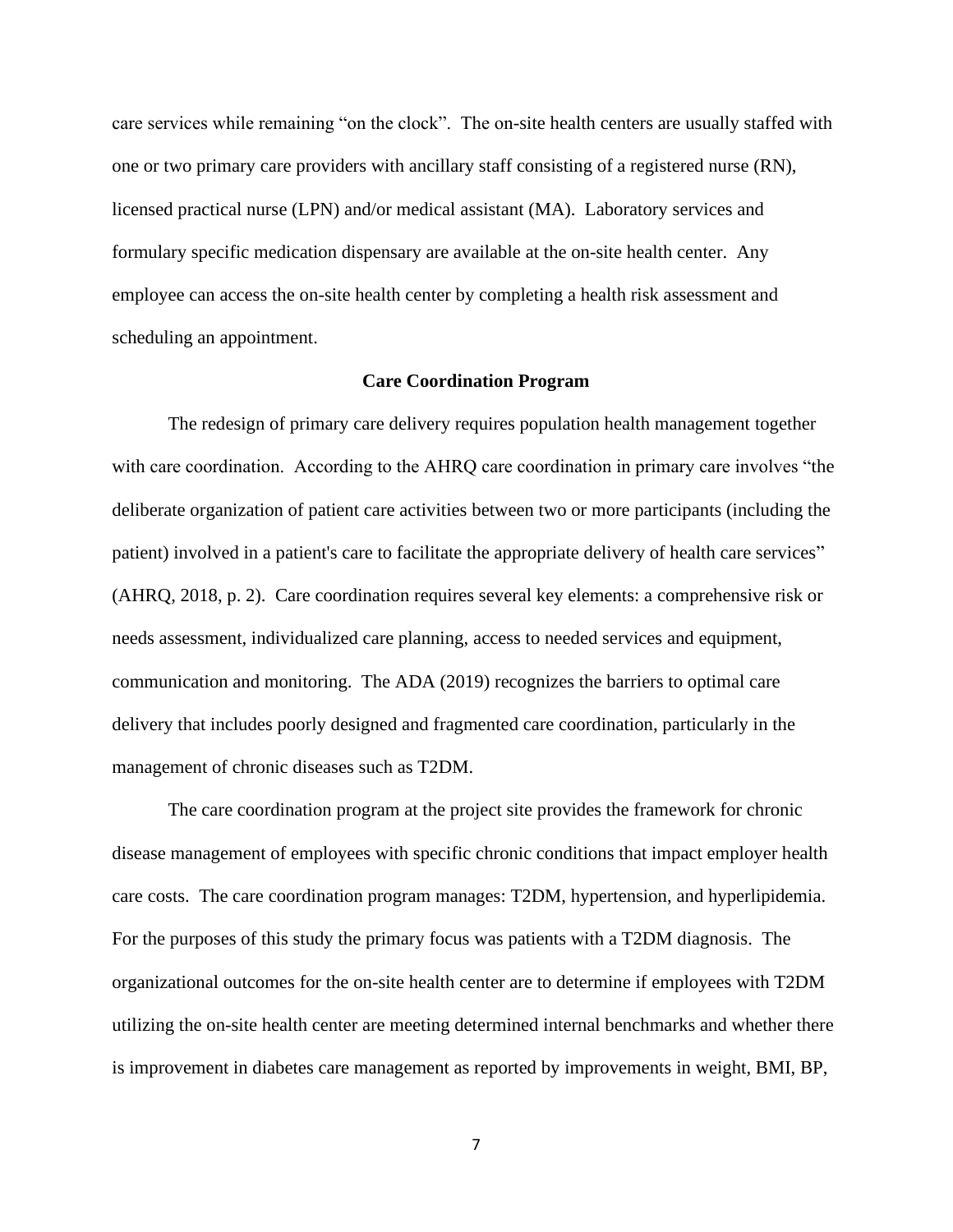blood glucose, HbA1c, microalbumin, LDL, and HDL. Organizational internal benchmarks include HbA1c less than 7% in a year, more than 50% of patients will receive an ACE or ARB prescription during the year, and more than 50% of patients will receive a foot exam during the year.

The care coordination program at the project site is managed by clinical staff, a designated nurse supported by a medical assistant, which seeks to identify gaps in care and assists with facilitating coordination of primary care services, laboratory services, wellness and specialty referrals, and patient education resources. The clinical staff reviews patient records diagnosed with T2DM, documents in the electronic health record (EH R) any potential gaps in care based upon current evidence-based guidelines. The clinical staff will attempt to schedule patients at the on-site health center who may need laboratory services performed, repeated, or follow-up visits to review and discuss lab results. The clinical staff will identify high risk patients in need of additional support and assist these patients with referrals for wellness services. The clinical staff communicates their findings, activities, and progress with health center providers to ensure gaps identified are addressed and closed.

#### **Organizational Needs Assessment**

An organizational needs assessment was completed utilizing Edgar Schein's "Levels of Culture Theory" which identifies three levels of analysis: artifacts, espoused beliefs and values, and basic underlying assumptions of the parent company of the on-site health center (Schein, 2017). The parent company was established in 2004 in the southeastern US and functions as a for-profit entity. The parent company has over 200 on-site health centers located in over 27 states across the US with more than 1,300 employees. The focus of the parent company is to integrate wellness and care management with primary care and chronic disease management at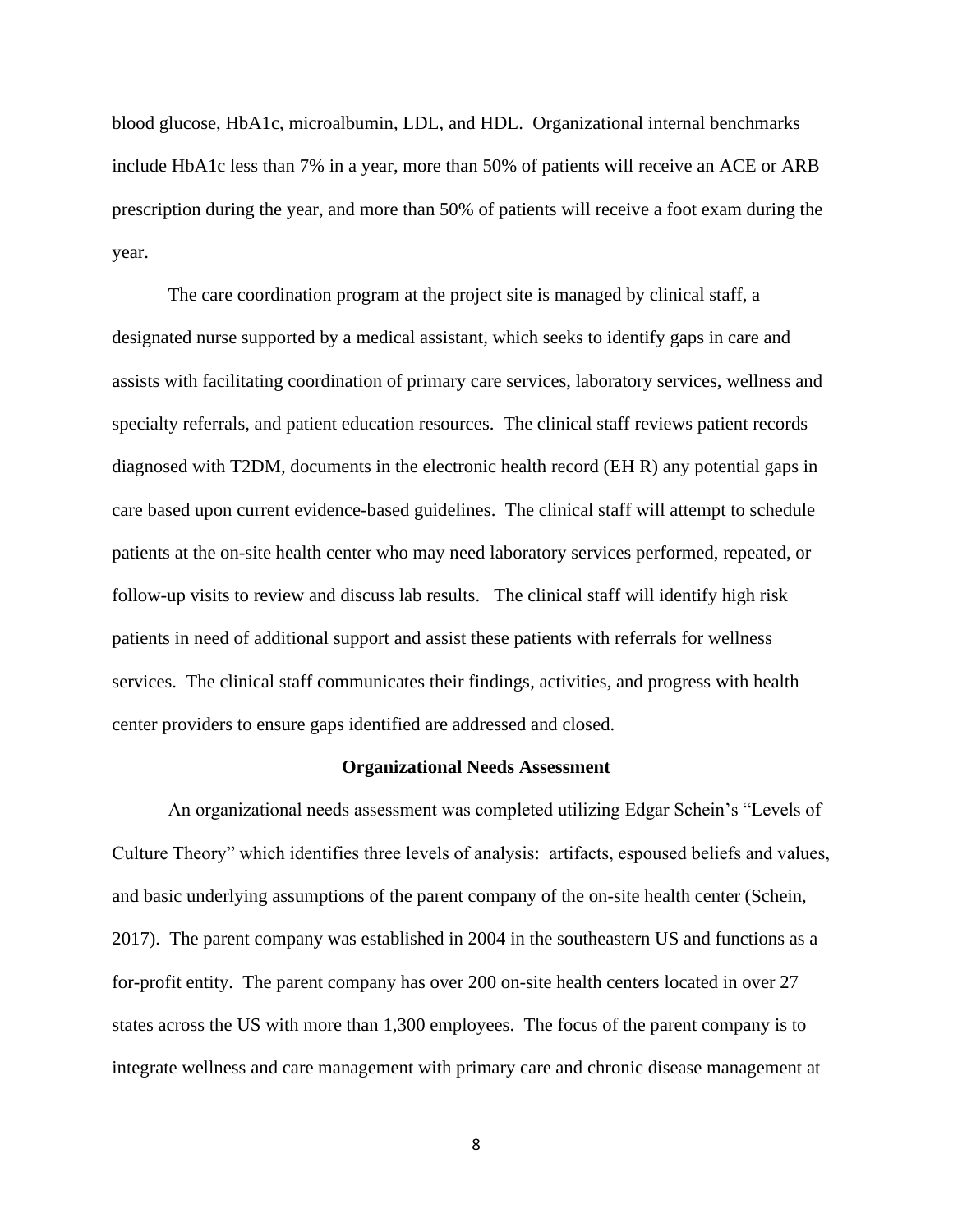lower costs and greater convenience. The parent company also offers preventative and occupational health management options focused on health promotion. For the purposes of this study, one on-site health center of this parent company was identified as the sample population and is located along the southeastern gulf coast of the US in a metropolitan area with 77,000 residents. The on-site health center sample population was comprised of 1,200 city and municipal employees to whom the parent company provides health insurance benefits which can be utilized at the on-site health center for primary care and care coordination services at no additional cost. The care coordination program has been in place for three years and employees who have been identified as T2DM have been enrolled for diabetes care management.

## **Artifacts**

Schein (2017) describes the first level of culture, artifacts, as the organizational structures or processes that can be readily observed, heard, and felt and can be associated with the physical environment or the inherent or perceived values of the company. In terms of artifacts, the parent organization is in alignment with its mission statement, which seeks to inspire employers and employees to achieve well-being and health through innovative, quality, cost-effective healthcare solutions. The company artifacts include modeling of compassion for patients and enthusiasm for the delivery of quality health care.

## **Values**

The second level of culture is espoused beliefs or values which are the ideals, goals and values shared by the parent company and throughout the on-site health center providers, staff, and clients (Schein, 2017). The mission statement serves as the overriding theme of employee performance in the workplace focused on achieving health and well-being while delivering care with enthusiasm and compassion. The vision statement serves as a guide for the parent company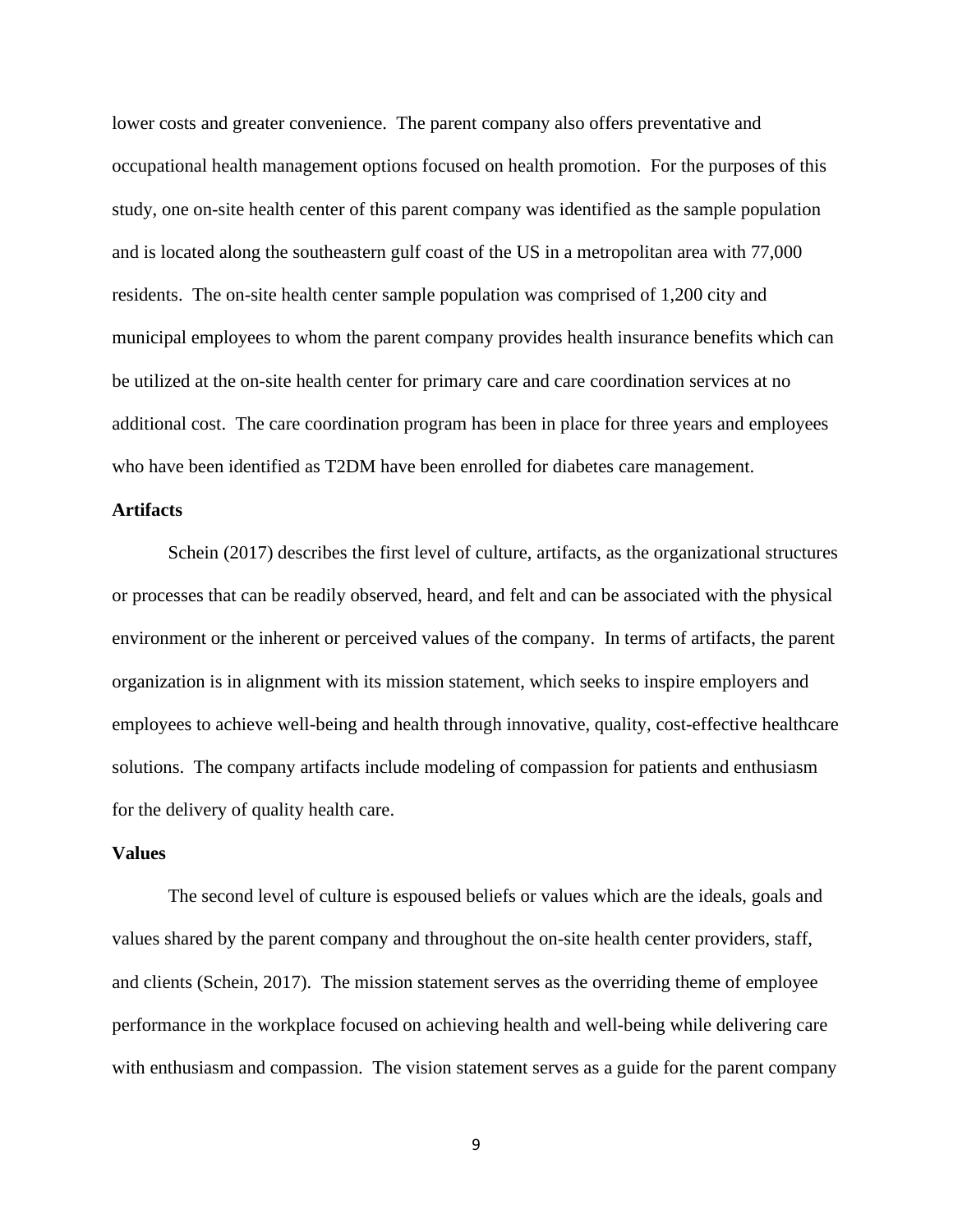to be an innovative pioneer of healthcare solutions, deliver superior health and financial outcomes by challenging traditional healthcare conventions. The company's core values include doing what is best for the patient as well as the employer and are readily apparent in the delivery of care to patients, families, and clients.

### **Assumptions**

Schein (2017) refers to the third level of culture as basic underlying assumptions, which are the unconscious beliefs and values that may influence behavior in an organization. The care coordination program seeks to enhance the quality of care delivery and focuses on health and wellness, improved patient care experience, population health management, and decreasing health care costs. Using Schein's description, the basic underlying assumption of the parent company is that it is the nature of humans to want to be healthy and well and there is an interest by the client (employer) to facilitate and aid in keeping their employees and their families healthy and well. The employer assumes that by facilitating the availability of the on-site health center, employees will utilize the services and be guided towards well-being and healthier lifestyles. For the employer these outcomes will potentially manifest as decreased health care expenditures, decreased loss of productivity, and improvement in employee morale.

#### **Research Question**

There is increasing interest in on-site health centers and care coordination programs with a focus on health promotion, disease prevention, and lowering of health care costs. The PICOT acronym was used to formulate the evidence based clinical question for this project. The PICOT consists of patient population of interest, the intervention, the comparison or control group, the outcomes or consequences, and the time frame used for the intervention or duration of data collection (Moran, Burson, & Conrad, 2017). The PICOT question for this study was: In adult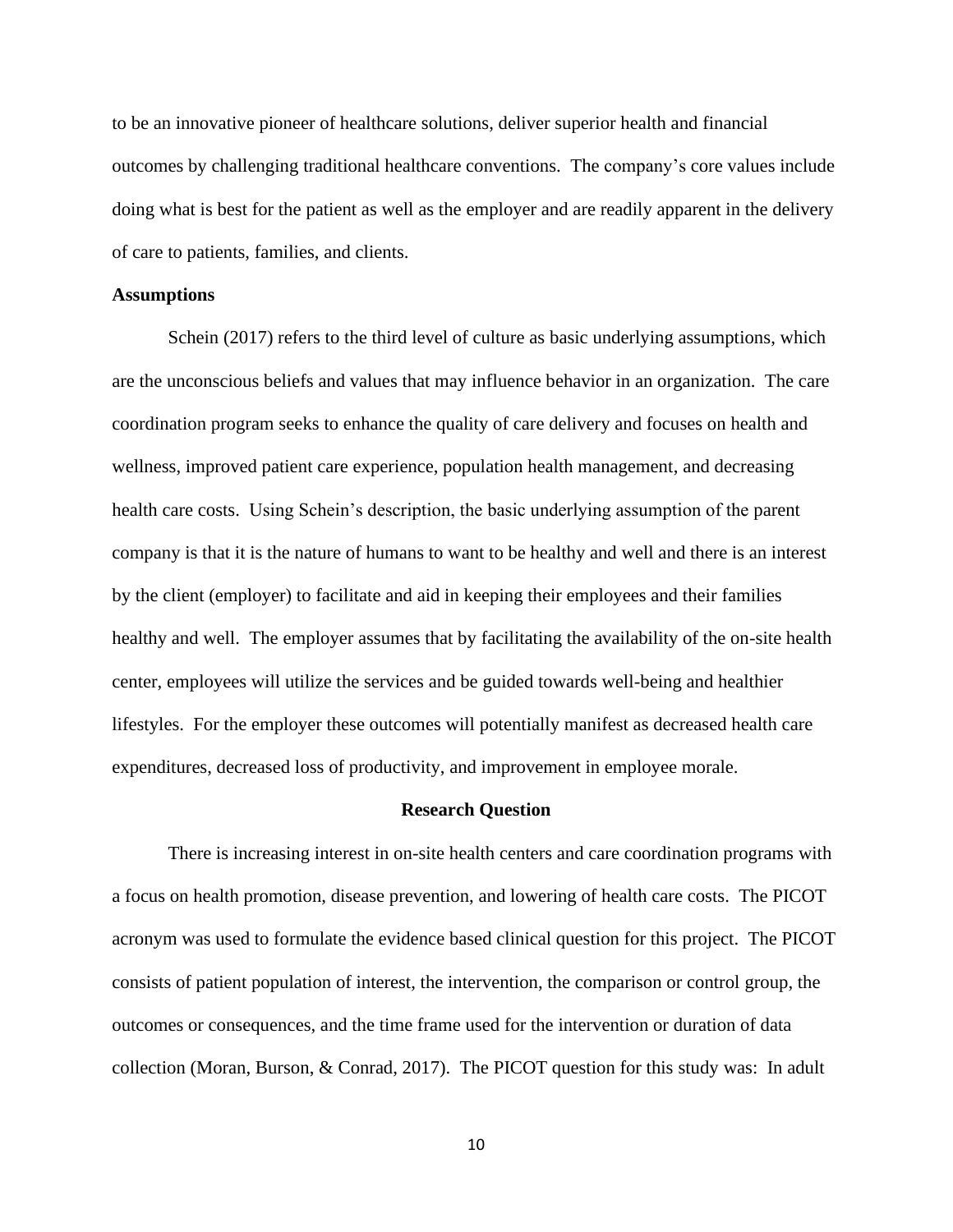patients with T2DM, what is the effect of an on-site health center and the care coordination program on T2DM outcomes? The T2DM outcomes evaluated were weight, BMI, BP, blood glucose, HbA1c, microalbumin, LDL, HDL, and indications for ACE or ARB, and statin medication therapy. The total number of health center visits, foot exams, and referrals for wellness, podiatry, and optical exams was obtained.

The sample of records reviewed included adult patients from 18 years and older who received primary care services and T2DM care coordination from January 1, 2018 through December 21, 2019 and completed a minimum of three health center visits. The evaluation period was from point of entry into primary care, which begins when the patient completes their HRA and schedules their first appointment at the on-site health center. Patient data collection was compiled retrospectively from initial HRA forward to the next annual HRA.

## **Theoretical Framework**

The theoretical framework used for implementation of this project was the "Chronic Care Model" (CCM) (Coleman, Austin, Brach, & Wagner, 2009), which identified six essential elements of a health care system that encourage high-quality chronic disease care. These six elements include: the health system, delivery system design, decision support, clinical information systems, self-management support, and the community (Coleman et al., 2009). Each element has several evidence-based change concepts, which applied in combination, encourage interactions between providers and patients to improve active patient participation in their plan of care.

The first element "health system" encompasses patient safety and care coordination efforts. Organizations seeking to improve chronic disease outcomes are focused on preventing medical errors and lapses in communication that could impact care coordination. Changes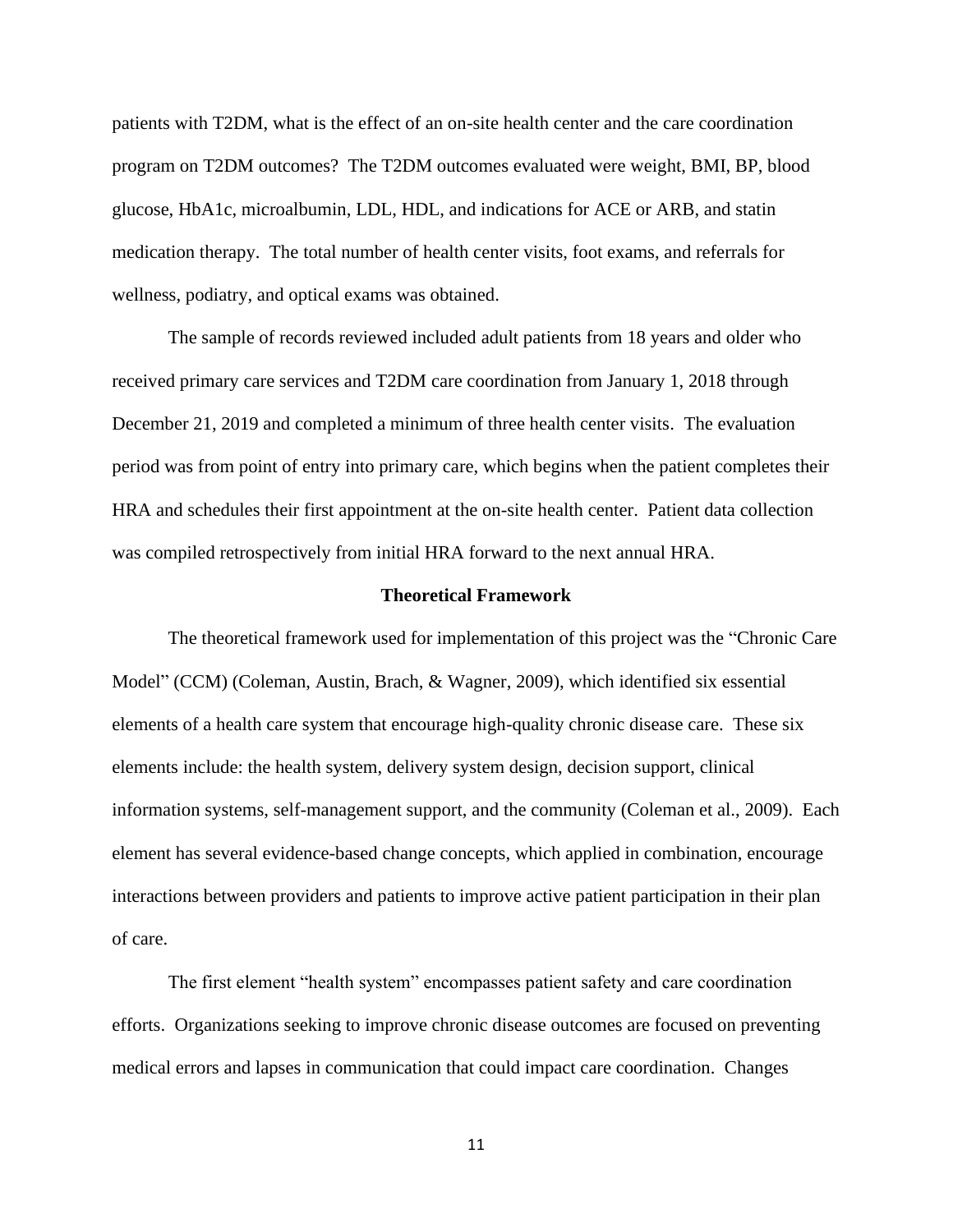within these organizations typically begins with senior and upper management strategies which transform policies into relevant practice (Coleman et al., 2009). The elements of the CCM "delivery system design" and "clinical information systems" include care coordination and case management. Care coordination focuses on organizing patient and population health data to improve health care delivery and case management in order to deliver evidence-based care with regular follow-ups. Both care coordination and case management identify and share information using performance indicators to monitor and evaluate the progress of the health care team (Coleman et al., 2009). The elements "decision support and self-management support" share the focus of evidence-based guideline implementation for patient education to facilitate self-care and patient participation, both emphasizing the role of the patient in managing their health care (Coleman et al., 2009). The final element of the CCM "community" includes forming partnerships with entities outside of a health system, such as the ADA, to provide linkages to additional health care resources and patient education (Coleman et al., 2009).

The ADA has determined that the use of the CCM is an effective framework for guiding T2DM care delivery and chronic disease management (ADA, 2019). CCM core elements promote health systems with a quality-oriented culture, care delivery that is proactive, selfmanagement support, evidence-based practice with care guidelines using clinical information systems, and community resources (ADA, 2019). The important aspect of T2DM chronic disease management and the CCM involves achieving the six "Quality Chasm" aims of the National Academy of Medicine, formerly known as Institute of Medicine (IOM). The "Quality Chasm" six aims - timely, safe, effective, efficient, equitable, and patient centered care – reinforce that high-quality referrals and care transition are primary goals of care coordination (IOM, 2001).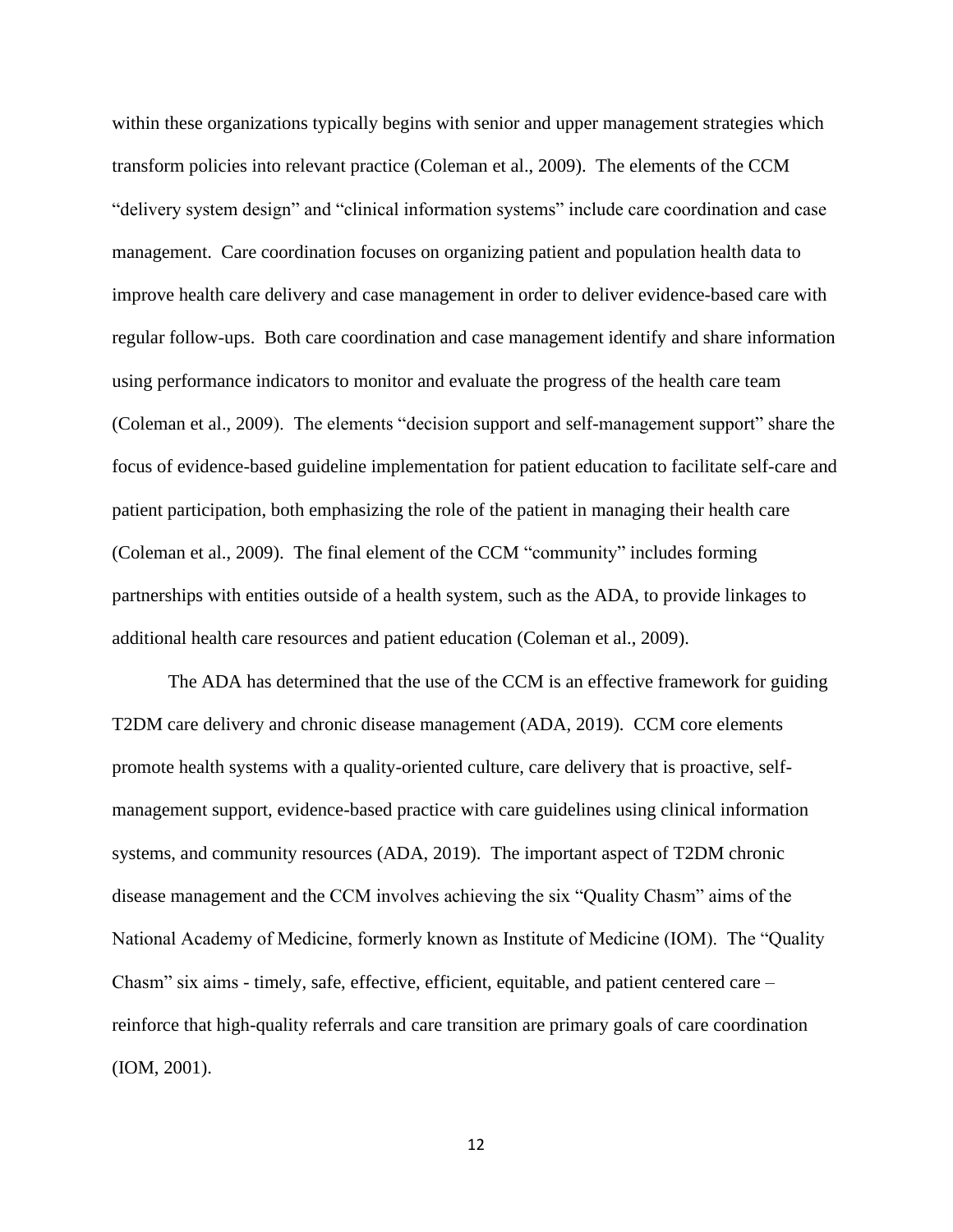## **Definition of Terms**

- **Care Coordination** organization of patient care activities to provide chronic disease management, optimize outcomes, and decrease complications while improving patient engagement in care.
- **Chart Reviews/Audits** assessment of patient medical record (electronic) to extract data regarding clinic visits, lab values, wellness encounters following official date of entry to care within the health center.
- **DSME** diabetes self-management education; process of facilitating the knowledge, skill, and ability necessary for diabetes self-care: patients actively record their visits/check-ups, exams, lab results, influenza/pneumonia shots, and self-blood glucose monitoring results using a score card.
- **DSMS** diabetes self-management support; activities that assist with implementing and sustaining behaviors needed to manage diabetes: trained wellness coaches who provide support via telehealth/phonic visits and provide a library of resources via smartphone applications (apps), print outs, or logs.
- **DSMES**  a combination of both diabetes self-management education and diabetes selfmanagement support.

**Hemoglobin A1c (HbA1c)** – blood test used to determine average blood glucose concentrations.

**Health Risk Assessments (HRAs)** – a questionnaire completed by patients providing health information and outlining their past medical history, social history, health risks, and lifestyle habits (smoking, exercise, use of seat belt); also includes clinical data of blood pressure, height, weight, waist circumference, and laboratory results.

**Internal Benchmarks** – Organizational quality measures based upon evidence-based practice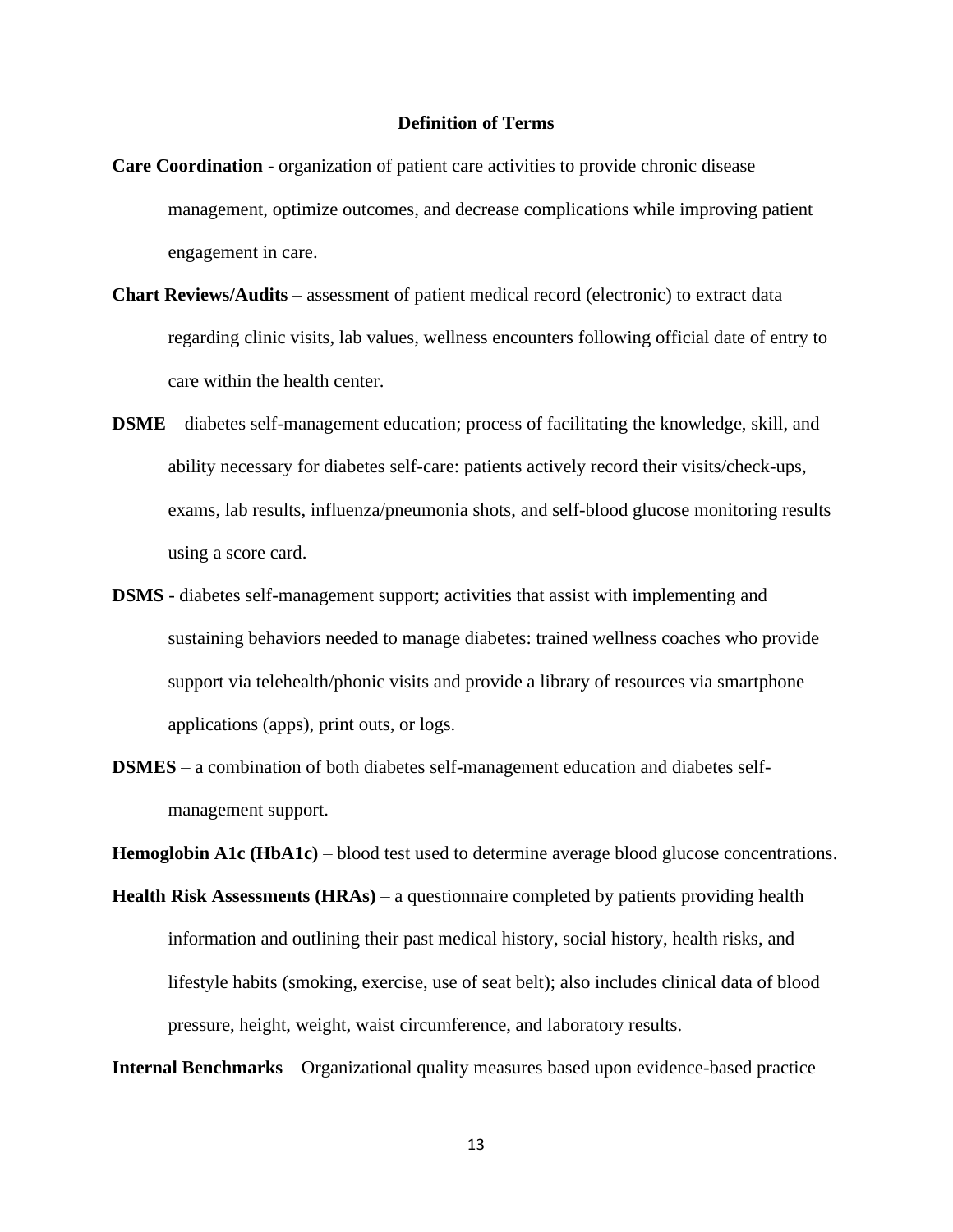diabetes care management: percentage of patients with HbA1c <7 in a year, percentage of patients who received an ACE or ARB medication during the year, percentage of patients who received microalbumin testing in a year, and percentage of patients who received a foot exam during the year.

- **On-site Health Centers** project site is an on-site health center; also known as near site clinic, worksite clinic, workplace clinic, or wellness clinic; facility utilized by employees for acute/chronic primary care services financed by the employer.
- **Type-2 Diabetes Mellitus (T2DM)** Patients receiving an ICD-10 coding of T2DM; project site coding is E11.0 through E11.9 pertaining to T2DM.
- **Wellness Referral -** patients who fail to meet the standard of care associated with T2DM, i.e. BMI, BP, blood glucose, HbA1c, LDL, or HDL are referred for wellness services which include an appointment with the wellness or health coach.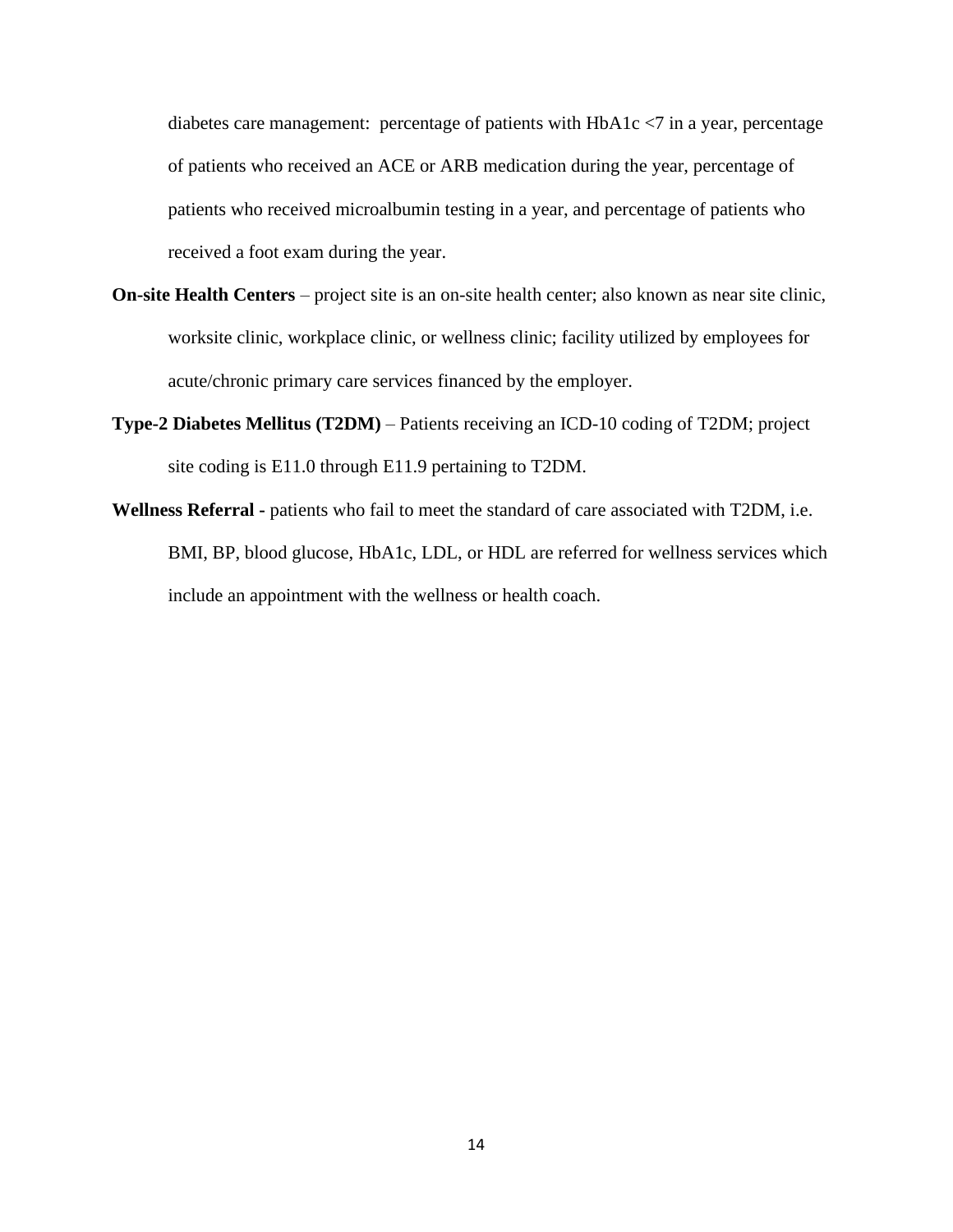#### **Chapter II: Review of the Literature**

This literature review provides a summary and in-depth synthesis of the previous body of evidence that exists relative to on-site health centers, care coordination, and T2DM. The search strategy, methodologies involved, and a critique of existing studies compiled are presented which support the purpose of this study.

## **Introduction to Search Criteria**

A review of the literature was completed using PubMed MEDLINE and the Cumulative Index to Nursing and Allied Health (CINAHL) databases. Articles were reviewed and assessed for relevance by evaluating the abstract and using specific criteria to include manuscripts relevant to this project. Inclusion criteria were limited to articles published between 2014 and 2020, English language, humans, and adults 18 years and over. Articles were excluded that included children, foreign languages, pregnant females, and adults over 75 years.

The PubMED MEDLINE search using the key terms from the PICOT: "on-site health center" AND "diabetes" yielded forty-one articles. Additional inclusion and exclusion criteria were selected for articles for review: articles published between 2014 and 2020, humans, English language, age adults 18+ years. The initial yield decreased to twenty-five articles. Of the remaining articles, one article by Dalal, Khoury, and Nyce (2014) was retrieved which specifically addressed on-site health center performance. An additional search with the same inclusion and exclusion criteria was performed utilizing the key terms "on-site clinic" AND "diabetes" which yielded seventy-two articles, of which one article by Tarride et al. (2018) was retained that addressed the effectiveness of T2DM screening in the workplace. An additional search using the key terms "workplace clinic" AND "diabetes" yielded one hundred twenty-five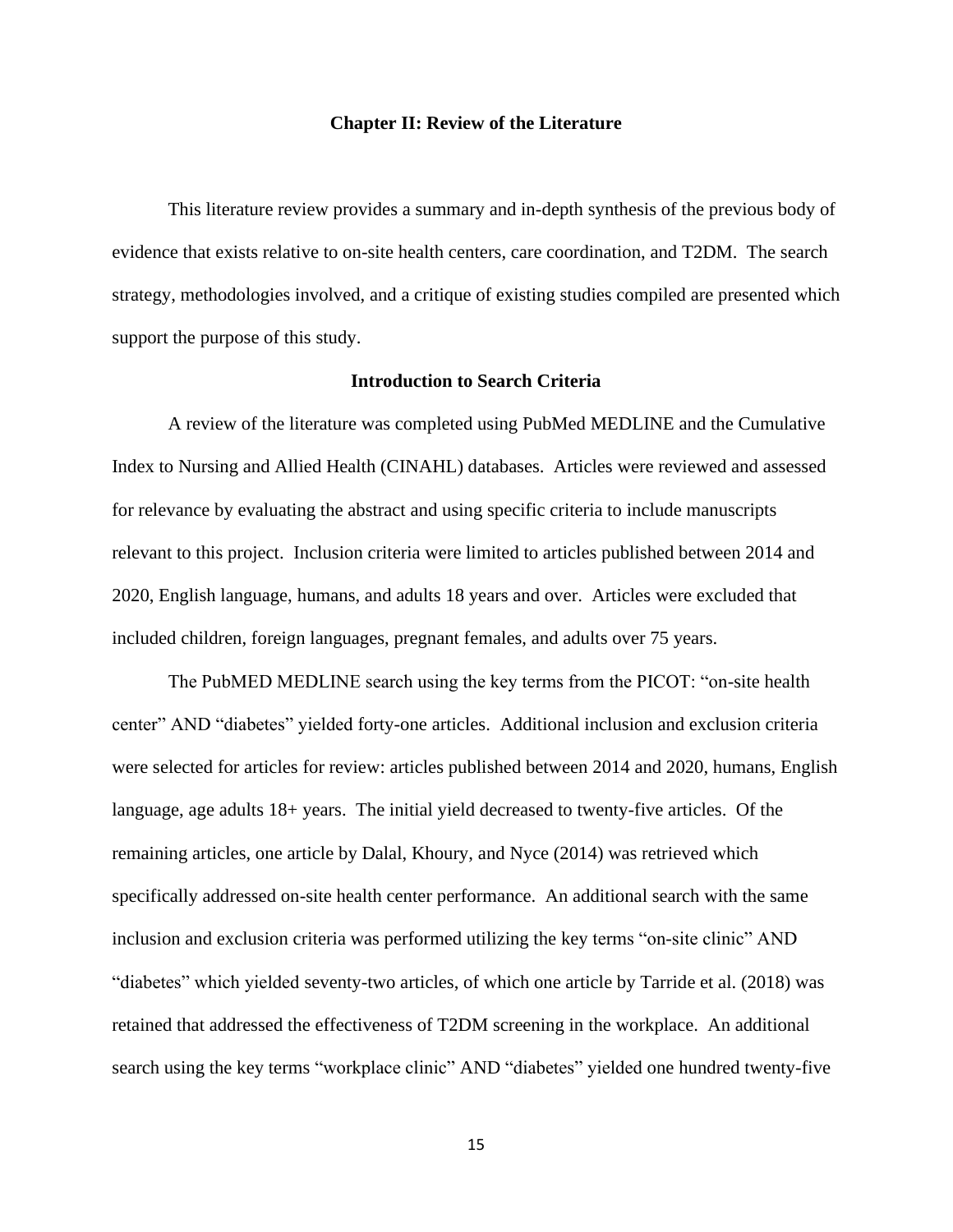articles of which eight articles were retained for review. The eight articles retained included four retrospective studies (Das et al., 2019; Levy & Thorndike, 2018; Ostovari, Yu, Yih, & Steele-Morris, 2017; Misra-Hebert, Hu, Taksler, Zimmerman & Rothberg, 2016), one prospective study (Burton, et al., 2015), one descriptive study (Padwal, 2017), one randomized study (Kramer et al., 2015), and one peer-reviewed study (Hafez et al., 2017). A final search using the terms "care coordination" AND "diabetes" yielded sixty-five articles of which three were retained for review. These articles included one retrospective study (McClendon, Wood, & Stanley, 2019), case study (Sepers et al., 2015), and pre/post intervention study (Zupa, Arena, Johnson, Thearle & Siminerio, 2019).

A CINAHL search using the term "on-site health center" provided five articles none of which met inclusion criteria. A second search using "care coordination" AND "type 2 diabetes" provided eighteen articles, one of which met the inclusion criteria and was relevant to this project. The article (Fitzgerald et al., 2017) was a qualitative data analysis of care coordination themes related to program implementation.

There were notable studies focused specifically on on-site or workplace health centers or clinics with the focus on T2DM management and outcomes. Similarly, there was a small sampling of studies regarding the impact of on-site or worksite health centers/clinics and care coordination efforts and outcomes. These outcomes were related to improvements in weight loss, BP, HbA1c, LDL, and HDL levels. In general, an increasing presence of on-site health centers exists, however there is limited research regarding on-site health centers and their effect on chronic disease management of T2DM (Dalal et al., 2014). This gap provides a foundation for further inquiry and evaluation of how on-site health centers could affect T2DM outcomes with properly implemented care coordination programs.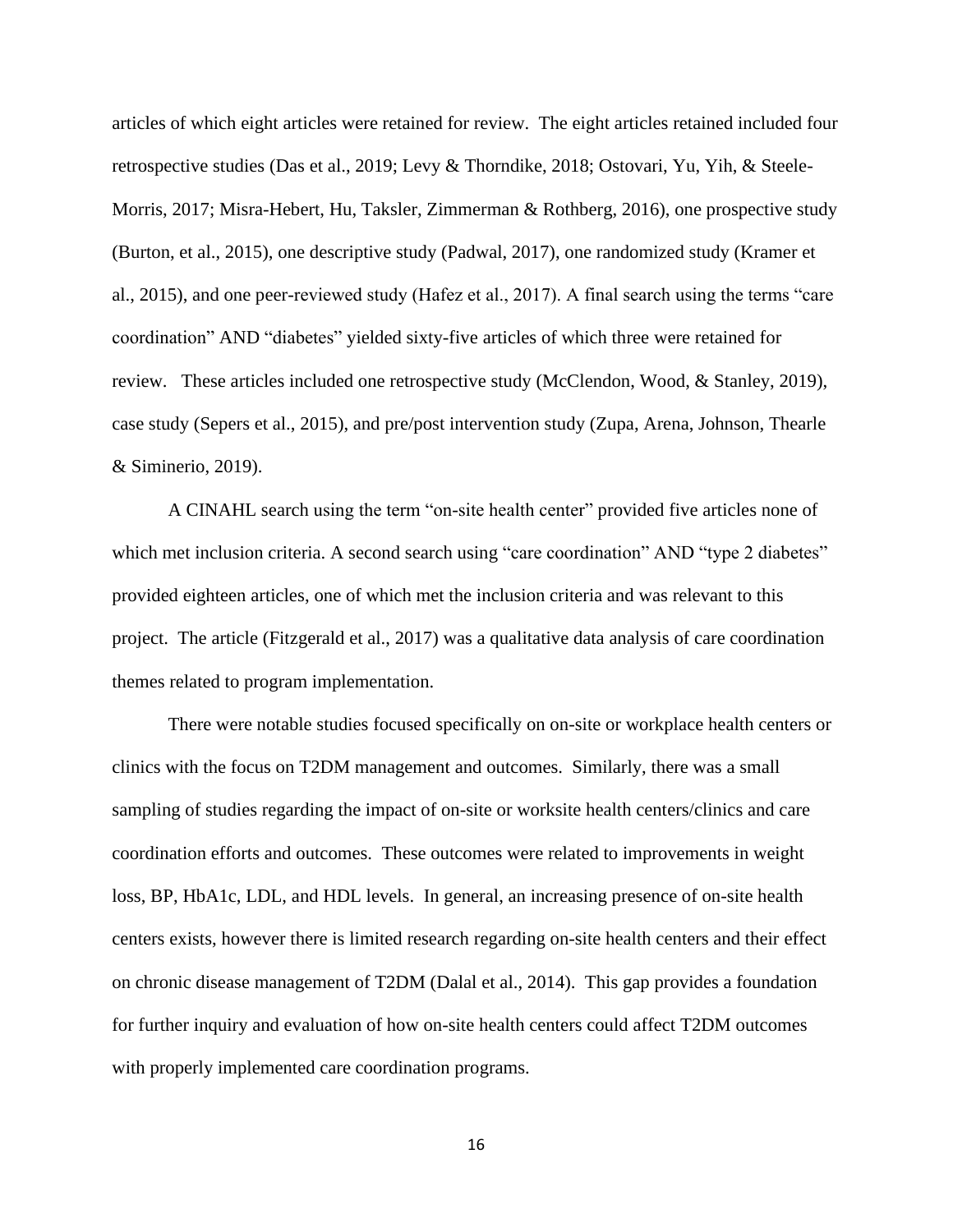#### **Critique and Synthesis of the Literature**

The literature regarding T2DM and its management focuses on the cost of care management as well as the desired diabetes outcomes. There is growing interest in on-site health centers and the importance of care coordination programs to address chronic disease outcomes. The literature review will focus on these three central themes: T2DM care management outcomes, on-site health centers, and care coordination.

#### **Type-2 Diabetes Mellitus Care Management Outcomes**

General T2DM outcomes focus on two main goals: the delay or prevention of complications and maintaining or optimizing quality of life (ADA, 2019). The process starts at understanding the characteristics of the individual patient: demographics, clinical variables, comorbidities, current lifestyle, and level of motivation. The process continues with understanding the specific factors that may affect the patient's treatment plan and ensuring that the patient is actively engaged and agrees with the plan. Once the provider and patient agree to the plan it is implemented, monitored, and reviewed for necessary modifications or additional support (ADA, 2019). Patient preference is an integral component in this evidence-based practice approach.

Misra-Hebert and colleagues (2016) completed a retrospective cohort study evaluating whether employee financial incentives improved diabetes and cardiovascular risk factor control. This retrospective data analysis of EHR data linked to insurance claims data of participants with diabetes. An employee study cohort consisted of patients with a T2DM diagnosis with at least two HbA1c greater than 6.5% in two years or with an ICD-9 diagnosis of T2DM and a prescribed diabetes medication (Misra-Hebert et al., 2016). The employee cohort with T2DM was compared to a cohort of non-employees with diabetes and insurance. The intervention was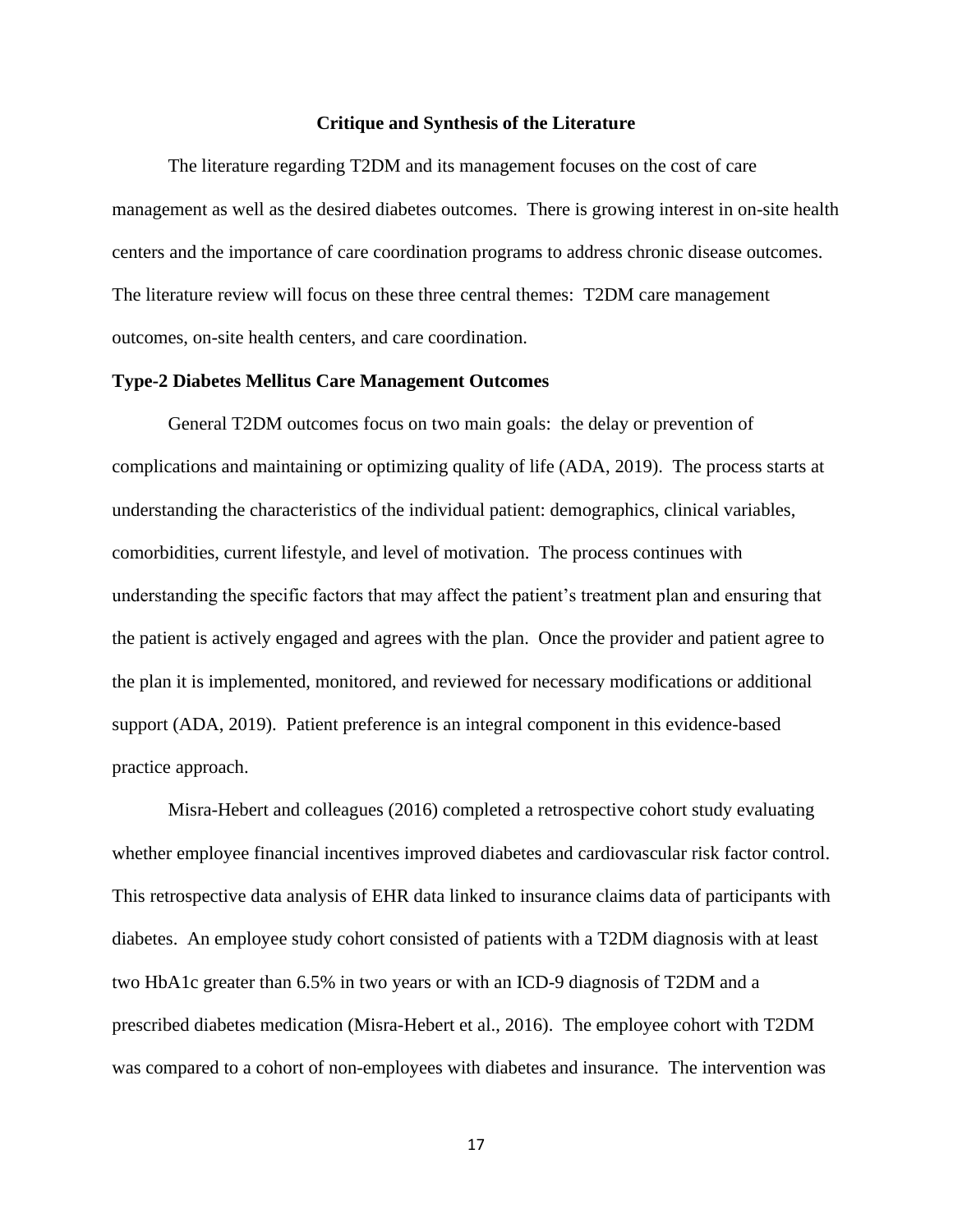initially a fixed financial incentive of one hundred dollars for participating in a disease management and achieving the specified clinical goals. The incentive increased to include health insurance premium discounts linked to achieving clinical goals and program participation. The variables measured included evaluating for changes in weight, systolic BP, LDL, and HbA1c (Misra-Hebert et al., 2016). The sample population consisted of 1,092 employees with T2DM matched to non-employees with insurance.

The results of the Misra-Hebert et al. (2016) study showed employee participation increased as incentives increased and there were annual improvements in diabetes and cardiovascular risk factor control. Employees had a larger decline in HbA1c than nonemployees and a larger decline in weight, however the systolic BP and LDL results were not statistically significant when comparing employee to non-employee cohorts (Misra-Hebert et al., 2016). A limitation of the study noted no more than fifty percent of employees agreed to participant and the study failed to address any relevant impact of incentives on chronic disease management of diabetes and/or implications for care coordination (Misra-Hebert et al., 2016).

A study by Sepers et al. (2015) measured the implementation, effects, and sustainability of delivering DSME and DSMS using a coordinated care approach at multiple patient centered medical home sites. The study implemented the American Association of Diabetes Educators (AADE) coordinated interventions which included DSME, DSMS, additional access to care services, and enhanced practice site resources focused on improving diabetes care (Sepers et al., 2015). The AADE focuses on 7 key self-care behaviors to coach and assist patients with setting goals and priorities known as "AADE & Self-Care Behaviors". DSME focused on "AADE7 Self-Care Behaviors" in individual and group sessions supported with nutrition education and DSMS was provided in group sessions, which included cooking classes with diabetic recipes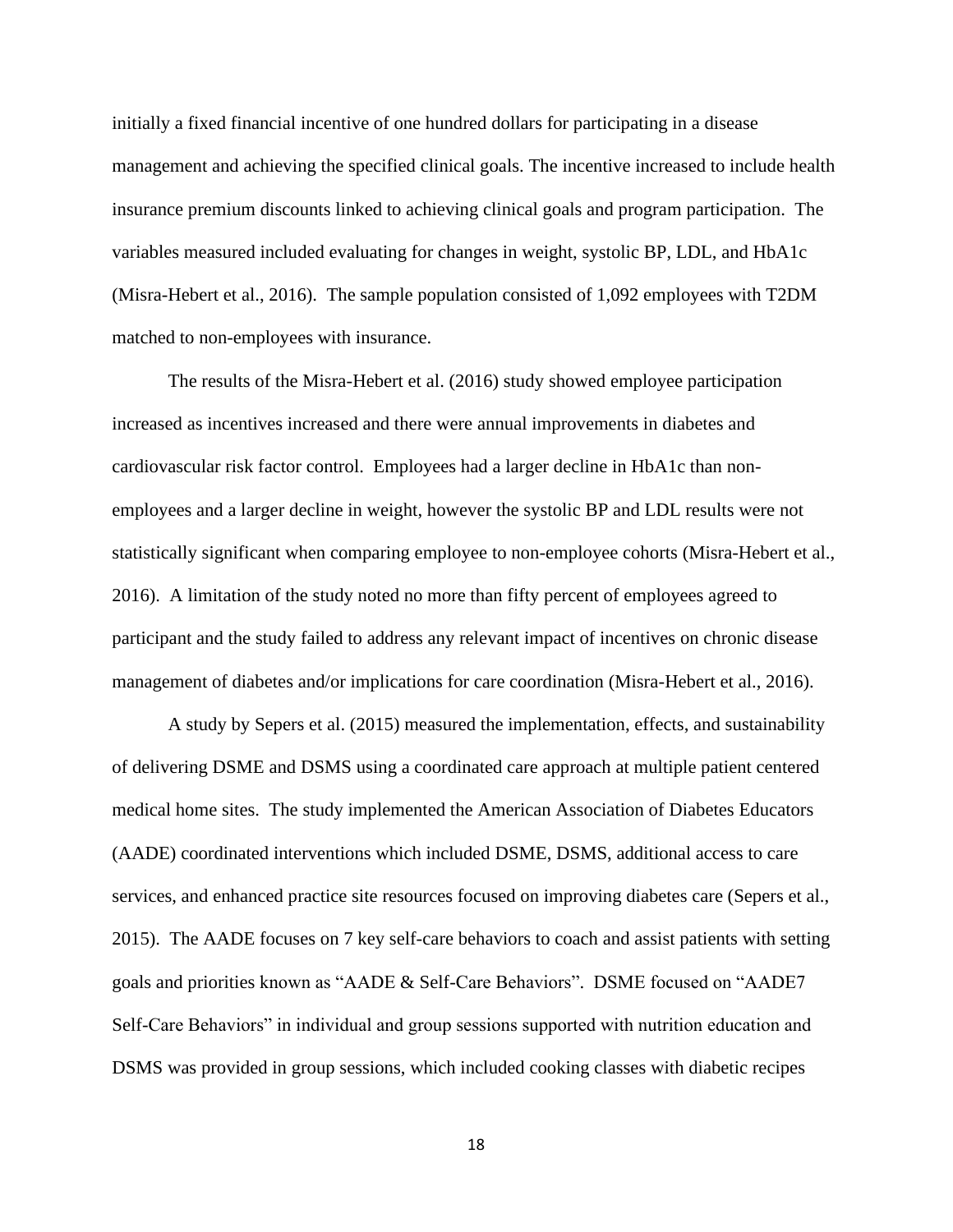(Sepers et al., 2017). Access to additional diabetes care included at home or work follow-up visits for missed appointments, outreach meetings, telephonic care services, and assistance with transportation to diabetes care appointments (Sepers et al., 2015). Practice sites resources were enhanced with an EHR to coordinate services; coordinated patient care teams consisting of a provider, nurse care coordinator, certified diabetic educator, and health behavior coach; and DSME trained community health workers for additional support (Sepers et al., 2015). The results of the study examined implementation, clinical outcomes, and sustainability of interventions. The findings revealed care coordination encompassed most of the services implemented and resulted in improvements of HbA1c, BMI, and blood glucose, while each practice site maintained some of the interventions focused on sustainability (Sepers et al., 2015). This study supports the need for practice sites to provide care coordination, DSME, and DSMS focused on improving diabetes outcomes.

Burton et al. (2015) performed a 12-month prospective analysis of employees participating in a 12-month worksite diabetes management program who were at risk for diabetes, determined as pre-diabetic or were diagnosed with diabetes. The employees were evaluated using a pre- and post-program survey with questions about their diabetes and behavioral health questions. The clinical screenings included height, weight, and waist circumference measurements; HDL, LDL, total cholesterol, blood glucose, and HbA1c testing (Burton et al., 2015). The surveys and clinical screenings were repeated at six months and twelve months. The 65 diabetic employees received self-efficacy support during the twelve months in the form of clinical staff, health coach, dietician, pharmacist, and counselor. The results showed a statistically significant improvement in employee knowledge of diabetes,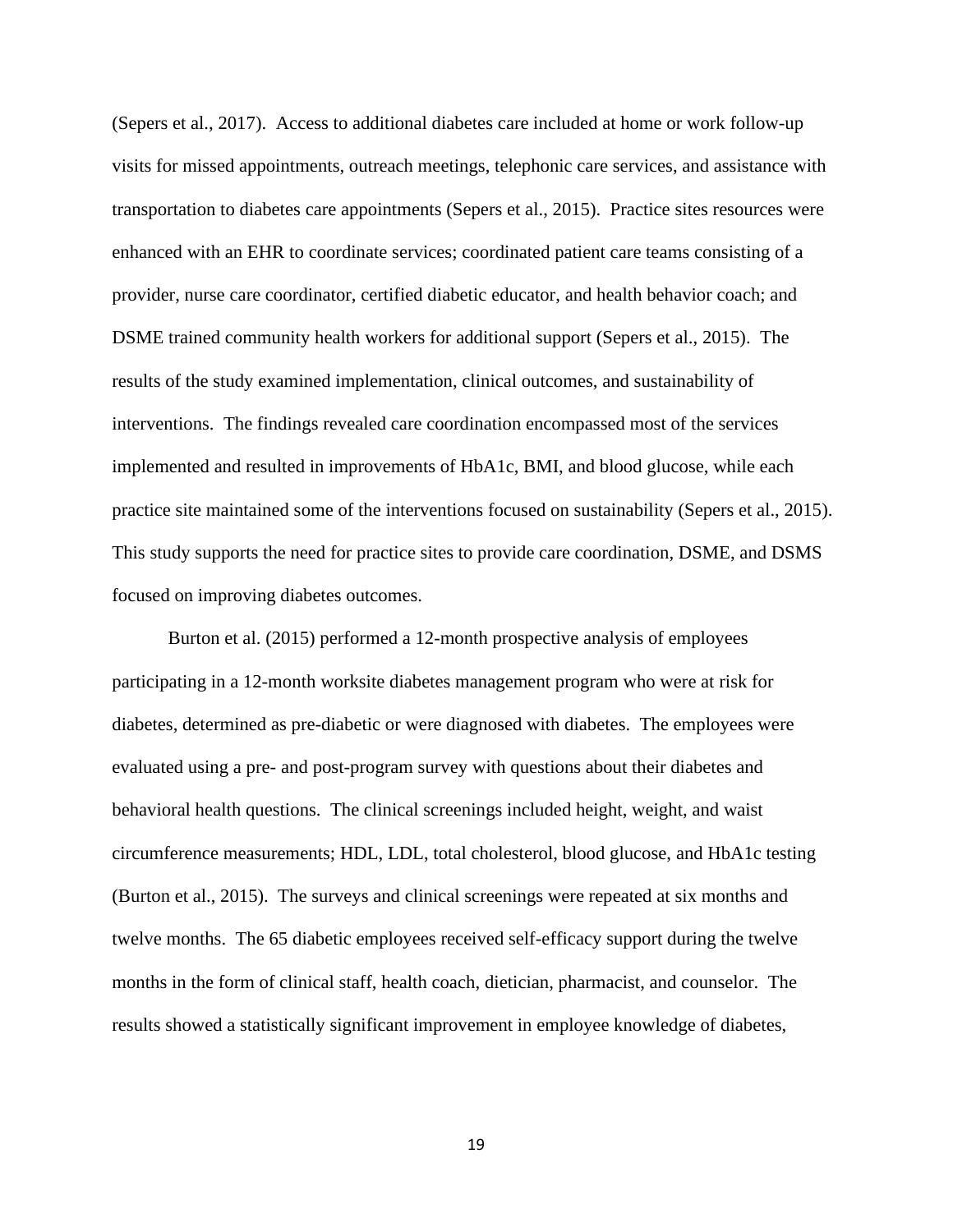however the clinical screening tests for HbA1c from baseline and at six- and twelve-month intervals were not significant (Burton et al., 2015).

Zupa and colleagues (2019) examined the effectiveness of a diabetes educator focused and insurer based DSME intervention with coordination of primary care and care management of high-risk diabetics. The diabetes educator performed the DSME telephonically or in-person, in addition to providing chart review or care plan input to practice based care managers. The diabetes educator provided ongoing support by developing and facilitating training sessions on self-glucose monitoring, nutrition, medication, and exercise (Zupa et al., 2019). Each high-risk diabetic was assessed at baseline for BMI, HbA1c, and LDL levels every three month over a year. Findings of the study reported a significant improvement in HbA1c control over one-year; an improvement of LDL levels over nine months although not maintained; and no significant change in BMI over time (Zupa et al., 2019).

#### **Synthesis Related to Type-2 Diabetes Mellitus Care Outcomes**

The management of care for T2DM seeks to prevent and delay complications and improve quality of life. The importance of understanding the individual patient, variables affecting treatment and patient engagement are important. The studies presented the clinical variables commonly associated with T2DM and the impact that incentives and patient education had on those variables. Misra-Hebert et al. (2016) supported the use of employee incentives to improve clinical variables and level of motivation while Sepers et al. (2015) supported a multidisciplinary approach to care coordination and the use of DSME and DSMS to improve patient engagement, knowledge, and understanding of T2DM. Burton et al. (2015) supported a diabetes management program to improve T2DM outcomes and Zupa et al. (2019) supported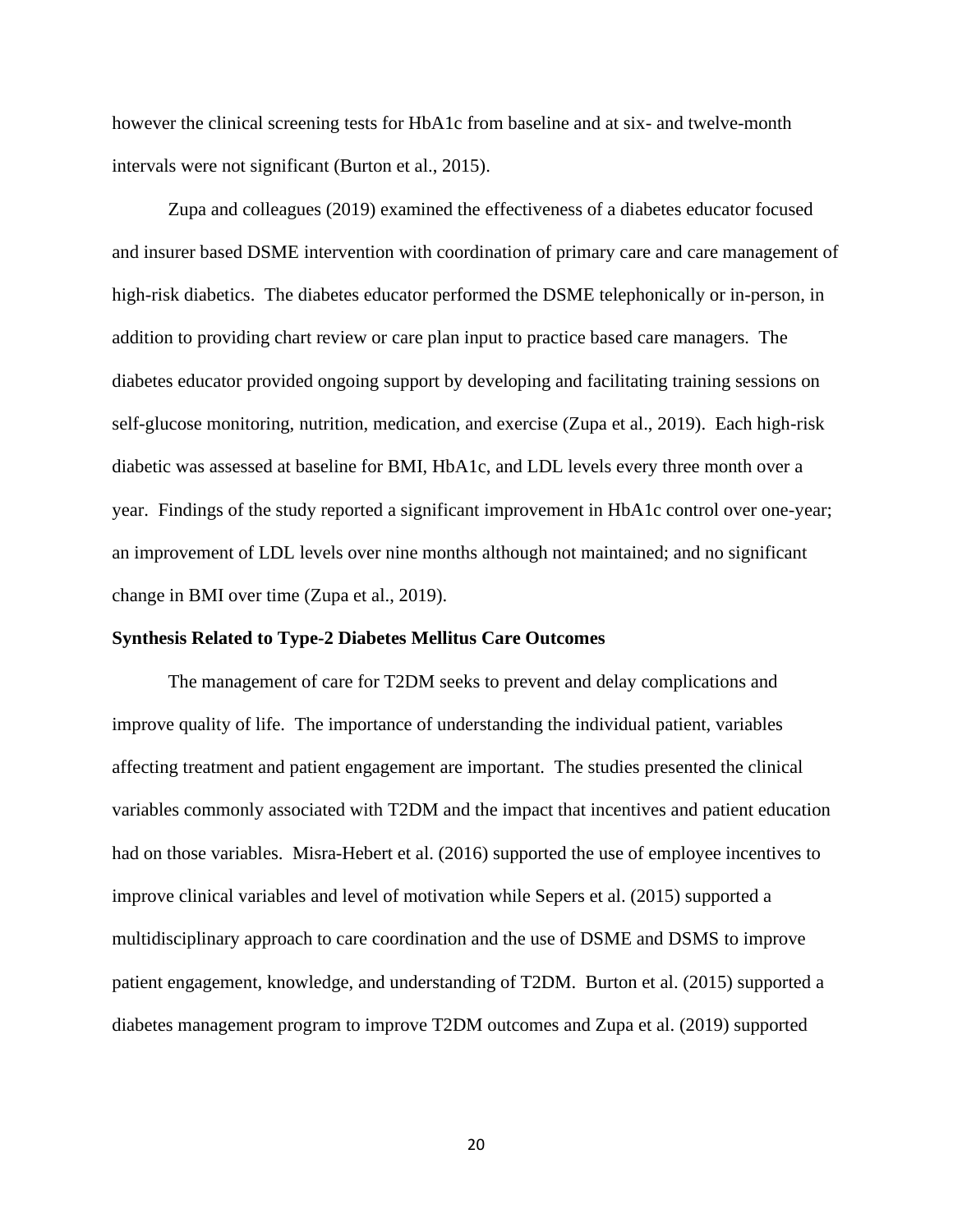DSME to improve T2DM knowledge. Overall, the studies improved T2DM outcomes, patient engagement, and knowledge.

## **On-site Health Centers and Clinics**

An on-site health center is a health care facility that offers primary care and wellness services delivered by licensed providers to employees; it is employer provided to employees who are eligible for benefits (NAWHC, 2019). The on-site health center, also referred to as a workplace clinic, is usually located on the grounds or campus of the employer for easy access by employees. The ease of access and the utilization of employer sponsored benefits are variables which support the growing interests in these health care facilities.

O'Keefe & Anderson (2017) reviewed the implementation of a university developed onsite clinic. The case study examined the history of how an on-site clinic developed with a focus on primary care, health promotion and wellness. This study focused on several key themes: reduction in costs of care; decreasing health expenditures; increasing prevention, screening, and early detection; developing wellness programs optimizing a positive return on investment (ROI); and improving employee trust relationships (O'Keefe & Anderson, 2017). The study found that there was an increase in preventative care and diagnostic screening as well as early detection; all of which were associate with a decrease costs associated with managing disease processes and negative sequalae (O'Keefe & Anderson, 2017). The authors concluded that the on-site health center had a positive financial impact on reduction of costs, expenditures and ROI. The reduction of costs was estimated to be \$62,500 annually based on on-site clinic utilization compared to physician off-site or outpatient services; reduction in sick leave utilization from approximately 16,000 hours to 11,000 hours over 3 years; and reduction in health insurance claims (O'Keefe & Anderson, 2017). The most significant finding was the savings associated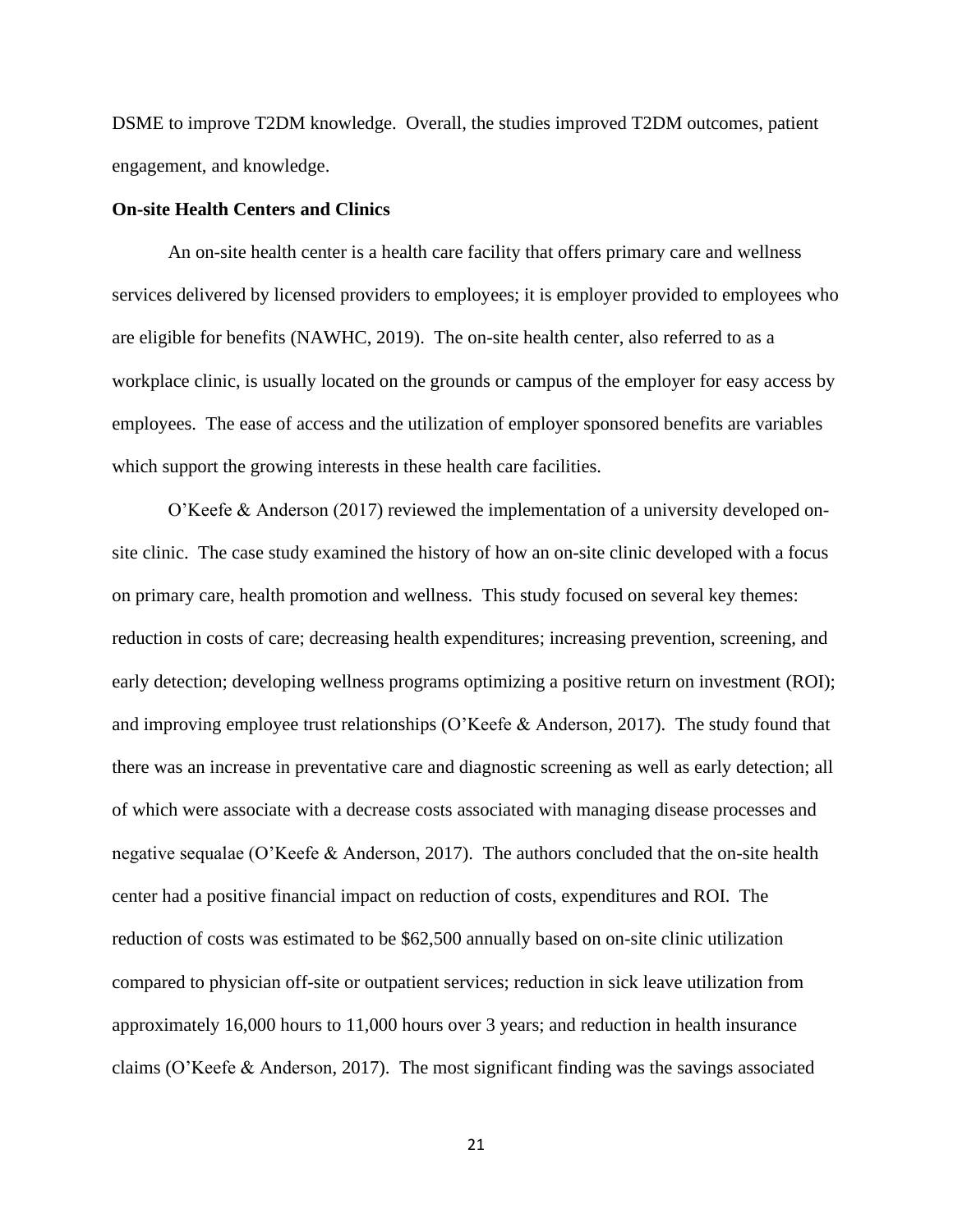with lost productivity (employer compensated time while off or away from work) calculated as number of visits off-site multiplied by the employee's hourly wage, which for the university, over an eight-year period, equated to over \$2 million dollars in savings (O'Keefe & Anderson, 2017).

Tarride and colleagues (2017) examined the effectiveness of a T2DM screening and education program in the Canadian workplace health center in terms of diabetes risk reduction, changes in productivity, and well-being outcomes. This prospective pilot study consisted of 724 eligible participants with 577 completing the first on-site face-to-face meeting with a nurse for clinical screening at baseline and 293 completing the second face-to-face meeting again at six months. Of the 293 participants screened at baseline and six-months, 21% were diagnosed as either pre-diabetic or T2DM. The study included a health risk assessment, a diabetes risk questionnaire, and four telephonic educational sessions by a certified diabetes educator. The clinical screening included a HbA1c, BP, blood glucose, HDL, total cholesterol, waist circumference and 10-year Framingham Coronary Heart Disease risk score (Tarride et al., 2017). Findings of the study included a statistically significant decrease in HbA1c at six months for T2DM and pre-diabetics, however no statistically significant change in HbA1c for those at risk or with normal levels at baseline (Tarride et al., 2017). Additional findings included 30-40% of participants had hypertension and hyperlipidemia and an overall risk of 5% for developing coronary heart disease over a 10-year period (Tarride et al., 2017). Limitations of this Canadian study included the inability to compare to other on-site settings, a potential for selection bias related to participant motivation from baseline to six month assessment; and the follow-up period post-study was short which did not allow for analysis of results over time or evaluation of sustainability of results (Tarride et al., 2017).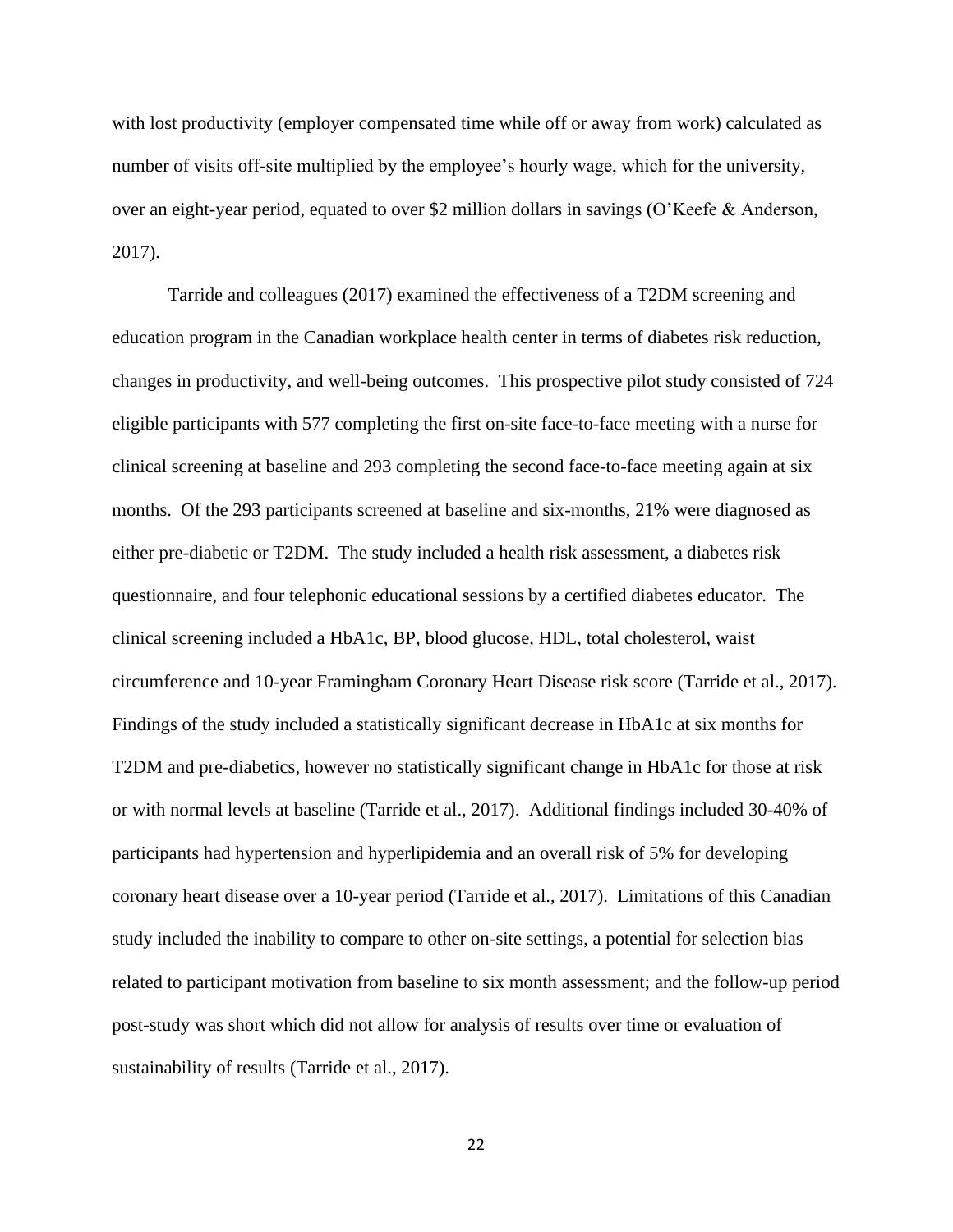An additional Canadian study by Padwal et al. (2017) examined the feasibility of cardiovascular risk factor screening and management by worksite providers. As Canadians spend an average of 30 hours per week at work, the study focused on the worksite as a viable place for screening of risk factors for cardiovascular disease, primarily diabetes, hypertension, dyslipidemia and smoking (Padwal et al., 2017). The primary aims of the study were to improve BP, LDL levels, and achieve smoking cessation; and secondary aims were improvement in weight, BMI, HbA1c levels, and Framingham risk estimate (Padwal et al., 2017) Variables assessed included baseline medical history and demographics, weight, height, BMI, BP, blood glucose, HbA1c, and lipids; and the Canadian Cardiovascular Society Framingham Risk Score was calculated. Pharmacists provided pharmacotherapy, case management, and behavior counseling over six months (Padwal et al., 2017). The results of the study were statistically significant improvements in systolic BP and triglycerides, though no significant changes in weight, BMI, HbA1c, LDL, HDL or Framingham risk estimate. (Padwal et al., 2017). Though this study lacked a specific focus on T2DM, the study supported the presence of a worksite provider to increase access and convenience to health care preventing the need to take time away from work for medical appointments; especially for those patients who were less likely to be aware of cardiovascular risks (Padwal et al., 2017).

Dalal et al., (2014) examined performance at an on-site health center by evaluating costs of medical and pharmacy services, clinical outcomes, and employee utilization. On-site health center performance was evaluated based upon cost, quality, and utilization to determine if there was a link between employee engagement and improved health outcomes (Dalal et al., 2014). The study period was from the opening of the on-site health center to the end of eighteen months. The study utilized three cohort groups of employee de-identified medical and pharmacy claims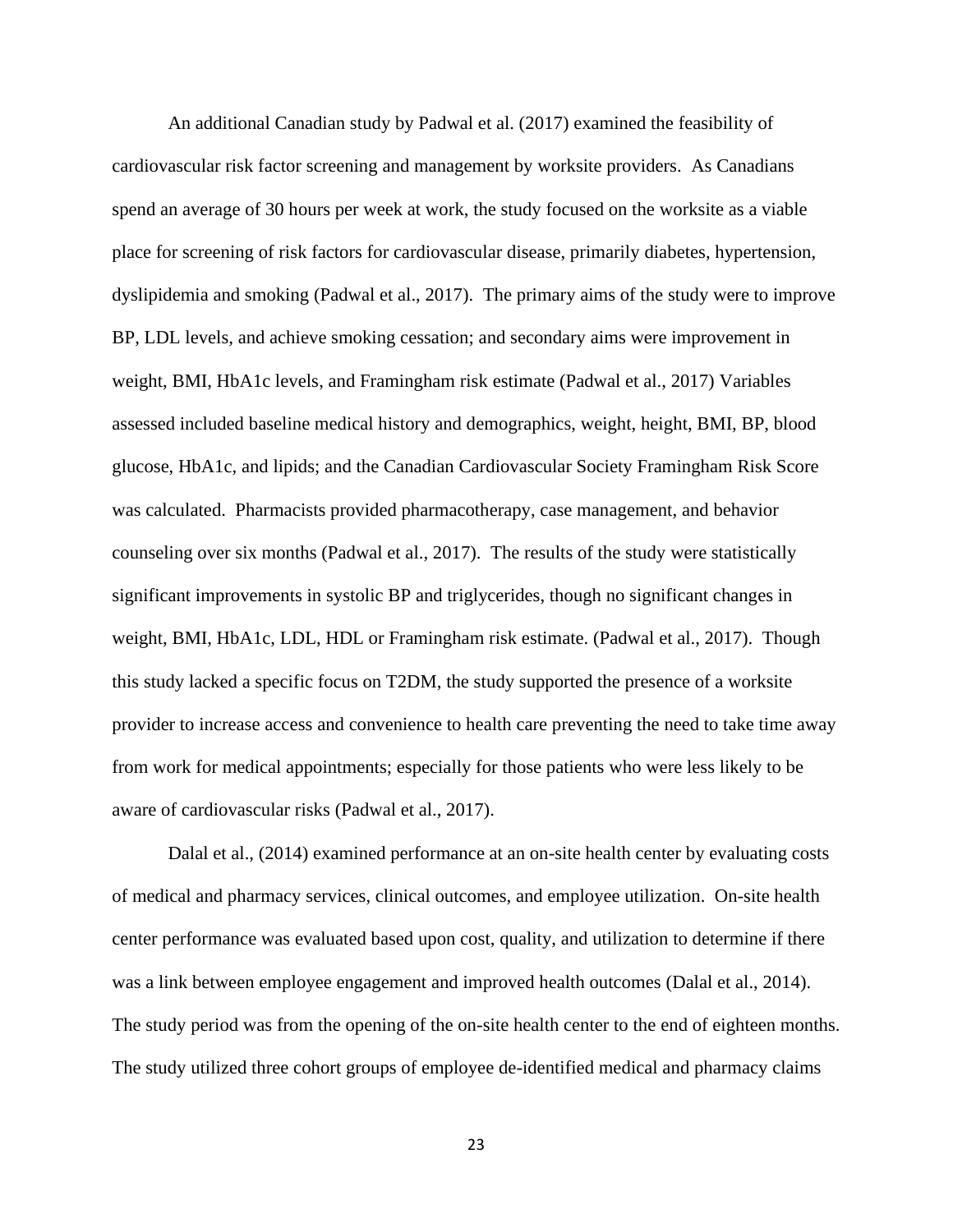data to estimate the variables of cost, quality, and engagement. Cohort groups consisted of employee users of the on-site health center, employees utilizing services outside the health center in the nearby geographical area, and other employees in satellite locations outside the on-site health center area. The ROI was calculated by utilization, but also included diagnosis, procedure code, and identified a cohort of high visit users during the study period. The data analysis was adjusted to allow for demographic and regional cost variances (Dalal et al., 2014). The on-site health center users consisted of employees, dependents, retirees, contractors, and community members.

The study findings of Dalal et al. (2014) reflected utilization of one in four employees for the first six months and increasing to thirty percent in the next six months. By the end of the first year, utilization was up to fifty-six percent of which two-thirds consisted of employees. With the increase in visits there was also an increase in preventative screenings and an increase of trust with patient-provider relations (Dalal et al., 2014). The study identified the profile of on-site health center users as having a higher prevalence of diabetes, asthma, and coronary artery disease than non-users of the health center, which reflected a need for both health care services and chronic disease management (Dalal et al., 2014).

The pharmacy program included ninety-day refills on generic medications, which ranged from a dispensing rate of fifty to eighty-five percent depending upon health center utilization and medical condition. Dispensing rates for diabetes medications were significantly higher for users of the on-site health center than for non-users of outside services (Dalal et al, 2014). Health outcomes identified lower outpatient hospital and emergency room visits and a decrease in severe or expensive episodic care and the final ROI for the on-site health center was below the breakeven point and remained stable during the study period (Dalal et al., 2014). Although key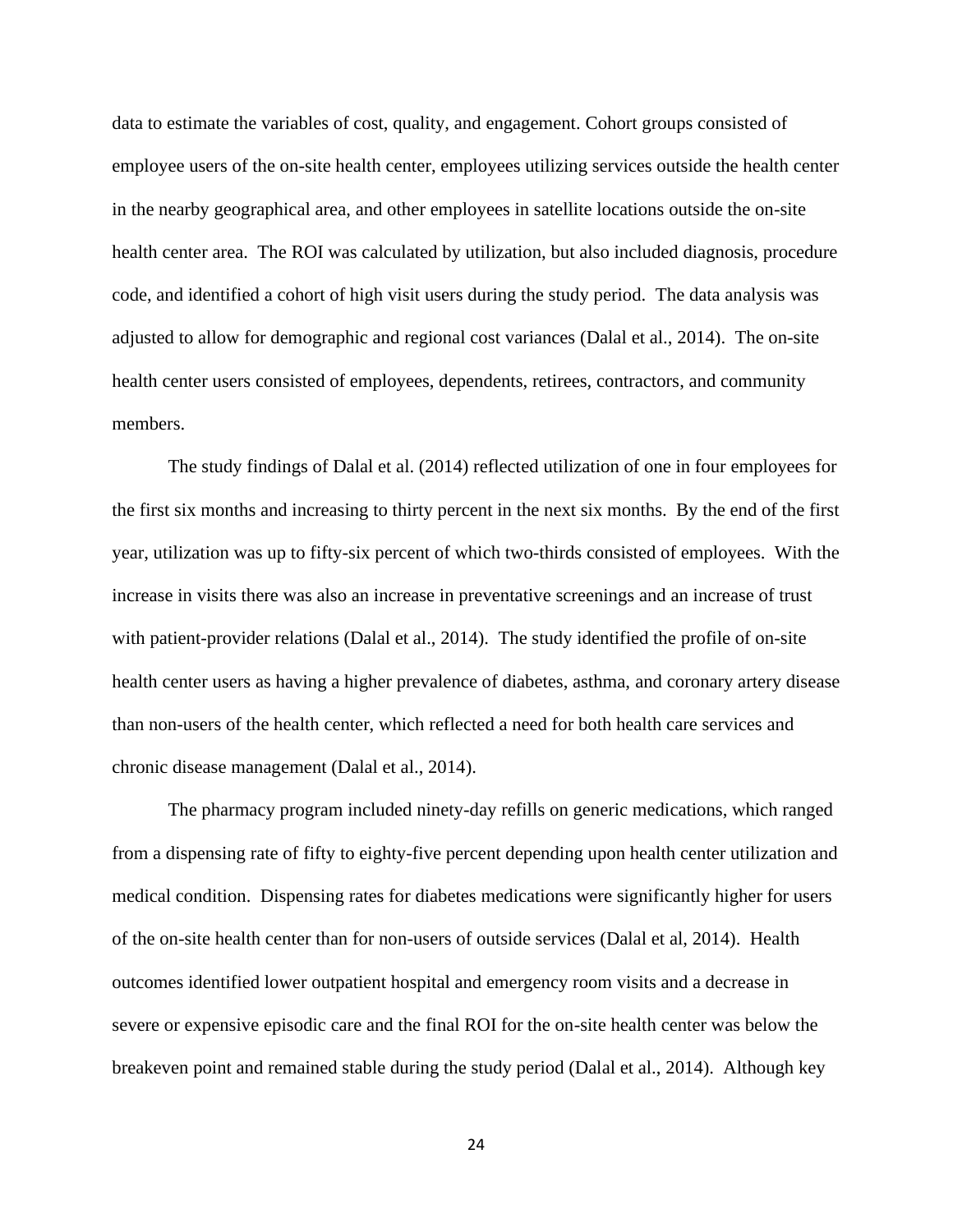factors of medical and pharmacy costs, identification of chronic disease, and employee utilization were addressed, there was no significant data presented regarding actual clinical outcomes and chronic disease management.

One retrospective study assessed the effect an on-site health center had on employee utilization of preventative services (Ostovari et al., 2017). The study objectives were to evaluate the impact on overall health before and after implementation of an on-site health center and to evaluate factors affecting the on-site health center's utilization (Ostovari et al., 2017). The onsite health center provided primary care and wellness, acute care, condition management and laboratory services. Health claims data of employees and their dependents of a public university were evaluated over three consecutive years. The study determined employees significantly increased their utilization of preventive services and the most common chronic conditions identified were diabetes, hypertension, and hyperlipidemia (Ostovari et al., 2017).

The findings of the study suggested individuals with diabetes, hypertension, and hyperlipidemia were less likely to utilize the preventive services offered at the on-site health center as the on-site health center was not considered a permanent provider of health care (Ostovari et al., 2017). The study presented the argument that patients with chronic diseases would rather utilize settings and providers such as "medical homes" or providers with which they have already established primary care (Ostovari et al., 2017). The study's focus on utilization of preventative services and not inclusion or implementation of care coordination or chronic disease management further support the need for further study.

Levy & Thorndike (2019) performed a retrospective study which examined health care expenditures and whether a workplace ten-week wellness program had any effect on improving weight, cholesterol, and BP at the end of the ten-week program and again after one year. Claims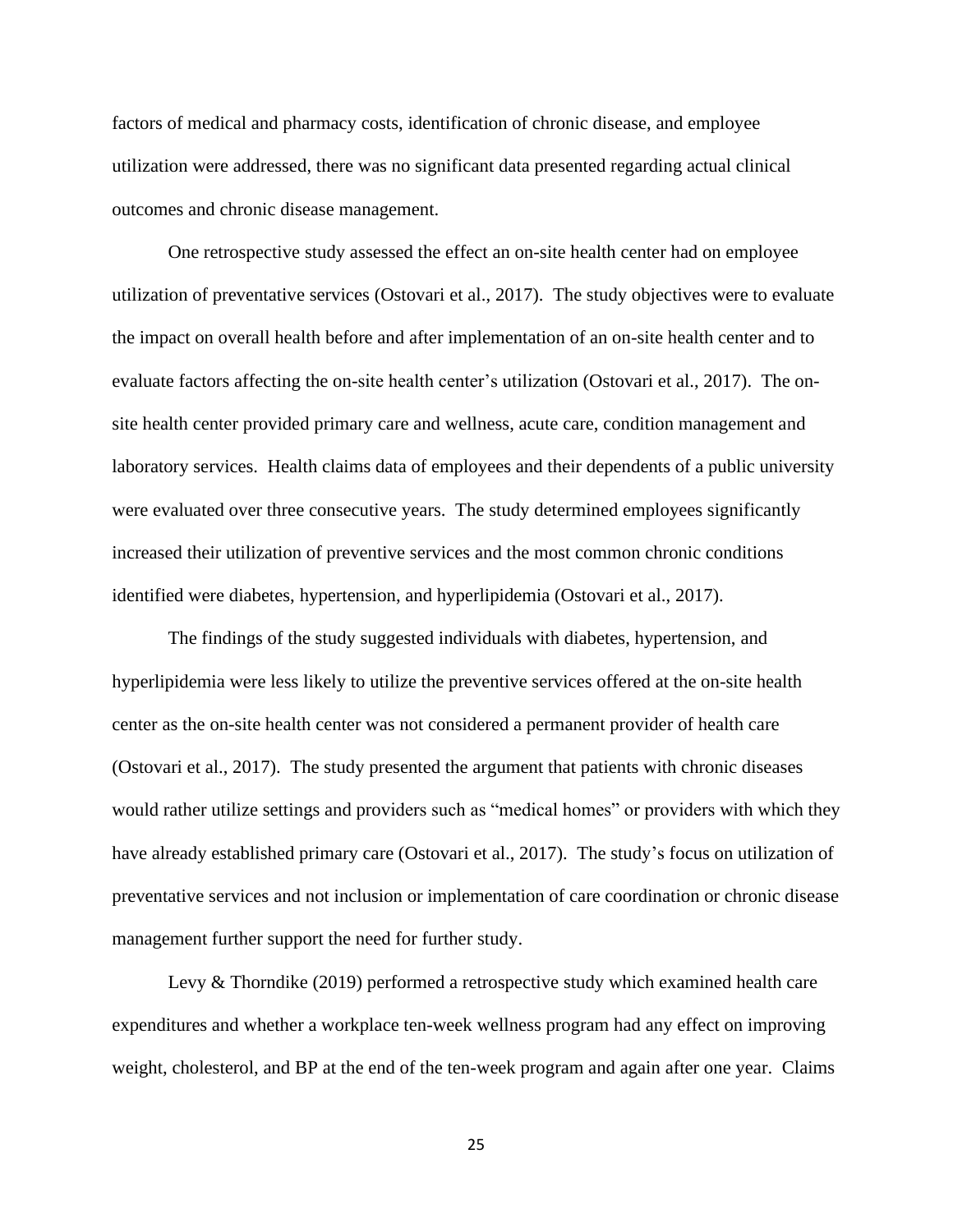data from 2010 and 2014 was utilized for 289 employees was examined and matched with a control group of 194 employees for comparison. The study reported no decrease in health care expenditures for the one-year period but did have a positive effect on reducing cardiovascular risk factors. The study suggested that the cost savings would likely have been illustrated by improving chronic disease management rather than by primary prevention efforts (Levy  $\&$ Thorndike, 2019).

#### **Synthesis Related to On-Site Health Centers and Clinics**

The literature presented about on-site health centers support their utilization related to reduction of costs and health care expenditures, decreasing losses associated with employee absenteeism and lack of productivity, while increasing employer ROI. The on-site health center removes the barrier to access by increasing convenience to health care and strengthening patient and provider engagement and trust. The clinical implications for T2DM outcomes and utilization of on-site health centers is further supported by the studies exhibiting improvements in clinical variables of HbA1c, BMI, BP and lipids, but also identifying comorbidities and cardiovascular risks. The Tarride et al. (2017) and Padwal et al. (2017) Canadian studies provide a foundation for further study in the US regarding the utilization of on-site health centers to improve T2DM outcome. The importance of the patient perspective and the provider trust relationship (Dalal et al.,2014) as well as increasing the utilization of preventive services (Ostovari et al., 2017) were further supported by studies regarding on-site health centers. The studies presented support the role of the on-site health center as a viable option to become the "medical home" for employees to obtain primary care. The utilization of the on-site health center can have an integral role in bridging chronic disease management, care coordination, T2DM education, and outcomes.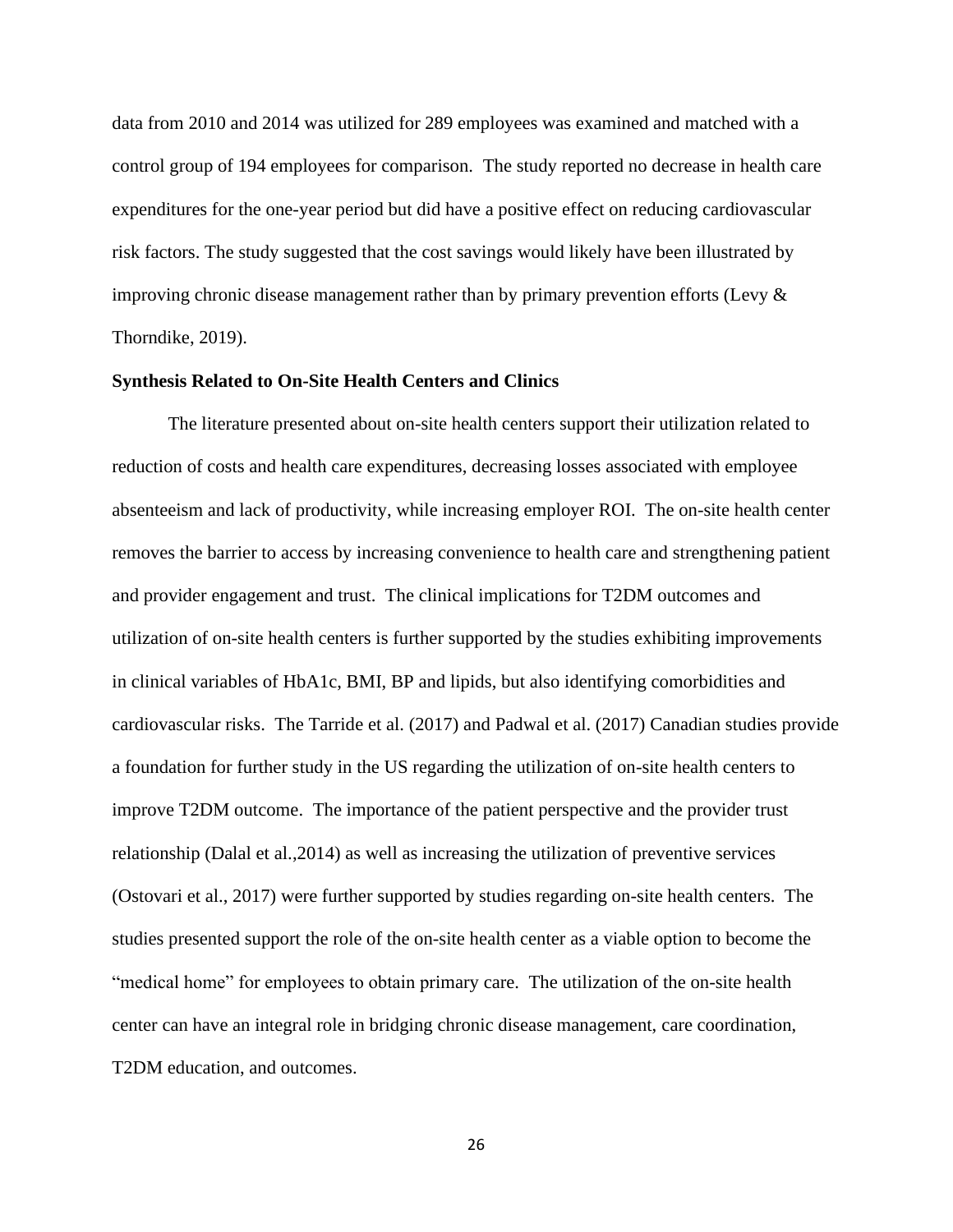## **Care Coordination**

Care coordination is organizing the health care activities of patients and the sharing of patient information between all health care providers involved in that care to achieve and provide the optimal level of health care services (AHRQ, 2018). It is a process of health care delivery that focuses on safety, effectiveness, efficiency, and quality of care that is patient centered.

A retrospective study conducted by McLendon et al. (2019) evaluated a pilot diabetes care coordination program which targeted rural adults ages 21-76 years old with poorly controlled diabetes whose HbA1c was 8 or greater in primary care settings. The sample size included 59 adults for interventions consisting of nurse care management, telemedicine consults, and diabetes self-management education (DSME) to enhance disease management and prevent complications. The outcomes measures evaluated included pre/post laboratory test results, diabetes medical education (DME) test scores, hospital claims data, satisfaction surveys, and focus group responses. The intervention demonstrated statistically significant reductions in HbA1c levels, improvement in DSME test scores achieved, and a reduction in hospital utilization. Hospital utilization was reported as a reduction in emergency room visits by 52.4% and inpatient hospitalizations by 96%. Additionally, patients and providers indicated strong satisfaction with the components of the program and the focus group represented by a rural advisory network indicated satisfaction with delivery of program and outcome measures (McLendon et al., 2019). The implications of this study support the potential for improving diabetes control through care coordination, access to care, and education while also reducing the costs of health care utilization.

Berkowitz, Eisenstat, Barnard, & Wexler (2018) implemented a qualitative study that explored the patient perspective regarding T2DM care management from a multidisciplinary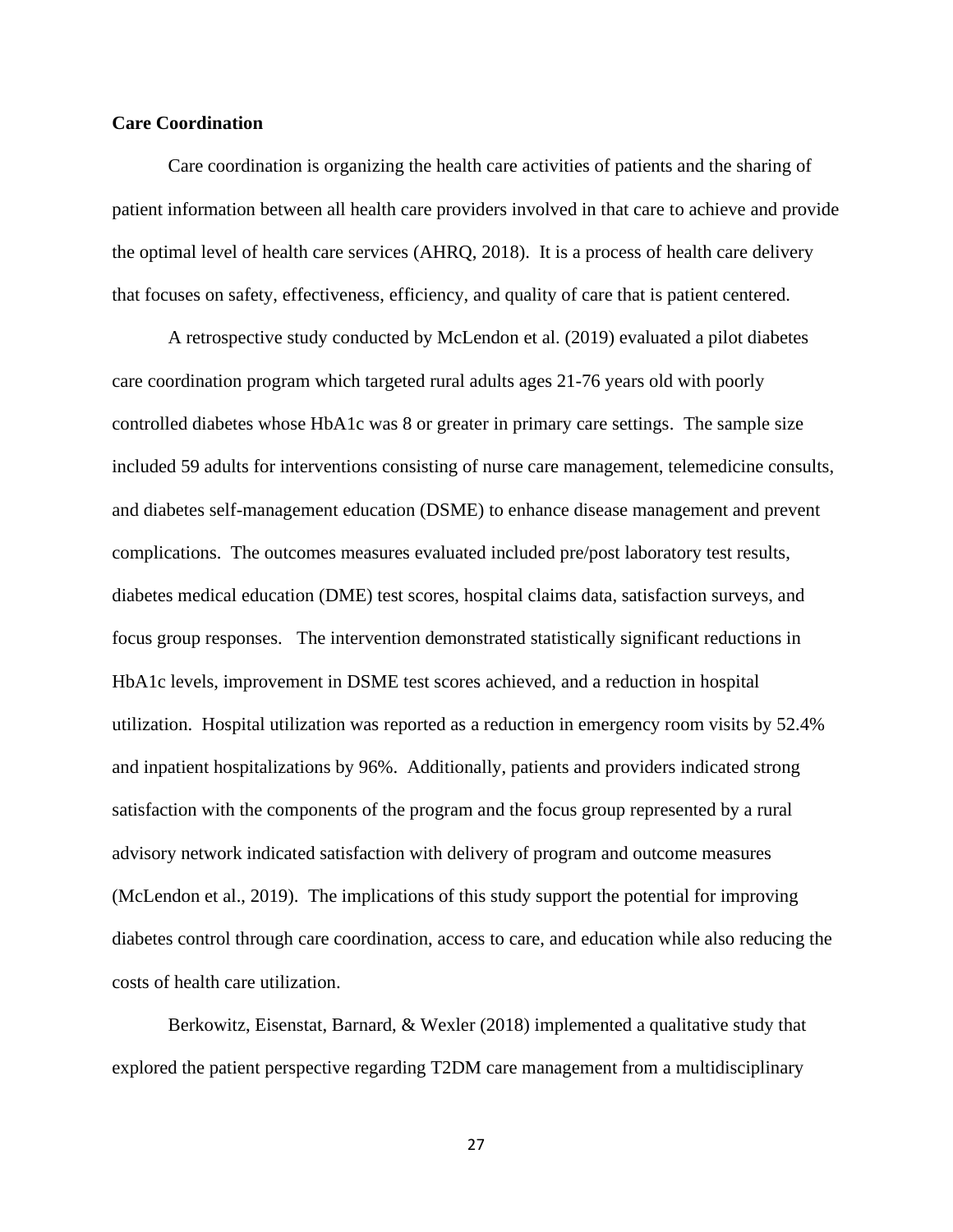coordinated care approach using not only providers, but also including team members experienced in physical fitness, exercise, and handling finances. The study included eight focus groups of 53 randomly selected primary care patients who were queried regarding their perceptions of diabetes team care. The feedback was recorded, transcribed, coded, and analyzed using content feedback. Results included positive patient perceptions for the coordinated multidisciplinary diabetes team care. General themes included patient perceptions of diabetes care as complex and requiring more than one provider; diabetes care requires coordination and a single point of contact to be effective (Berkowitz et al., 2018). The implications for this study support the concept of care coordination of T2DM in the primary care setting from a patient perspective.

Fitzgerald and colleagues (2017) performed a qualitative data analysis which highlighted care coordination and the strategies used to implement and sustain programs focused on T2DM disease management. The study utilized a community health center location for patient site visits. Site visits with recorded interviews were conducted three times during a 5-year period and transcribed for analysis. From this data overriding themes regarding care coordination were identified across sites (Fitzgerald et al., 2017). The results included collaboration between clinics and community; utilization of community health workers; and data sharing via electronic health record (EHR) all focused on promoting comprehensive care, improving communication, supporting diabetes education, and facilitating care coordination (Fitzgerald et al., 2017). This analysis supports care coordination in relation to T2DM disease management, however the community health center is the focus rather than an on-site health center.

There is limited literature regarding on-site health centers and their effects on T2DM and care coordination. One study by Solorio, Bansal, Comstock, Ulatowski, & Barker (2015)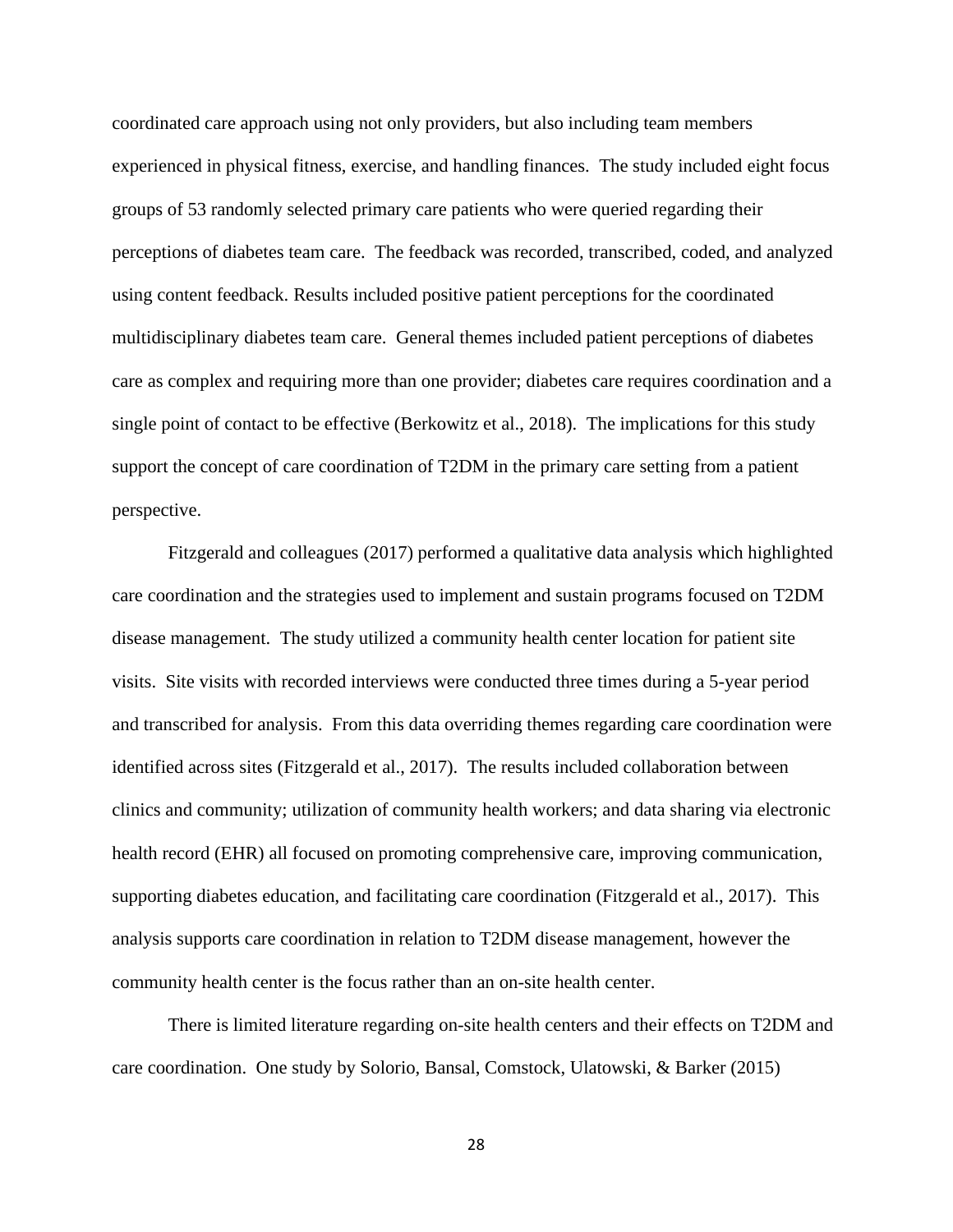evaluated the impact of clinic-based chronic care coordination on the quality of diabetes care and outcomes. The retrospective cohort study evaluated six community health centers serving predominantly low income non-Hispanic white and Hispanic patients over a two- year period with chronic care coordination. The study examined the frequency of testing of HbA1c, LDL cholesterol, and microalbumin screening; outcomes of HbA1c lipids, and blood pressure control; and health care service utilization (Solorio, et al., 2015). The sample population was 329 with all data compiled from an EHR. The results of chronic care coordination led to improvements in process measures which included increase checks of HbA1c, increased microalbumin screens, and increased primary care visits. However, one limitation of this study included no improvement in metabolic control (Solorio et al, 2015). There is some similarity between the care delivery offered at on-site health centers and community health centers, which would support care coordination in both settings; however further inquiry is needed specifically towards on-site health centers and their impact to affect T2DM outcomes.

#### **Synthesis Related to Care Coordination**

The studies suggest that diabetes care management can decrease costs of hospital utilization (McLendon et al., 2019) and a multidisciplinary approach can be achieved in a primary care setting to positively impact T2DM outcomes (Berkowitz et al., 2018). Further, utilizing EHR data across health care sites can guide T2DM management and care coordination (Fitzgerald et al., 2017) and has led to improvements in T2DM process measures (Solorio et al., 2015). The support for care coordination in an on-site health center providing primary care and wellness services, when supported with EHR data relative to T2DM outcomes promotes further study and this scholarly project.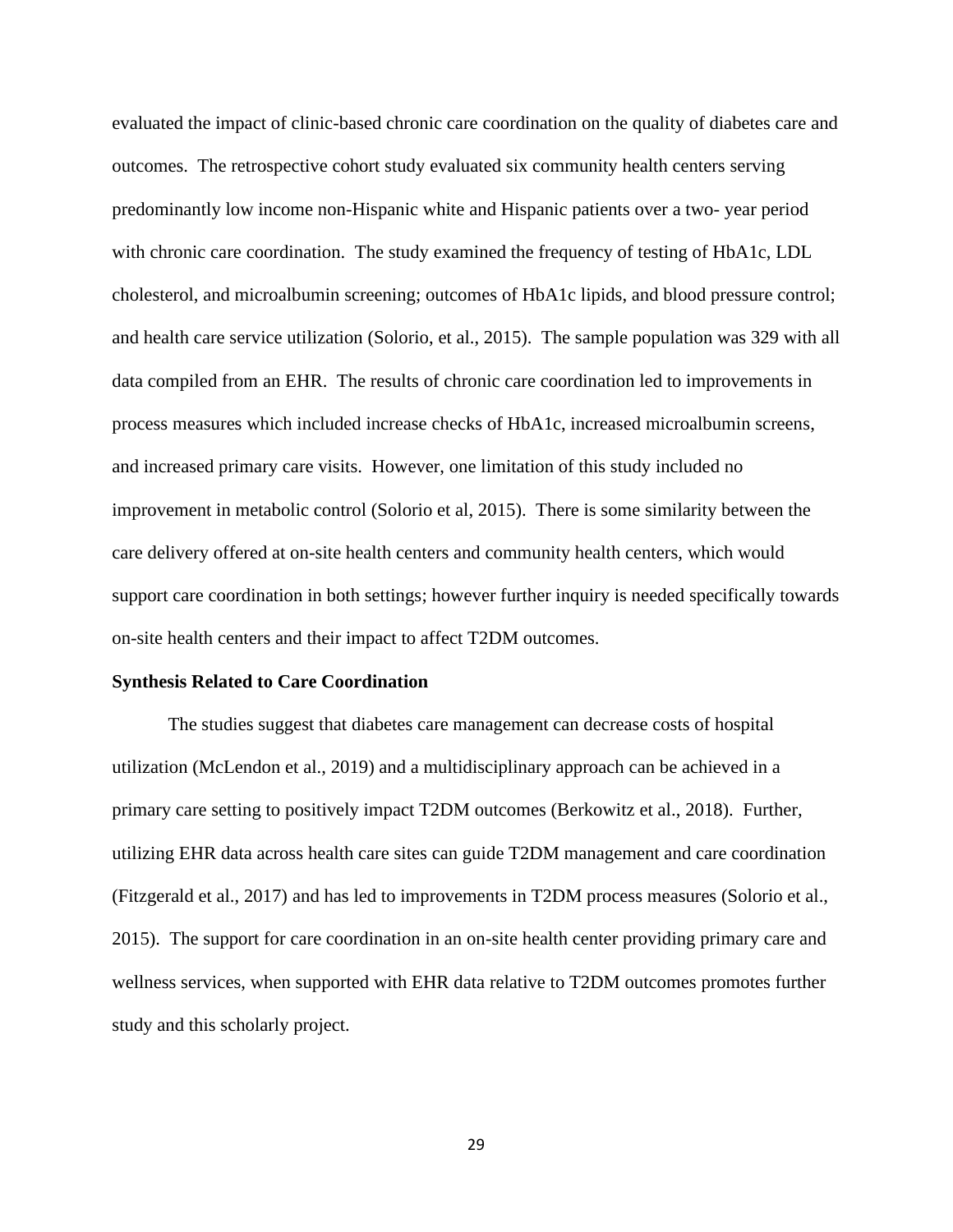Overall, the literature reviewed focused on three distinct areas: T2DM care management outcomes, the on-site health center, and care coordination. The utilization of all three concepts when fully integrated could provide the foundation to change health care delivery.

## **Rationale for the Project**

Findings of these studies allow for further evaluation of the impact that on-site health centers and care coordination have upon T2DM outcomes. The growing burden of patients diagnosed with T2DM and the impact on resources for care delivery, associated health care costs, morbidity and mortality support further evaluation. Care coordination strives to ensure regular visits, appropriate laboratory work, timely referrals, and reconciled medication management; and increased efficiency of care delivery without duplication of services. The inclusion of the on-site health center is a logical approach to evaluate for improved care, as individuals may spend more than a third of a 24-hour day, typically five days a week in the work setting. The care received at on-site health center is covered by employer provided health benefits thereby eliminating the barriers of cost and access to care.

The rationale for this doctoral project is supported by gaps in the literature review relative to T2DM outcomes associated with on-site health centers and chronic disease management through care coordination. This doctoral project is timely and allows for further scholarly inquiry which will add to the body of existing evidence-based practice. This project aligns with the IHI's main goal regarding the "Triple Aim", focused on improving the patient experience of care by focusing on quality and satisfaction; improving the health of populations; and reducing the per capita cost of health care (IHI, 2020). The goal of this project was to evaluate the effects of an on-site health center and care coordination on T2DM outcomes.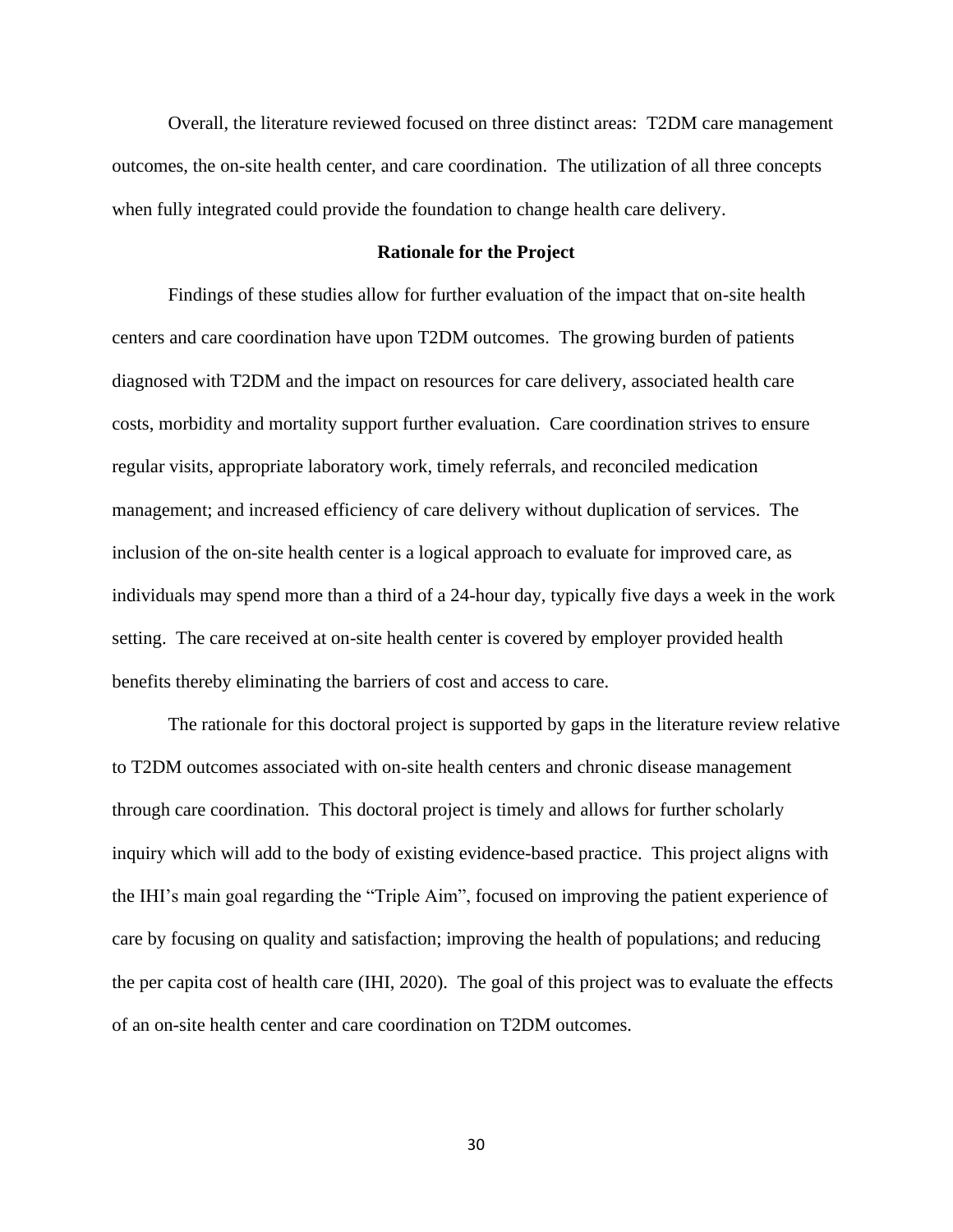### **Chapter III: Methods**

This chapter provides the methods used to implement, collect, and analyze the data for this project. Information on the project design, project sponsors, human subjects review, sample population, privacy and confidentiality of data, data collection procedures, data collection tool, and data analysis plan will be provided. The primary outcome measures the evaluation of clinical and physiologic measures compared to organizational benchmarks and the secondary measure was comparison to national standards.

### **Project Design**

The design of this study is a non-experimental, retrospective chart review utilizing secondary data from health risk assessments (HRAs) and an electronic health record (EHR). The purpose of this project is to assess changes in T2DM outcomes from initial entry compared to one year after receiving care coordination at an on-site health center. The study aimed to evaluate the effects of care coordination on T2DM outcomes as measured by weight, BMI, BP, blood glucose, HbA1c, microalbumin, LDL, HDL, and indications for ACE or ARB and statin medication therapy. The total number of health center visits, foot exams, and referrals for wellness, podiatry, and eye/optical exams was obtained. Utilizing these variables as units for analysis and measurement, a data set was created to allow for comparisons. The initial data point is the initial HRA survey which initiates care coordination at the on-site health center. The second data point was the post-HRA survey repeated at the end of one year at the next annual review. The outcomes of this project serve to identify internally whether organizational benchmarks are met and as a comparison to national standards of T2DM management identified by the ADA.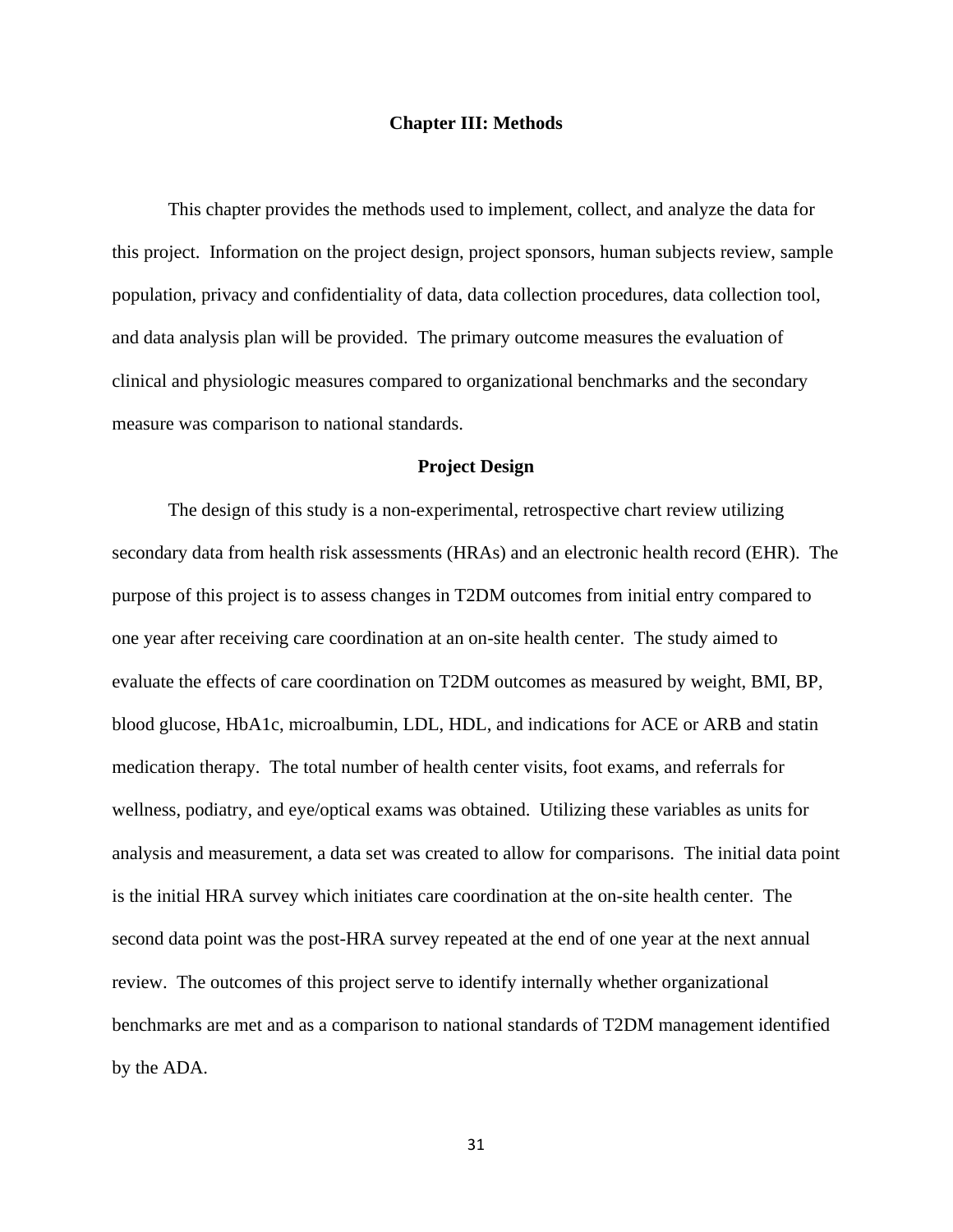#### **Project Sponsors**

This study was implemented at an on-site health center with support of senior management who permitted the use of existing tools and resources designated for the care coordination program. A university provided statistician supported the statistical plan and data analysis.

## **Human Subjects Review**

This project was approved by senior management and legal counsel of the parent on-site health center and agreed that Georgetown University would serve as the Institutional Review Board (IRB) of record. The principal investigator (PI) completed all required human subjects research training prior to initiating this study. The investigator obtained Georgetown University IRB approval. The study posed minimal risk to participants. All participant data was secured and deidentified to protect patient confidentiality and privacy and maintain the security of the study data.

#### **Population**

A review of the parent company's on-site health centers was completed by the Honest Broker who identified 50 on-site health centers with care coordination implemented for at least two years and a panel of at least 100 T2DM patients with three or more visits over 12 to 15 months. Of the on-site health centers meeting the criteria one was randomly selected. Data was compiled retrospectively based upon a diagnosis of T2DM as defined by ICD-10 coding or HbA1c greater than or equal to 7. Power analysis using G\*Power indicated that a minimum sample size of 90 would result in a power of .80, given the use of two-tailed paired sample *t*tests, with small to medium effect size  $(d = .3)$  and significance level of .05. The analysis will use an alpha level of <0.05 as the criteria for detection of statistical significance.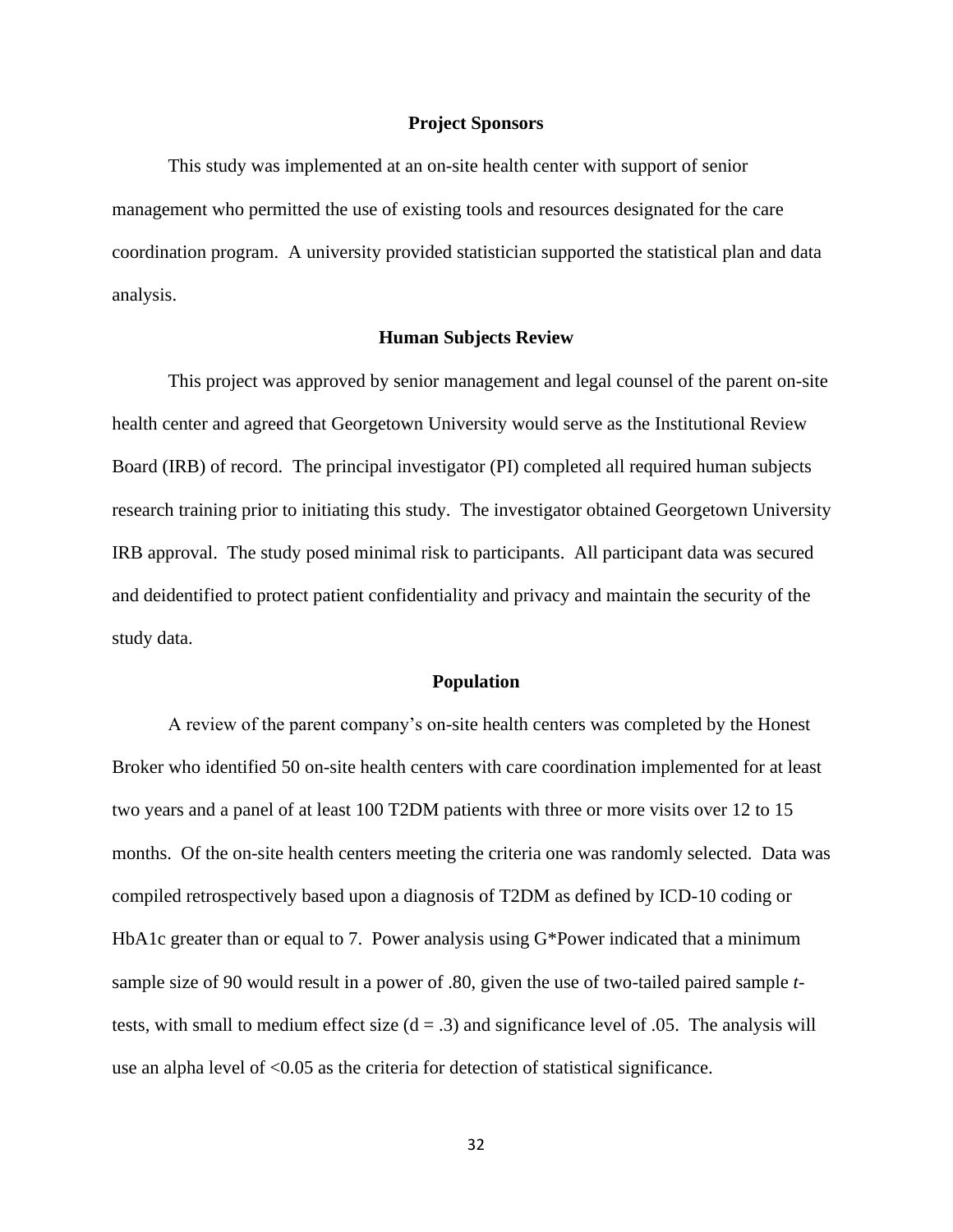Data was not excluded from this project based upon gender, race, ethnicity, national origin, minority or economic status. Data from initial HRA and post-HRA surveys was compiled retrospectively from the on-site health center EHR by the Honest Broker reflecting the initial visit through the next 15 months. Data included only services and testing performed and reported by the on-site health center. This data provided measurable variables for comparison. Inclusion criteria:

- Adults ages 18 years to 75 years
- T2DM diagnosis identified by ICD 10 coding and/or HbA1c of 7 or greater within the previous 2 years (2018, 2019)
- A minimum of 3 visits for one year

Exclusion criteria:

• None

## **Privacy and Confidentiality of Data**

For this study, all data was collected by an Honest Broker employed by the project site with access to all pertinent data as a part of their designated role. All data was de-identified and collected retrospectively. IRB approval was granted with waiver of consent. In order to adhere to the IRB requirements, the Honest Broker was not a part of the study team. Privacy risks to individuals was mitigated through the process of de-identification in which personal identifiers were removed from all health information. The Safe Harbor method of de-identification under the US Health Insurance Portability and Accountability Act of 1996 (HIPAA) Privacy Rule eliminated 18 patient identifiers in healthcare data (U.S. Department of Health and Human Services, 2015). A reference number was used to characterize the data. All data results were deidentified and reported in aggregates. No identifiable organization information was used during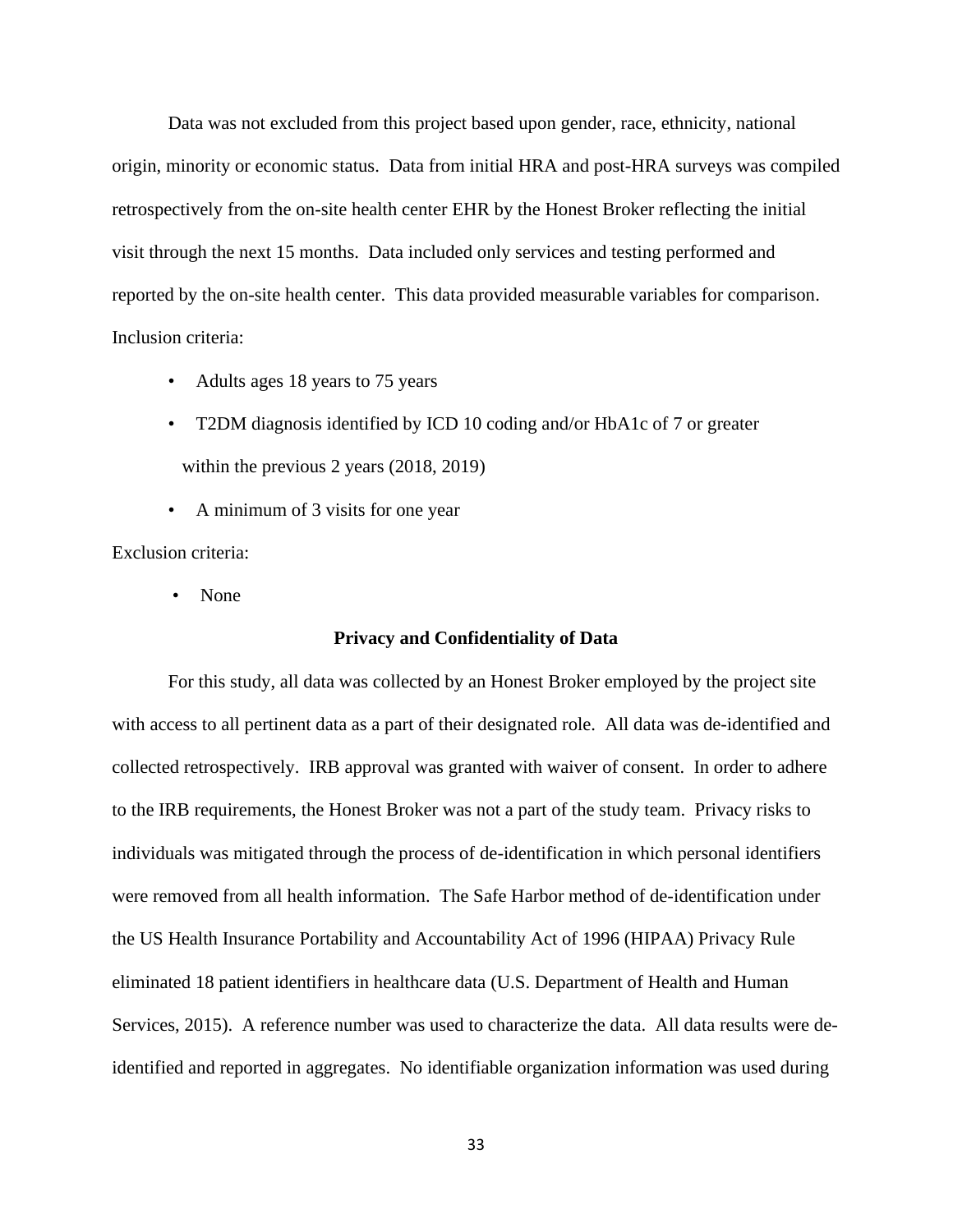dissemination of results. The PI used all data responsibly and only for the purposes of this study and dissemination of results.

## **Data Collection Procedures**

The PI had no interaction with subjects and no subjects were recruited for this nonexperimental, retrospective chart review utilizing secondary data. Data collection began after approval from the university IRB of record. The PI utilized an Honest Broker for data collection and a statistician for assistance with data analysis. All potential data compiled by the Honest Broker was entered using a PI-created data extraction tool (Appendix 1), deidentified and transferred into a Microsoft® excel spreadsheet for use with a statistical package for social sciences (SPSS) software program version 26. The data was reviewed, cleaned, and assessed for inclusion/exclusion as necessary. Data extraction occurred retrospectively to include completion of the initial pre-HRA survey with clinical screening and first on-site health center visit and at the post-HRA survey with clinical screening at the end of one year.

#### **Data Collection Tool**

A PI created data collection tool was utilized for this study. The collection tool served as a guide for the Honest Broker when collecting individual patient information from the EHR. This tool consists of four sections and 37 items including, demographical data such as age, gender, race and ethnicity. The HRA survey consists of 11 questions regarding current medical conditions requiring medication management and general screening questions.

The tool captures initial pre- and post-HRA data for weight, BMI, BP, blood glucose, HbA1c, microalbumin, LDL, HDL, and indications for ACE or ARB and statin medication therapy. The total number of health center visits, foot exams, and referrals for wellness, podiatry, and optical exams were obtained. Internal benchmarks evaluated were improvement of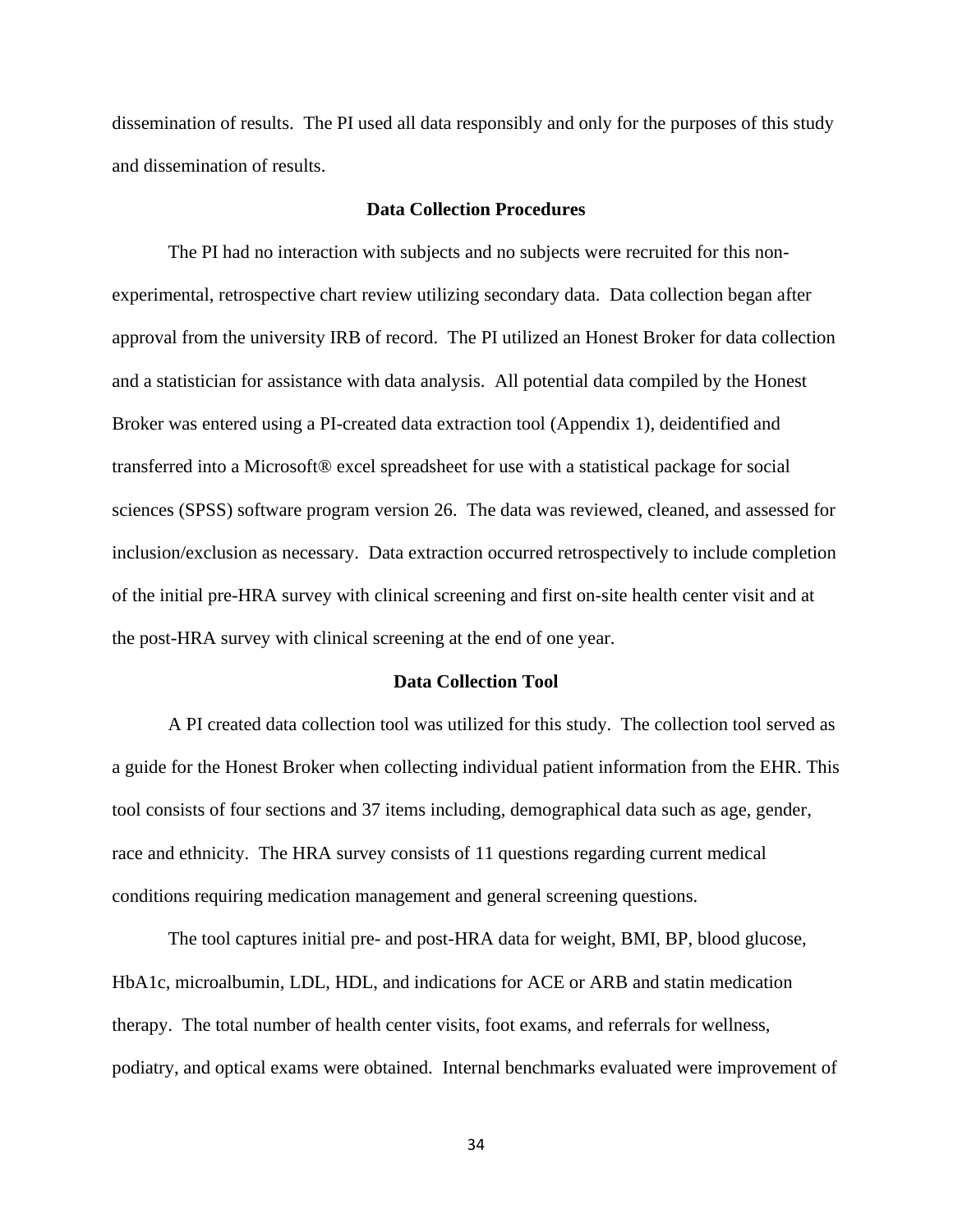HbA1c level in a year, percentage of patients who received an ACE or ARB during the year, and percentage of patients who received a foot exam during the year. External benchmarks for comparison were the ADA national standards of diabetes care for the same variables.

## **Data Analysis Plan**

Descriptive statistics describes the sample population and demographic data. Comparisons of pre- and post-entry into on-site primary care services was analyzed using a paired *t*-test. Clinical indicators of weight, BMI, BP, blood glucose, HbA1c, microalbumin, LDL, HDL, and indications for ACE or ARB and statin medication therapy were compiled. The total number of office visits, foot exams, and referrals for wellness, podiatry, and optical exams were obtained.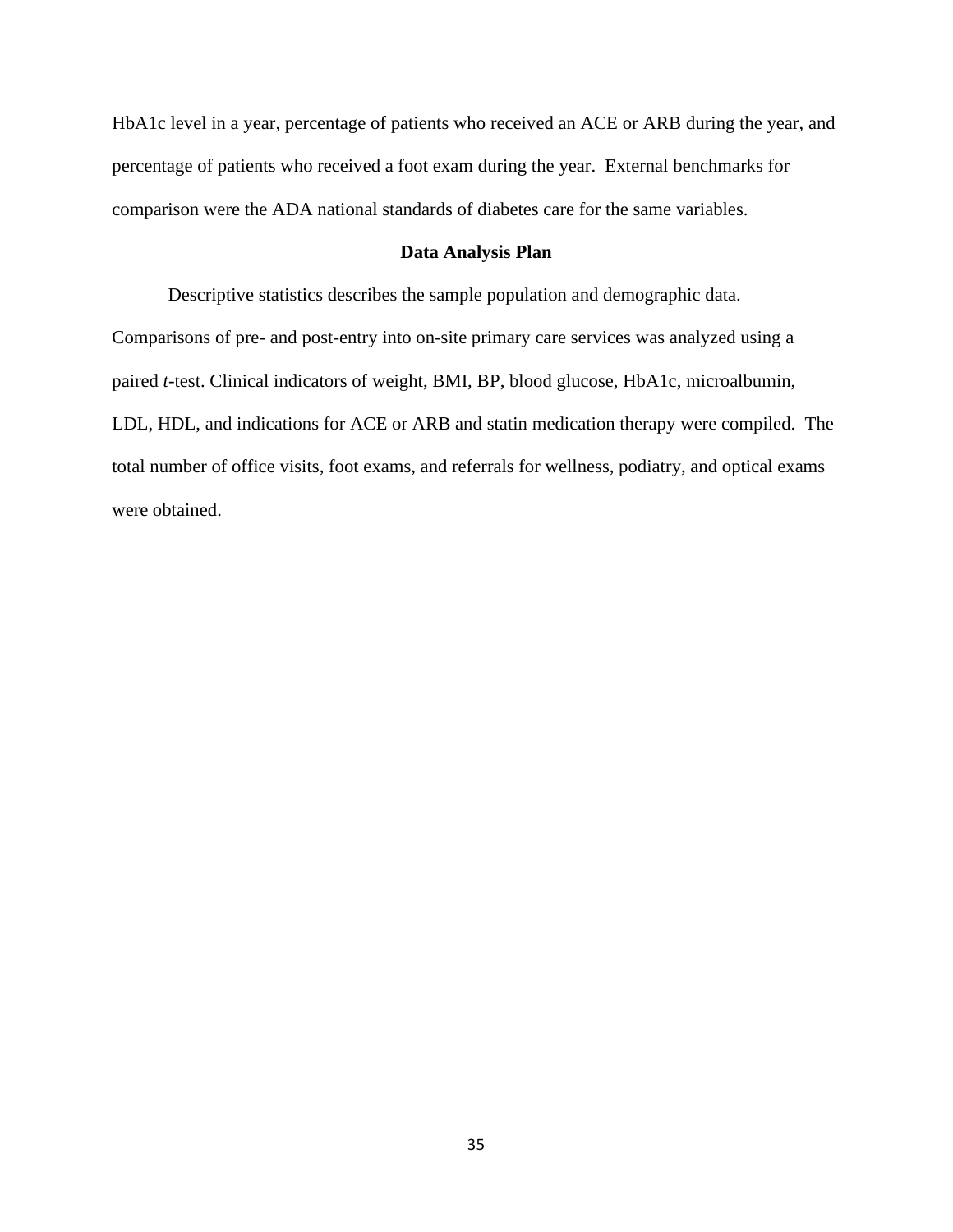### **Chapter IV: Results**

Data collection and analyses were performed to determine the effects of an on-site health center and care coordination on T2DM outcomes. The purpose of this chapter is to present the statistical analysis of the findings in relation to the aims of this project. The analysis of the data will be utilized to provide recommendations for further research and possible implications to practice.

## **Analysis of the Data**

The sample consisted of 92 participant charts meeting inclusion criteria for data extraction. Data analyses were performed using SPSS software program version 26. Descriptive statistics were utilized for demographic data and clinical variable data for the sample. Descriptive statistics reported were frequency distribution for categorical variables and mean and standard deviation for continuous variables. In order to compare pre- and post-entry clinical data, inferential statistics were used. Specifically, paired *t*-tests were performed to determine any statistically significant differences between clinical variables at the initial HRA visit and the next HRA visit after twelve months in the care coordination at the on-site health center.

The demographic data of participant characteristics are outlined in Table 1. The participant sample included 59 males (64.1%) and 33 females (35.9%). Participants selfidentified as: Caucasian (33.7%), Black or African American (48.9%), and Other/Hispanic ethnicity (17.4%). The mean age was 55.9 years old  $(SD = 5.9)$  with an age range between 44 and 67 years. All participants were reported as having a T2DM diagnosis identified by ICD 10 coding and/or HbA1c of 7 or greater and had completed a minimum of three or more visits in years 2018 and 2019.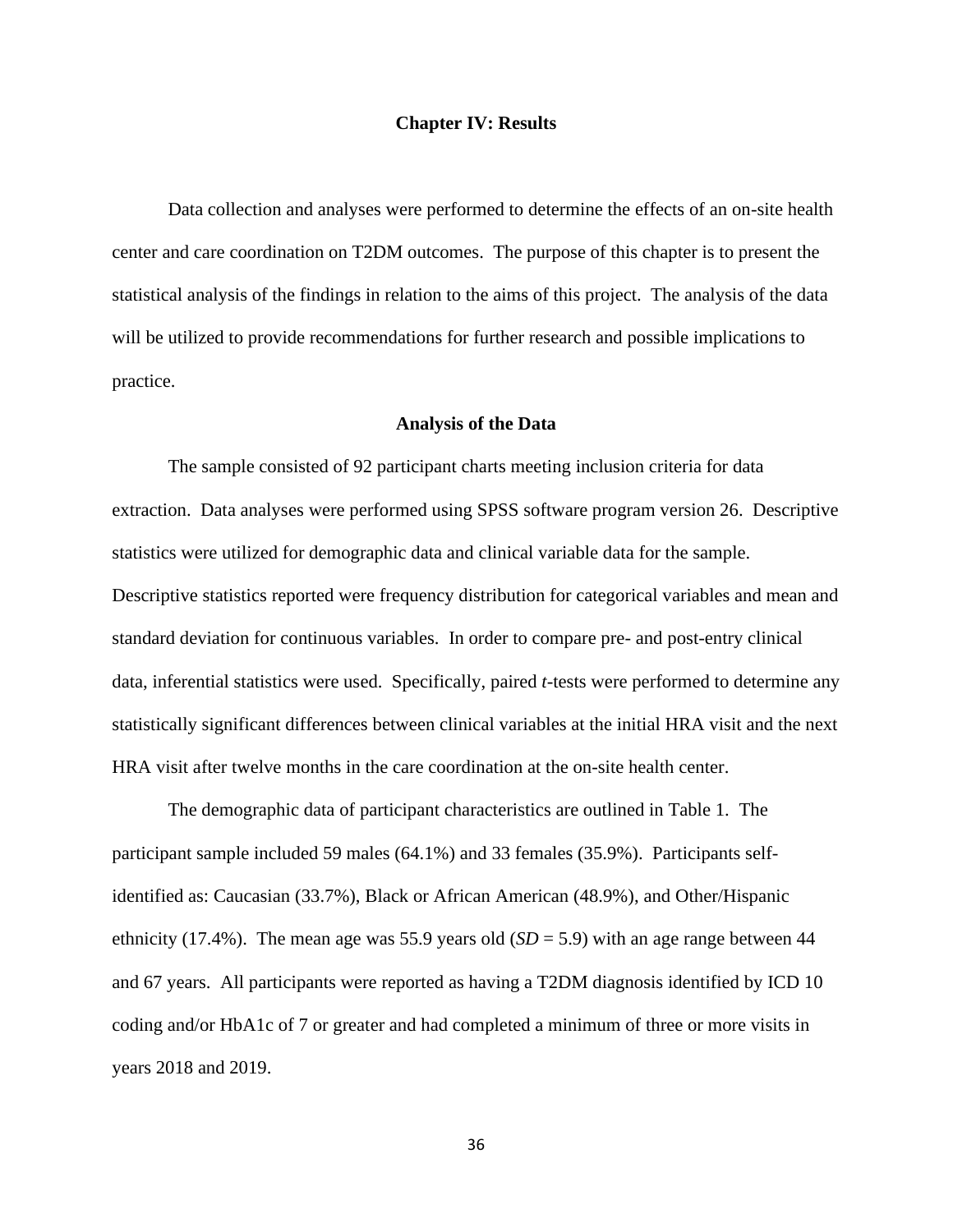## Table 1

## *Participant Characteristics*

|                                  | n           | %    |
|----------------------------------|-------------|------|
| Gender                           |             |      |
| Male                             | 59          | 64.1 |
| Female                           | 33          | 35.9 |
| Race                             |             |      |
| Caucasian                        | 31          | 33.7 |
| <b>Black or African American</b> | 45          | 48.9 |
| Other                            | 16          | 17.4 |
| Hispanic                         | 16          | 17.4 |
|                                  | M (Median)  | SD   |
| Age                              | 55.9 (56.0) | 5.9  |

 $M =$  mean *SD* = standard deviation

The participants were assessed for the existence of comorbidities that included hypertension, hyperlipidemia, cardiovascular disease and kidney disease as presented in Table 2. Of the 92 participants only one was noted as not having an existing comorbidity at time of T2DM diagnosis and end of study. Of the participants assessed, 94.5% had a diagnosis of hypertension, 98.9% had a diagnosis of hyperlipidemia, 14.3% had a diagnosis of cardiovascular disease, and 8.8% had a diagnosis of kidney disease. Patients with T2DM in the presence of multiple comorbidities have an increased cardiovascular risk which makes chronic disease management and care coordination even more important.

## Table 2

*Comorbidities (n = 91)*

|                        |    | %    |
|------------------------|----|------|
| Hypertension           | 86 | 94.5 |
| Hyperlipidemia         | 90 | 98.9 |
| Cardiovascular Disease | 13 | 14.3 |
| Kidney Disease         |    | 8.8  |

Medication therapy was evaluated for the 92 participants as presented in Table 3. The use of ACE, ARB, statin and other medications for T2DM care management was compiled at the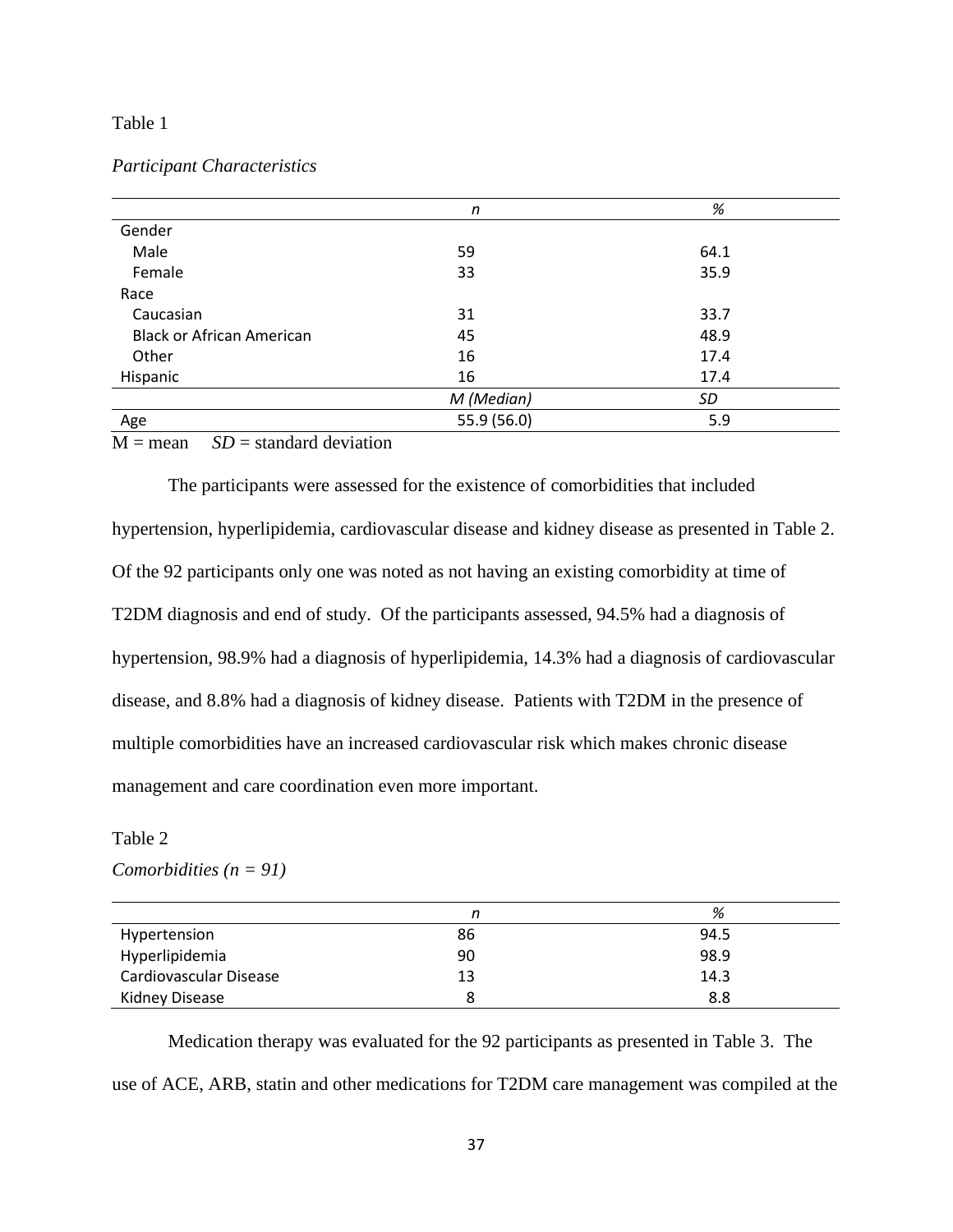initial HRA visit. Of the 92 participants 70.7% were prescribed an ACE; 46.7% were prescribed an ARB; 75% were prescribed a statin; and 44.6% were prescribed other medications used in T2DM management.

Table 3

*Medication Therapy (n = 92)*

|                | n  | %    |
|----------------|----|------|
| <b>ACE</b>     | 65 | 70.7 |
| ARB            | 43 | 46.7 |
| <b>Statins</b> | 69 | 75.0 |
| Other          | 41 | 44.6 |

All 92 participants were assessed for foot examinations completed, the number of actual health center visits, and referrals pertinent to T2DM care management reported (Table 4). Referrals evaluated were for wellness, podiatry, and optic/eye examinations. Of the 92 participants 65.2% had at least three visits to the health center during the study period and 34.8% had four visits during the study period. Wellness referrals for health coaching including DSME and DSMS, were completed for 59.8% of participants. Referrals for optic/eye were completed for 62% of the participants. Of the 92 participants 80.4% received foot exams at each health center visit with none of the participants having a referral completed for a podiatry consult.

Table 4

*Care Received (n = 92)*

|                          | n  | %    |
|--------------------------|----|------|
| Foot Exam                | 74 | 80.4 |
| <b>Wellness Referral</b> | 55 | 59.8 |
| Podiatry Referral        | 0  | 0.0  |
| Optic/Eye Referral       | 57 | 62.0 |
| Number HC Visits         |    |      |
| Three                    | 60 | 65.2 |
| Four                     | 32 | 34.8 |
|                          |    |      |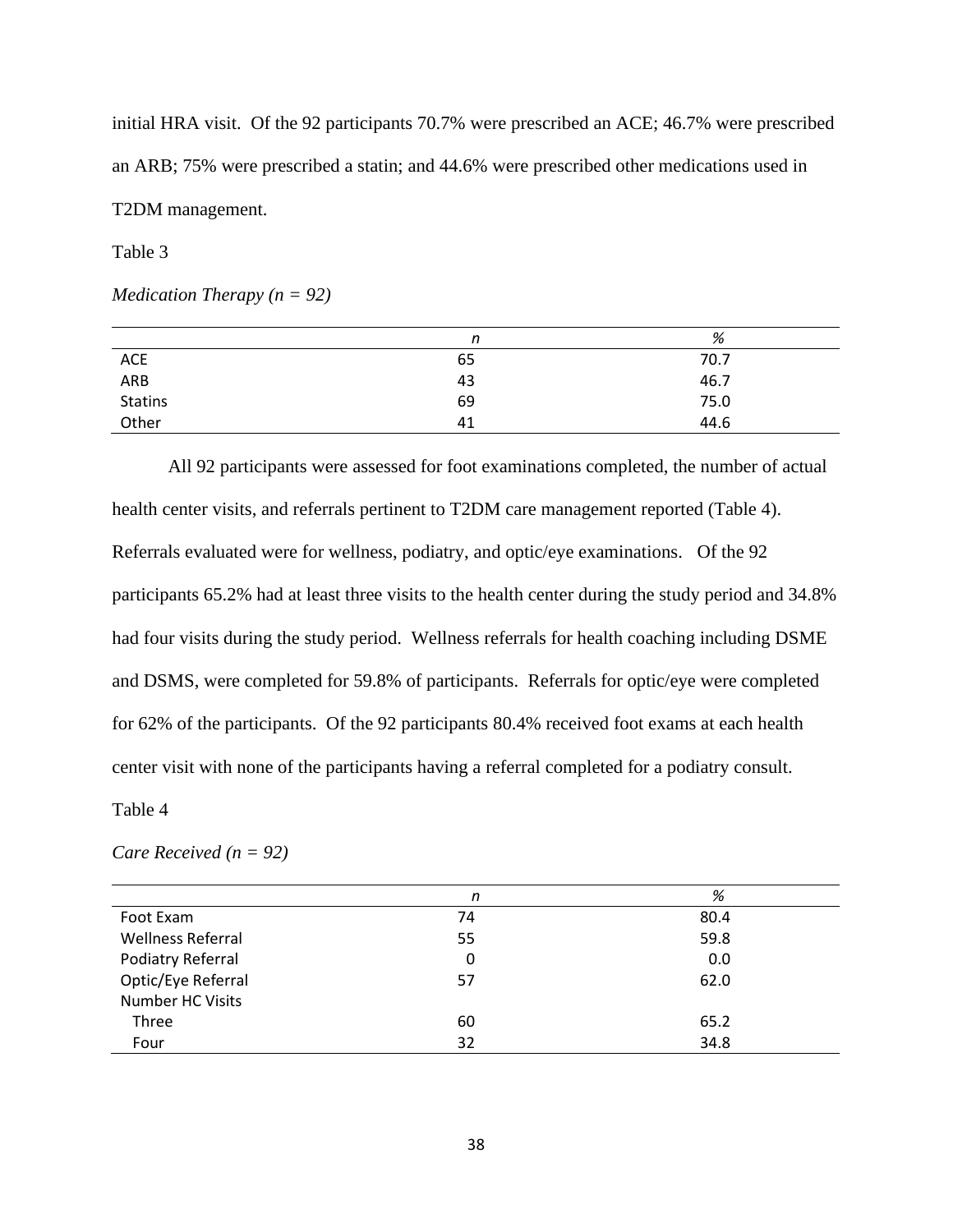The participants' clinical variables were assessed at two points: initial HRA visit and the post or follow-up HRA visit after a minimum of twelve months with three visits annually as presented in Table 5. All clinical variables had data on each participant except for LDL (missing data for one participant) and microalbumin (missing data for 16 participants). The participants had an initial HRA visit mean weight of 227.2 lbs and a follow-up HRA visit mean weight of 224.8 lbs. The initial HRA visit mean BMI was 34.4 and a follow-up HRA visit mean BMI of 34.4. The normal range for BMI is less than 25 and a BMI over 30 indicates obesity. The participants of this study showed improvement but remain at a level of obesity which increases the risk of poor health outcomes in T2DM. Participant initial HRA visit mean systolic blood pressure (SBP) and diastolic blood pressure (DBP) were 133.7 mm Hg and 82.2 mm Hg, respectively and follow-up HRA visit mean SBP and DBP were 131.5 mm Hg and 80.5 mm Hg, respectively.

Participants exhibited weight loss and decreases in BMI, SBP and DBP from initial HRA visit to follow-up HRA visit, however, these differences were not statistically significant. Similar findings were noted relative to FBS, LDL, and HDL. The initial HRA visit mean FBS was 159.8 mg/dL and at follow-up HRA visit was 140.9 mg/dL. The initial HRA mean LDL was 88.7 and 85 at follow-up HRA visit. The initial HRA mean HDL was 46.9 and 46.8 at follow-up HRA visit. The HbA1c and microalbumin showed statistically significant improvements from initial HRA measurement to the follow-up evaluation, however lacked clinical significance as the normal microalbumin level in less than 20mg/L. The initial HRA visit mean HbA1c was 7.9% and at follow-up HRA visit was 7.5% (*p* = .045) and the initial HRA visit mean microalbumin was 18.2 and at follow-up HRA visit was 17.8 ( $p = .006$ ).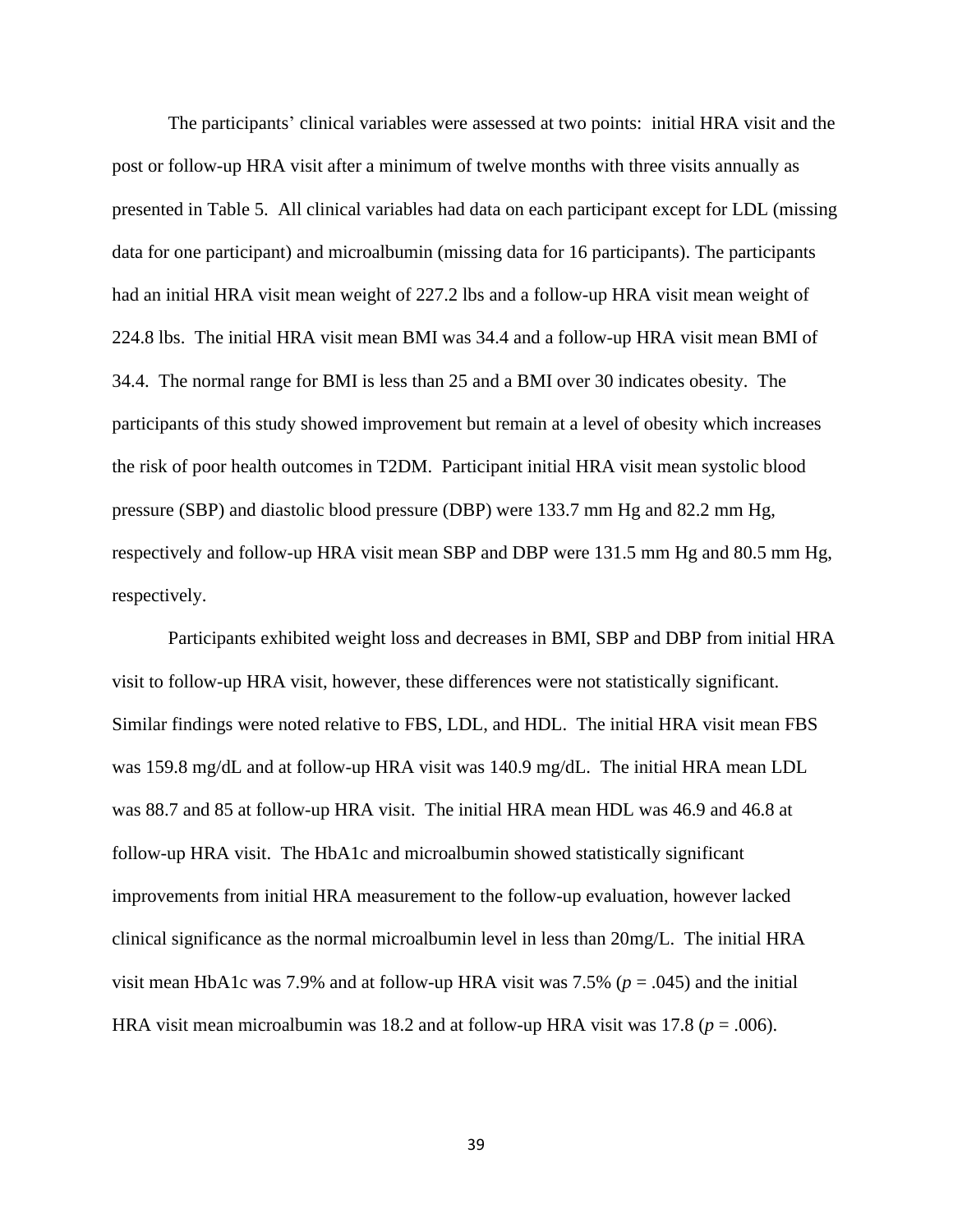## Table 5

|              | Pre          | Post         |      |    |      |
|--------------|--------------|--------------|------|----|------|
|              | M(SD)        | M(SD)        |      | df | р    |
| Weight (lbs) | 227.2 (48.3) | 224.8 (48.1) | 1.84 | 91 | .070 |
| <b>BMI</b>   | 34.4(7.1)    | 34.2(6.7)    | 0.82 | 91 | .415 |
| <b>SBP</b>   | 133.7 (10.6) | 131.5 (10.0) | 1.46 | 91 | .149 |
| <b>DBP</b>   | 82.2(6.0)    | 80.5(6.1)    | 1.96 | 91 | .053 |
| HbA1c        | 7.9(1.7)     | 7.5(1.4)     | 2.04 | 91 | .045 |
| <b>FBS</b>   | 159.8 (88.7) | 140.9 (47.6) | 1.96 | 91 | .053 |
| LDL          | 88.7 (31.0)  | 85.0 (30.4)  | 1.16 | 90 | .248 |
| <b>HDL</b>   | 46.9 (12.1)  | 46.8 (11.7)  | 0.08 | 91 | .933 |
| Microalbumin | 18.2 (28.8)  | 17.8(28.1)   | 2.83 | 75 | .006 |

*T2DM Clinical Variables - Initial to Post-Care Coordination*

 $M =$  mean *SD* = standard deviation *p* = significance level

## **Summary of Findings**

This chapter presented the results of the data. The participant sample was presented with demographical data that included median age of 55.9 years, predominantly male (64.1%), and Black or African American (48.9%), with multiple comorbidities in addition to T2DM. The clinical data evaluated was relevant to T2DM care management which included weight, BMI, SBP, DBP, HbA1c, FBS, LDL, HDL, and microalbumin test results. Additional clinical variables evaluated were comorbidities, medication therapy, and T2DM care received related to number of health center visits, foot exams, and referrals for wellness, eye/ophthalmology, and podiatry.

There was evidence of modest improvements in clinical variables evaluated, HbA1c and microalbumin improvements were statistically significant. The primary existing comorbidities were hypertension 98.5% and hyperlipidemia 98.9%. Medication therapy reflected management with ACE inhibitors 70.7%, ARB 46.7%, and statins 75%. Participant care received reflected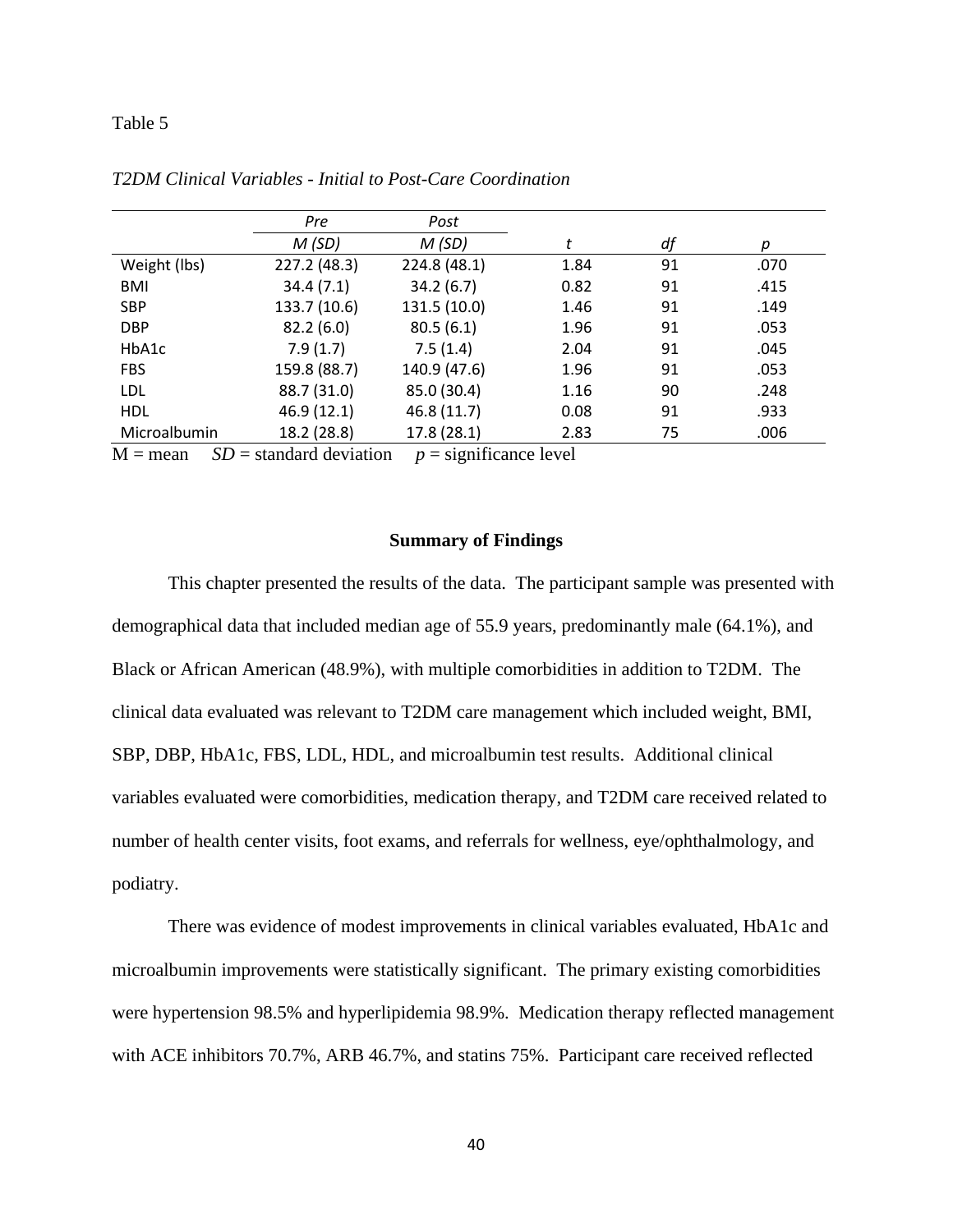wellness referrals of 59.8%, eye/ophthalmology referrals of 62%, and podiatry referrals of 0% with 80.4% receiving foot exams during health center visits.

The ADA national standards of care for patients with T2DM focuses on glycemic control, BP control and lipid management. The target goal of glycemic control is a HbA1c less than 7% with the recommendation for testing at least 2-3 times per year depending upon glycemic goal or when the treatment regimen changes (ADA, 2019). Participants of this study failed to meet this standard, however there was a statistically significant decrease in HbA1c of 7.5%. The ADA target goal of BP for patients with T2DM is less than 130/80 to 140/90 mmHg depending upon level of cardiovascular risk (ADA, 2019). Participants of this study had a post or follow-up HRA mean SBP/DBP of 131.5/80.5 mmHg which met the standard, however, this study did not include calculations for level of cardiovascular risk. The goal of management for patients with T2DM and elevated BP includes medication therapy with an ACE or an ARB (ADA, 2019). Of the participants in this study 70.7% were on an ACE and 46.7% were on an ARB, which met the standard of care. The ADA target goal of lipid management for patients with T2DM is an LDL less than 100mg/dL and HDL greater than 40mg/dL for men and 50mg/dL for women (ADA, 2019). Participants in this study had a post or follow-up HRA mean LDL of 85.0 and HDL of 46.8. This study did not delineate the mean HDL and LDL by gender although most participants were male at 64.1%.

Overall, the findings of this study provide a modest support for on-site health centers and care coordination having a positive effect on T2DM outcomes. Further study over time and across several locations could potentially support implementation of this type of care delivery.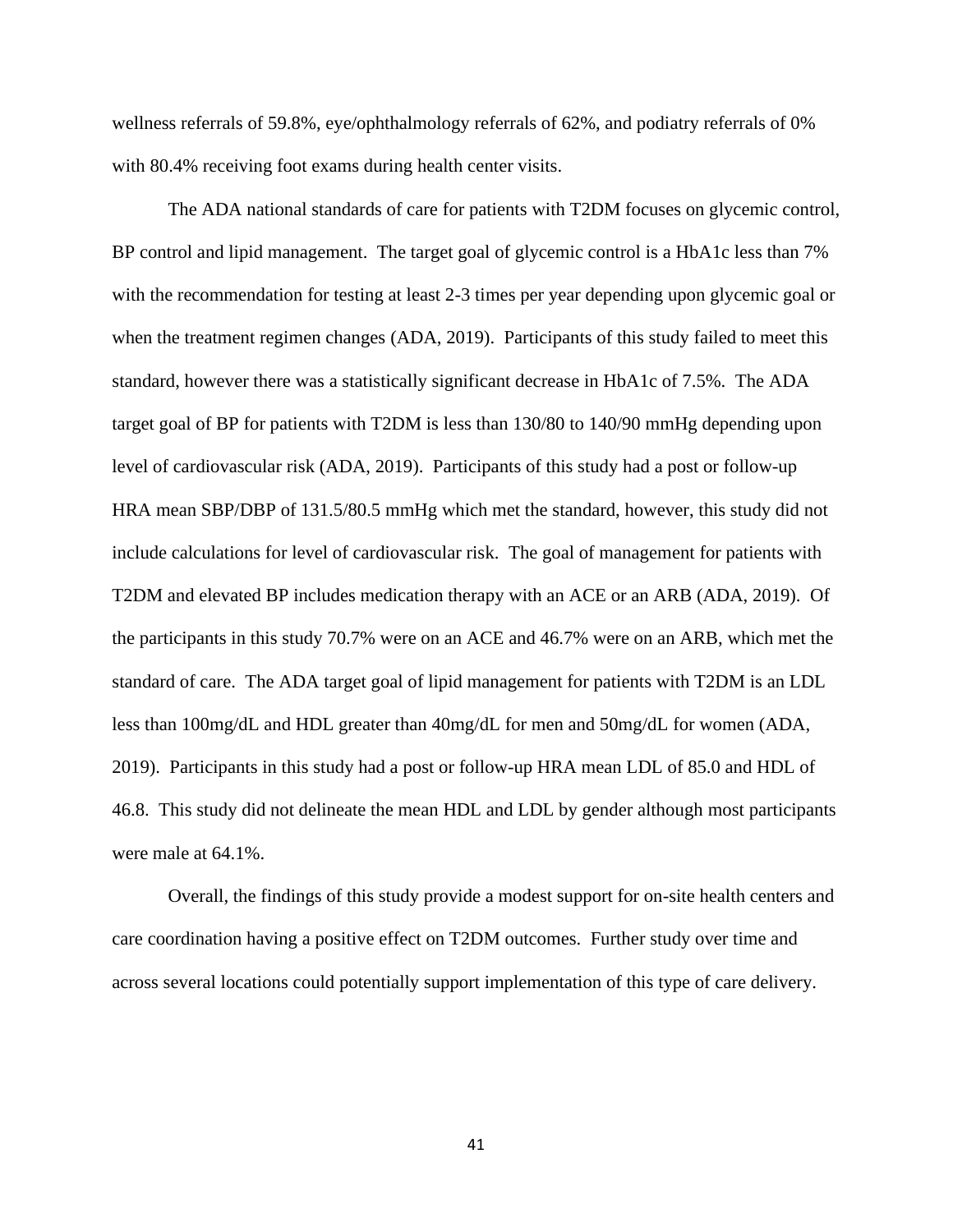## **Chapter V: Discussion and Conclusion**

The final chapter discusses the findings of this scholarly project and a corresponding interpretation of the results. The purpose of this project was to assess changes in T2DM outcomes at an on-site health center with enrollment into the care coordination program. This chapter addresses whether organizational outcomes are meeting internal benchmarks for care coordination of T2DM and provides a comparison to national standards. Lastly, the possible implications for practice and policy changes are discussed.

## **Discussion of Findings**

The sample population consisted of a majority of African American males with T2DM and multiple comorbidities which included obesity, hypertension, hyperlipidemia, and cardiovascular disease. Some of the baseline findings were already in the normal range and this made it difficult to find statistically significant differences. There were statistically significant improvements in both HbA1c and microalbumin laboratory results and there near significant results for DBP and FBS during the evaluation period of the project. Overall, there were modest improvements of clinical variables associated with weight loss, BMI, BP, FBS, and LDL.

More than 70% of participants were prescribed ACE and statin medication therapy. In addition, 46.7% were prescribed an ARB, which is indicates some patients may have been managed with both an ACE and an ARB. Care management received included more than 80% of participants receiving foot exams, although none received a podiatry referral. Approximately 60% of participants received wellness referrals for health coaching with DSME/DSMS and 62% received eye/ophthalmology referrals.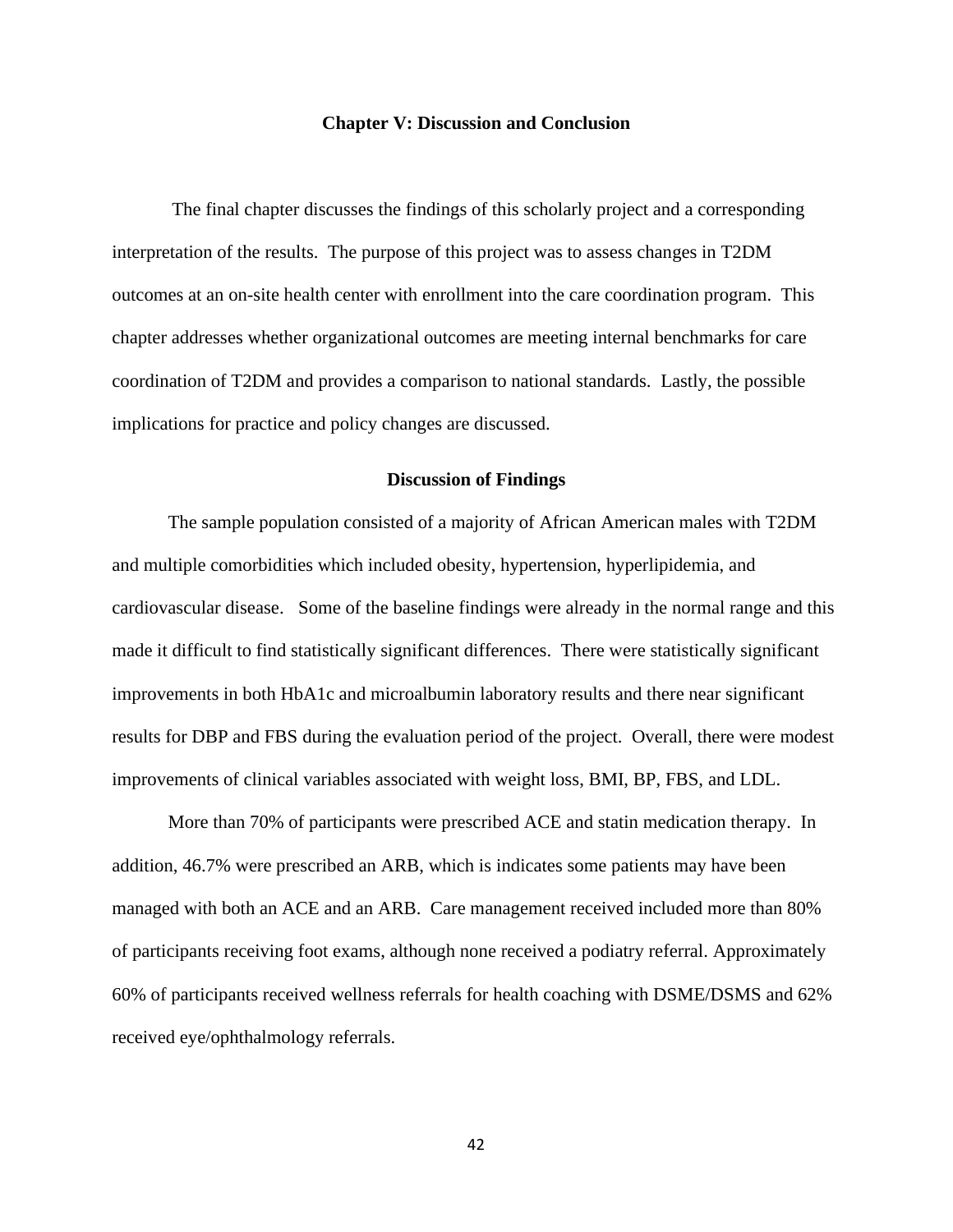#### **Type-2 Diabetes Mellitus Care Management**

The ADA national diabetes standards of care guidelines goal for HbA1c testing is 2-3 times per year depending on glycemic control (ADA, 2019). This study population had 3 or more visits in a year and a HbA1c measurement at each visit. The visits facilitated regular monitoring of BP and glycemic control. Regular HbA1c testing met the ADA national standard of care and the organizational internal benchmark. The study findings were a mean BP of less than 140/90 mmHg in the presence of unknown cardiovascular risk. The baseline BP was within normal range, but there was a very modest improvement from initial HRA visit to follow-up HRA visit. Most participants were prescribed ACE or ARB medication therapy, thus meeting ADA target goals for BP control in T2DM with elevated BP and organizational internal benchmarks. The study met the ADA standard of care for lipid management of LDL less than 100mg/dL and HDL greater than 40md/dL, which were also within normal at baseline, however the LDL showed a very modest improvement and HDL remained relatively unchanged. The ability to see the very modest improvements over a longer period support further study of these variables associated with T2DM care management.

A similar study by Burton et al. (2015) used a pre- and post-survey combined with clinical screenings that were repeated at six and twelve months. The results of this study show no statistical significance in the presence of self-efficacy support that included a health coach, dietician, pharmacist, and counselor. The study by Misra-Hebert et al. (2016) which utilized retrospective cohort data obtained from an EHR to evaluate similar clinical variables in the presence of employee incentives. The study findings reflected a larger decline in HbA1c and weight with BP and LDL remaining relatively unchanged. Sepers et al. (2015) examined clinical outcomes of T2DM care and showed improvements in HbA1c, BMI, and FBS when DSME and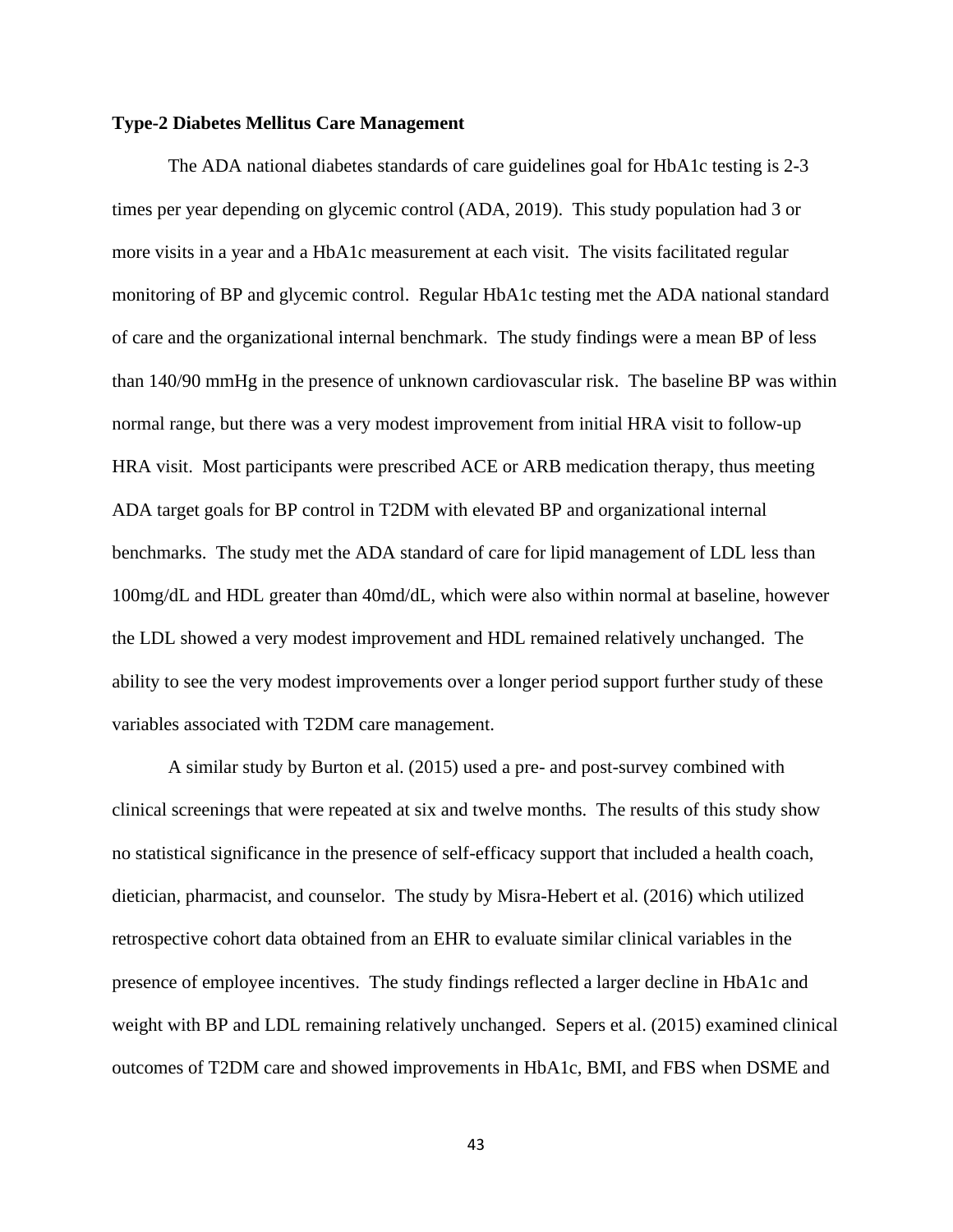DSMS was also implemented on-site. The study by Zupa et al. (2019) assessed the effectiveness of diabetes education on T2DM clinical variables and found significant improvement in HbA1c over a period of a year and LDL for nine months, but no significant change in BMI. Overall, the studies had similar outcomes to this project and were reinforced with diabetes patient education and support. Although this project allowed for assessing for the wellness referral which included health coaching, DSME and DSMS resources, further evaluation was needed to determine if participants utilized the wellness referral and to what degree of engagement.

## **Care Coordination**

This study provided an assessment of variables that incorporated access to an on-site health center and its care coordination program. The care coordination program involved regular health center visits, laboratory testing of pertinent T2DM clinical variables, and referral for wellness services that included DSME and DSMS. Additionally, referrals were provided for specialty care focused on preventing T2DM complications, specifically for wellness and optic/eye examinations, but no podiatry referrals were documented. The importance of regular office visits and laboratory testing allow for monitoring of BP, blood glucose and screening for kidney disease. This study showed statistically significant decreases in microalbumin in a population that was predominantly male and African American. There were very modest improvements in weight loss, BMI, BP, and LDL findings. Regular foot exams and referrals for wellness and eye/optic examinations met organizational internal benchmarks. All these findings together can support the positive impact of T2DM outcomes associated with properly coordinated care.

The Berkowitz, Eisenstat, Barnard & Wexler (2018) study showed positive results regarding patient perceptions of T2DM care from a single point of contact with care coordination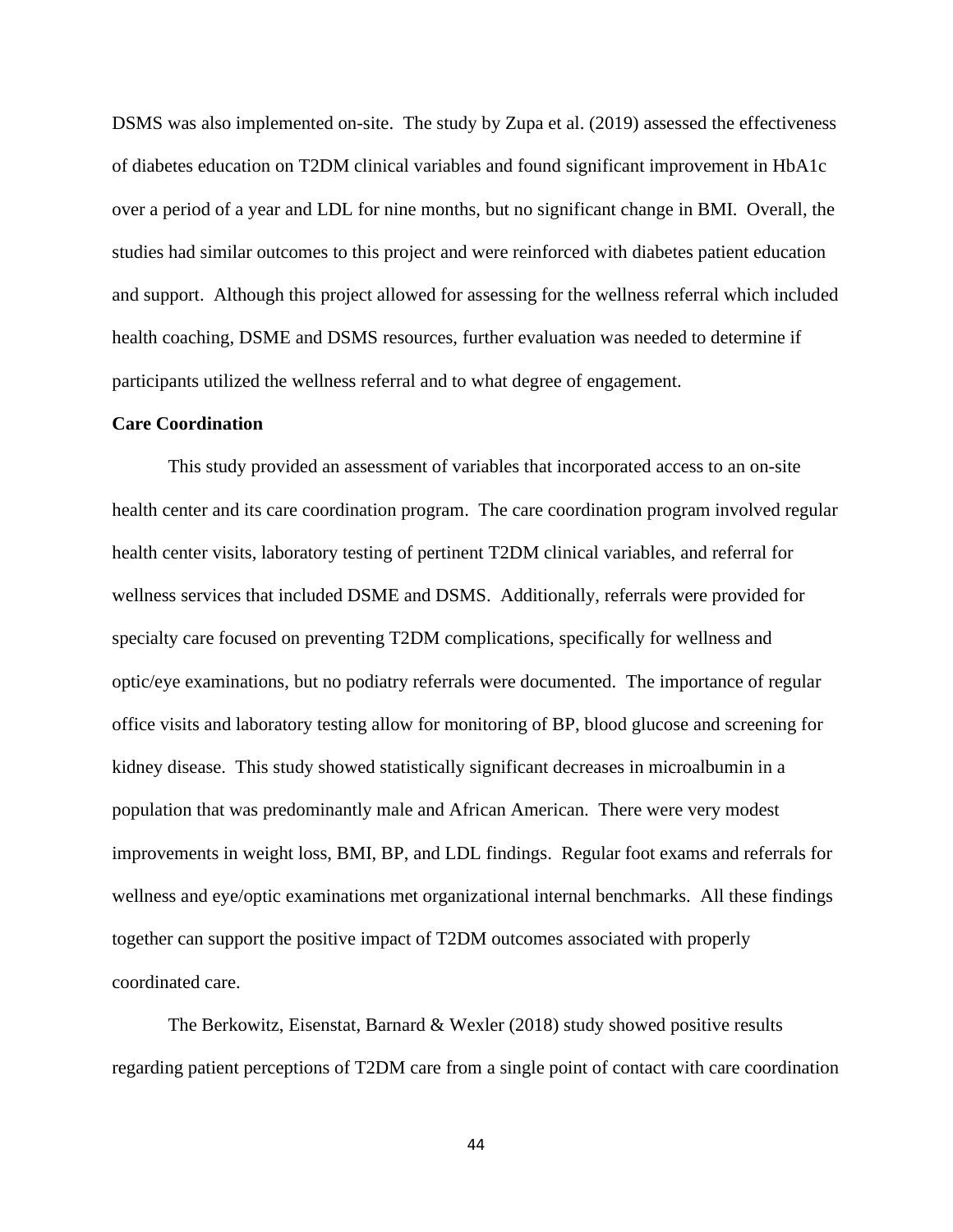from a multidisciplinary team. The study assessed a similar model with T2DM care being implemented using the on-site health center provider as the point of contact with care coordination monitoring visits, laboratory work, and referrals provided. Similarly, Solorio et al. (2015) evaluated care coordination and T2DM outcomes of Hispanic patients and found improvements in HbA1c relating increased primary care visit and microalbumin screenings. Similar to these studies this project was predominantly African American males and assessed numbers of health center visits and measured pre and post clinical variables showing near significant findings and modest improvements from baseline.

A similar retrospective study by McClendon et al. (2019) evaluating a pilot diabetes care coordination program that included pre/post laboratory results demonstrated statistically significant reductions in HbA1c levels and a reduction in hospital utilization. There are potential cost savings related to preventing T2DM associated complications of hypertension, vision loss, kidney failure, and lower limb amputation particularly in the population identified in this study. The idea of the broader implications of this study could support further inquiry of a cost-benefit analysis to better assess the dollars potentially spent on treating and managing T2DM complications and support T2DM care management with care coordination.

## **On-Site Health Center**

An additional study performed by Padwal et al. (2017), in which the focus was a worksite showed statistically significant improvements in SBP and triglyceride levels and supported the presence of a worksite provider to increase access and convenience of care. The Padwal et al. (2017) study implemented screenings at a worksite clinic and showed statistically significant improvements in SBP though no significant changes in BMI. Tarride et al. (2017) also examined the effectiveness of T2DM screening and found a statistically significant decrease in HbA1c at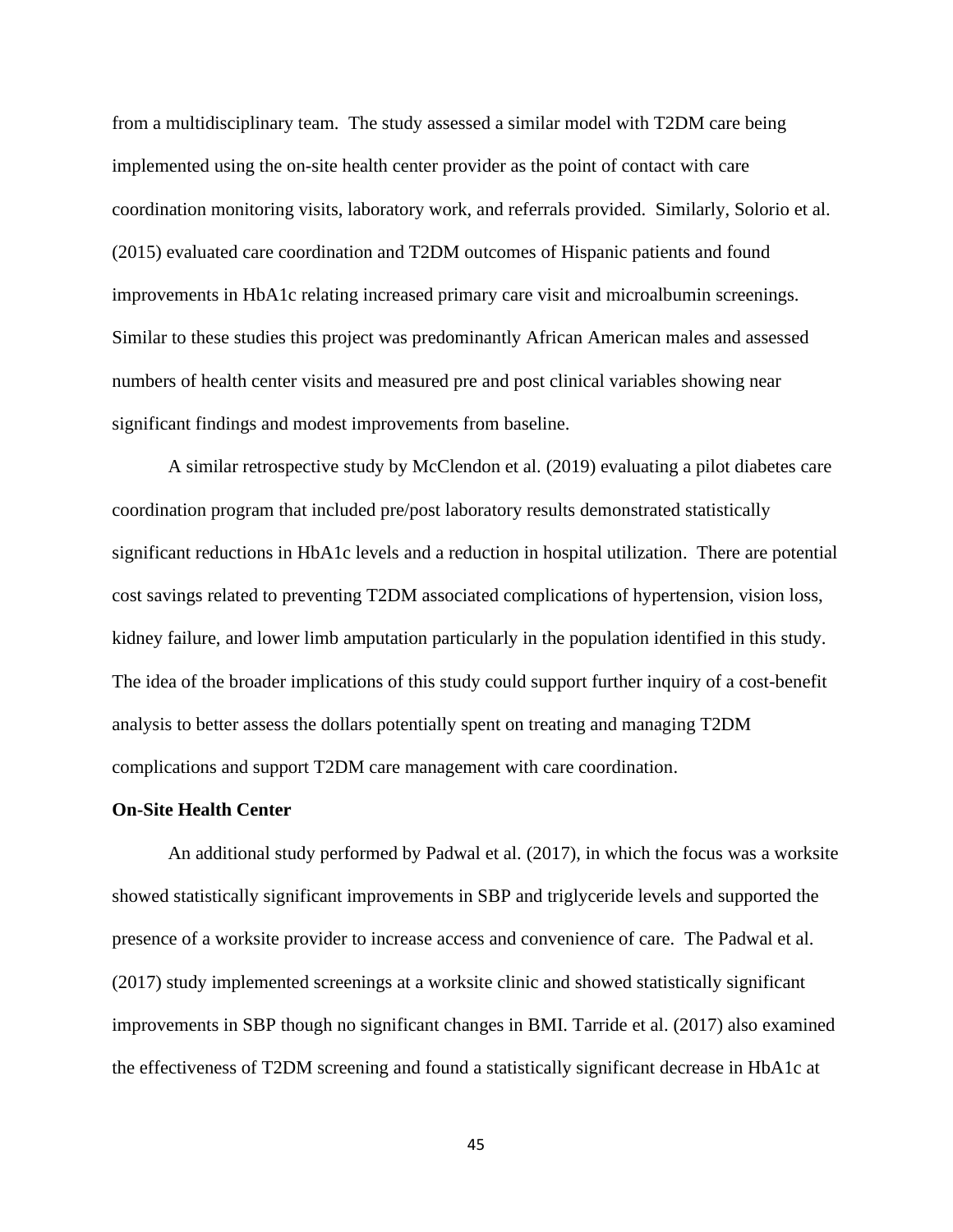six months for pre-diabetics and those with T2DM, but no significant change for those at baseline or at risk for developing T2DM. This project further supports the utilization of the onsite health center with more than two-thirds of study participants having at least three visits with annual screenings thought improvements were modest with near statistically significant improvements in T2DM outcomes.

Lastly, the O-Keefe & Anderson (2017) study of the implementation of an on-site heath center and the associated effects of increasing prevention, screening and early detection, as well as decreasing health expenditures and costs of care support the importance of this study. Although this study lacked a costs analysis the coordination of routine testing, follow-up, management, and referrals resulted in modest improvement. Overall, the clinical implications for utilization of an on-site health center and care coordination are supported by this and other studies exhibiting improvements in T2DM clinical variables in addition to providing access to care and decreasing health care costs.

#### **Organizational Benchmarks**

Organizational internal benchmarks included participant improvement in HbA1c to less than 7% at post or follow-up HRA. This benchmark was not met although the median HbA1c decreasing from 7.9% to 7.5% at end of the evaluation year. An additional benchmark was more than 50% of participants would receive and ACE or ARB prescription during the evaluation year. This benchmark was met with 70.7% receiving an ACE and 46.7% receiving an ARB or both for medication therapy. An additional benchmark was more than 50% of participants would receive a foot exam during the measurement year. This benchmark was met with 80.4% receiving a foot exam. Overall, there were modest improvements in most clinical variables evaluated.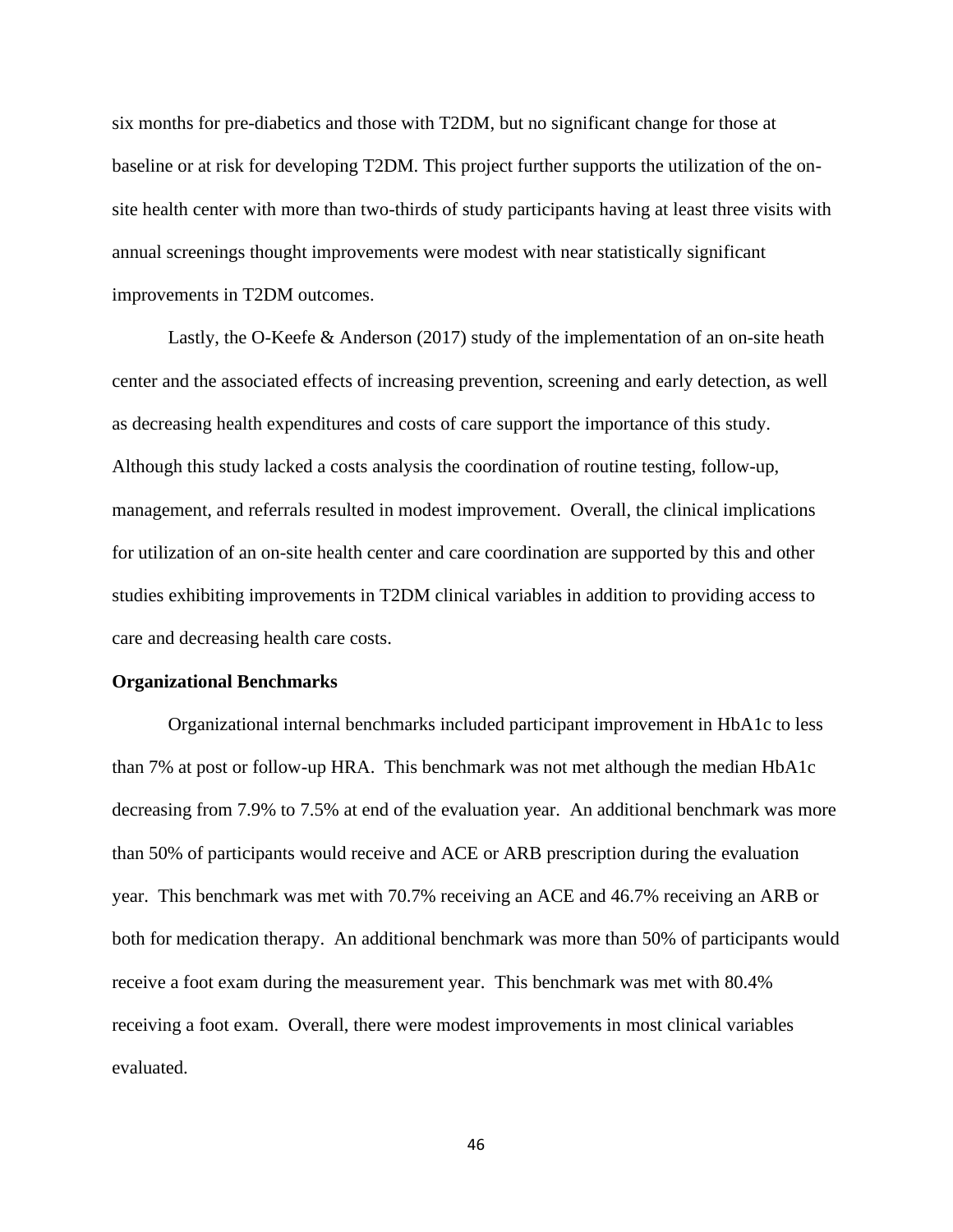## **Limitations**

This scholarly project included several limitations. First, the study period was short and more time was needed to evaluate clinical significance of the data over an extended time. Participants were evaluated at a minimum of twelve months to a maximum of fifteen months from initial HRA. The changes seen in HbA1c, BP, LDL, and HDL may require an extended period to allow for more apparent effects and trending of the data. Second, a small sample size limited to one on-site health center. Third, a control group in similar location would have provided an opportunity for further comparisons of the impact of the intervention. Fourth, though there was data regarding wellness referrals completed there was no evidence to support what impact, if any, there was on the actual clinical outcomes. Lastly, the project failed to include a component geared toward participant perceptions relative to on-site health centers as primary care providers for chronic disease management.

## **Implications for Practice**

 The on-site health center has the potential to provide a place for addressing key components of the "triple aim". The ability to provide primary care and chronic disease management without the limitations of access to care and time is key. This project could serve as a guide for potentially improving preventative screenings and identifying gaps in care. The ability to capture chronic diseases before they manifest could potentially improve health care expenditures. The opportunity to increase patient engagement, encourage self-care, and facilitate active patient participation in achieving their health care goals could further improve T2DM outcomes.

## **Recommendations for Further Study**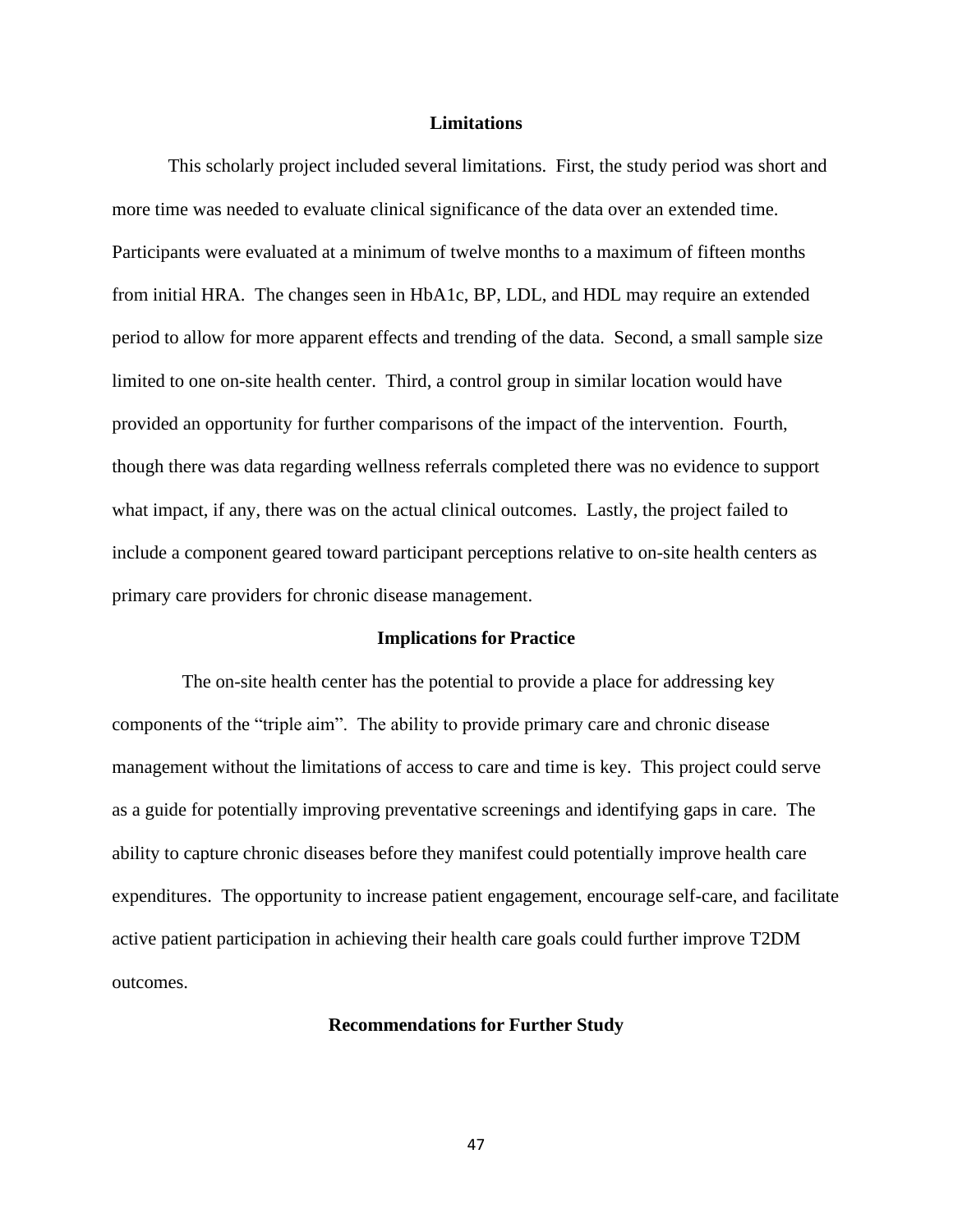The continuation or extension of the study would assess outcomes of the identified population of African American males for an extended period focusing on BP control, HbA1c glycemic control, microalbuminuria, and potential effects of kidney disease. Further study would assess the effectiveness of the wellness referral relative to content, patient engagement, and patient perception of effectiveness, which could be compared to clinical outcome related to weight loss, decreased BMI, and BP control. Further study of podiatry and eye/optic referrals in relation to loss of the lower extremity by amputation and the development of eye complications associated with T2DM would provide further data to guide referral policy and processes.

A cost benefit analysis was needed to assess any associated cost savings generated by an on-site health centers which could further support their implementation and viability for employers considering this type of health care service. The further examination of the potential cost savings that could be gained by effective, efficient, and coordinated care could be evaluated by comparing on-site health center costs to similar offerings in the general marketplace. The ability to reduce losses related to decreases productivity and employee absenteeism could be compared to utilization of paid time off and vacation time spent on obtaining health care services.

## **Conclusion**

The on-site health center has the potential to alleviate the variables of lack of access to care, lack of affordability, and lack of time to visit the health care provider. This scholarly project supports that an on-site health center and care coordination can have a significant effect on T2DM outcomes.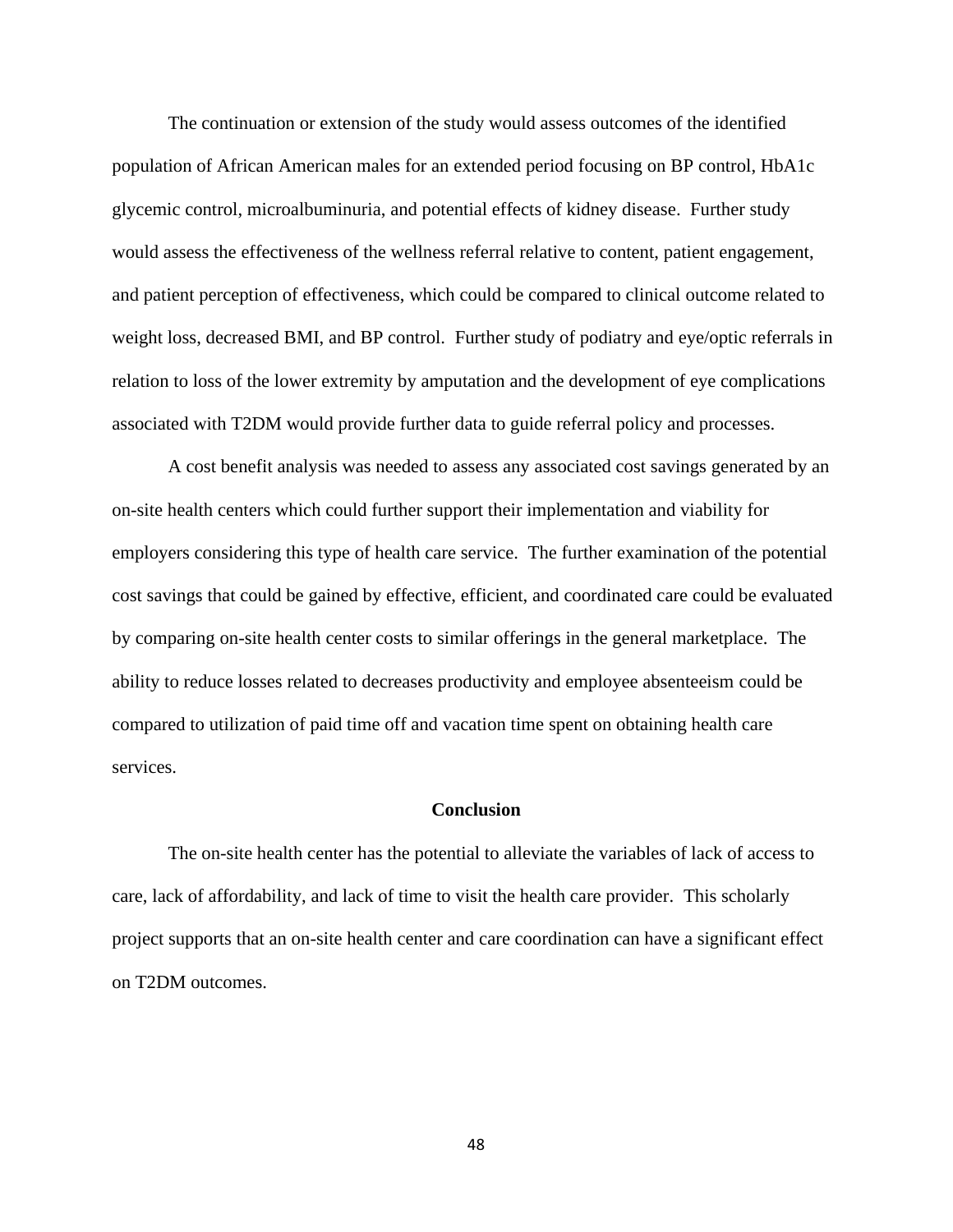| <b>PATIENT DEMOGRAPHICS</b>  |                                                                                                                                    |  |  |
|------------------------------|------------------------------------------------------------------------------------------------------------------------------------|--|--|
| <b>Variable</b>              | <b>Description</b>                                                                                                                 |  |  |
| Pt. Age                      | Patient age according to medical record                                                                                            |  |  |
| Pt. Gender                   | Patient's identified gender in the medical record                                                                                  |  |  |
| Pt. Race                     | Patient's identified race                                                                                                          |  |  |
| Pt. Ethnicity                | Patient's identified ethnicity                                                                                                     |  |  |
| <b>PATIENT CLINICAL DATA</b> |                                                                                                                                    |  |  |
| <b>HRA1</b> Pre              | First Health Risk Assessment completed at entry to care                                                                            |  |  |
| <b>HRA2 Post</b>             | Second Health Risk Assessment completed after 12 months of care                                                                    |  |  |
| Height                       | Height recorded in the medical record                                                                                              |  |  |
| Wt1 PreHRA                   | Weight recorded at initial Health Risk Assessment                                                                                  |  |  |
| Wt2 PostHRA                  | Weight recorded at second Health Risk Assessment (12 months)                                                                       |  |  |
| <b>BMI1 PreHRA</b>           | Body mass index recorded at initial Health Risk Assessment                                                                         |  |  |
| <b>BMI2 PostHRA</b>          | Body mass index recorded at second Health Risk Assessment (12 months)                                                              |  |  |
| <b>BPsyst1 PreHRA</b>        | Blood pressure: systolic recorded at initial Health Risk Assessment                                                                |  |  |
| <b>BPsyst2 PostHRA</b>       | Blood pressure: systolic recorded at second Health Risk Assessment (12 months)                                                     |  |  |
| <b>BPdias1 PreHRA</b>        | Blood pressure: diastolic recorded at initial Health Risk Assessment                                                               |  |  |
| <b>BPdias2 PostHRA</b>       | Blood pressure: diastolic recorded at second Health Risk Assessment (12 months)                                                    |  |  |
| HbA1c1 PreHRA                | Hemoglobin A1c lab results from initial Health Risk Assessment                                                                     |  |  |
| <b>HbA1c2 PostHRA</b>        | Hemoglobin A1c lab results from second Health Risk Assessment (12 months)                                                          |  |  |
| TotHbA1c/yr                  | Total number of HbA1c lab results from initial Health Risk Assessment to the second Health                                         |  |  |
|                              | Risk Assessment                                                                                                                    |  |  |
| <b>FBS1 PreHRA</b>           | Fasting blood glucose results from initial Health Risk Assessment                                                                  |  |  |
| <b>FBS2 PostHRA</b>          | Fasting blood glucose results from second Health Risk Assessment (12 months)                                                       |  |  |
| LDL1 PreHRA                  | Low density lipoprotein results from initial Health Risk Assessment                                                                |  |  |
| LDL2 PostHRA                 | Low density lipoprotein results from second Health Risk Assessment (12 months)                                                     |  |  |
| <b>HDL PreHRA</b>            | High density lipoprotein results from initial Health Risk Assessment                                                               |  |  |
| <b>HDL PostHRA</b>           | High density lipoprotein results from second Health Risk Assessment (12 months)                                                    |  |  |
| Microalbu1 PreHRA            | Microalbumin results from initial Health Risk Assessment                                                                           |  |  |
| Microalbu2 PostHRA           | Microalbumin results from second Health Risk Assessment                                                                            |  |  |
| Meds1 PreHRA                 | Medications in ACE/ARB classes prescribed pre-HRA (initial)                                                                        |  |  |
| Meds2 PostHRA                | Medications in ACE/ARB classes prescribed post-HRA (12 months)                                                                     |  |  |
| Meds3 PreHRA                 | Medications in Statin/Other classes prescribed pre-HRA (initial)                                                                   |  |  |
| Meds4 PostHRA                | Medications in Statin/Other classes prescribed post-HRA (12 months)                                                                |  |  |
| <b>Comorbs PreHRA</b>        | Co-morbidities existing at initial Health Risk Assessment                                                                          |  |  |
| <b>Comorbs PostHRA</b>       | Co-morbidities existing at second Health Risk Assessment (12 months)                                                               |  |  |
| Foot Exam                    | Total number of foot exams completed from initial Health Risk Assessment to the second<br><b>Heath Risk Assessment</b>             |  |  |
| WellRef                      | Wellness referral completed from initial Health Risk Assessment to second Health Risk<br>Assessment                                |  |  |
| <b>Podiatry Referral</b>     | Podiatry referral completed from initial Health Risk Assessment to second Health Risk<br>Assessment                                |  |  |
| <b>Optical Referral</b>      | Optical referral completed from initial Health Risk Assessment to second Health Risk<br>Assessment                                 |  |  |
| #TotHCvis                    | Total number of health center visits completed from initial Health Risk Assessment to<br>second Health Risk Assessment (12 months) |  |  |

# **Appendix: Data Extraction Tool**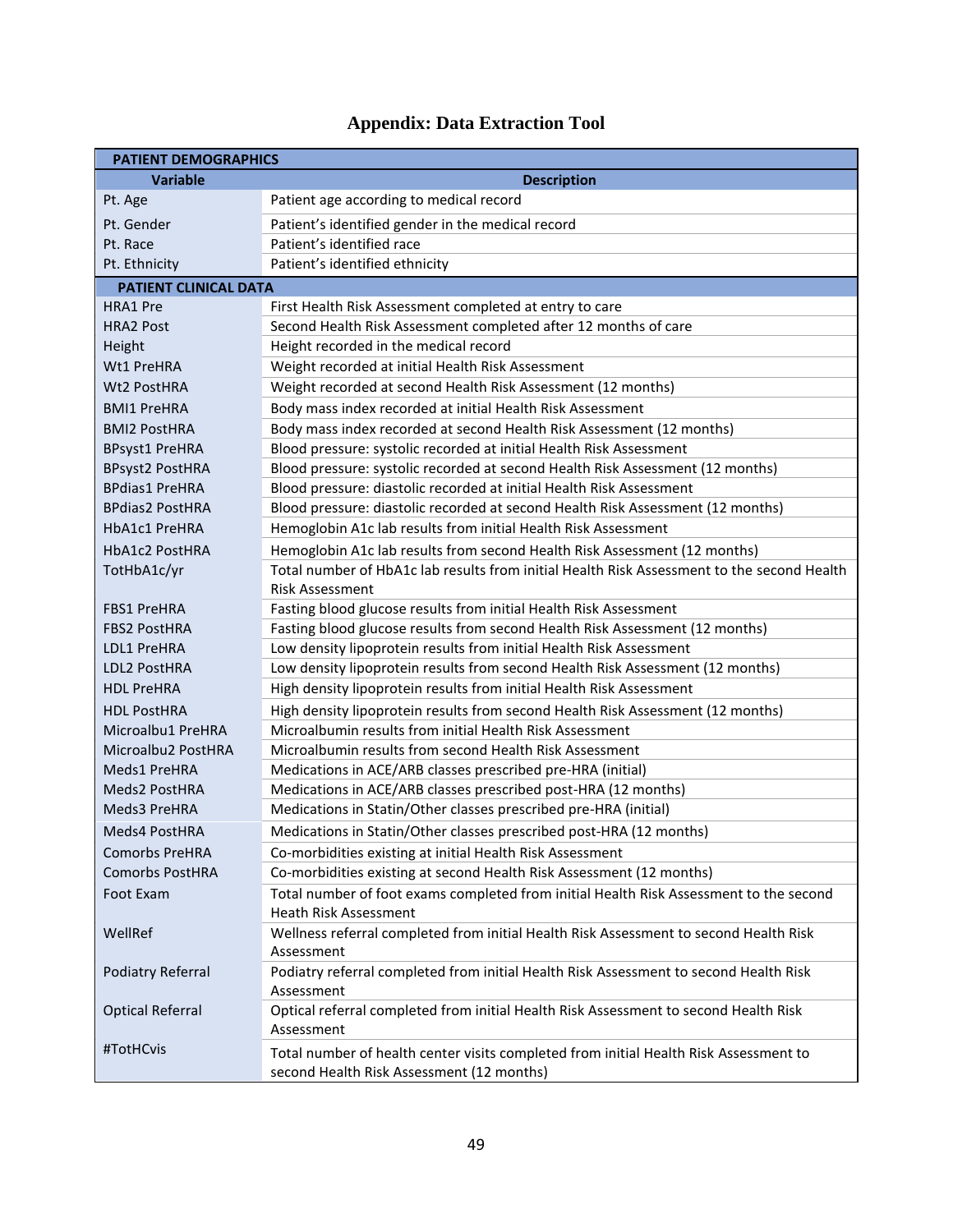## **References**

- Agency for Healthcare Quality and Research (AHRQ). (2018). Care Coordination Quality Measure for Primary Care (CCQM-PC). Retrieved from [https://www.ahrq.gov/sites/default/files/wysiwyg/professionals/prevention-chronic](https://www.ahrq.gov/sites/default/files/wysiwyg/professionals/prevention-chronic-care/improve/coordination/ccqmpc/ccqmp-pc-development.pdf)[care/improve/coordination/ccqmpc/ccqmp-pc-development.pdf](https://www.ahrq.gov/sites/default/files/wysiwyg/professionals/prevention-chronic-care/improve/coordination/ccqmpc/ccqmp-pc-development.pdf)
- American Diabetes Association (2019). Standards of medical care in diabetes 2019. *Clinical Diabetes,* 37(1), 11-34. https://doi.org/10.2337/cd18-0105
- Berkowitz S.A., Eisenstat, S.A., Barnard, L.S., & Wexler, D.J. (2018). Multidisciplinary coordinated care for Type 2 diabetes: A qualitative analysis of patient perspectives. *Primary Care Diabetes*, *12*(3), 218–223. doi:10.1016/j.pcd.2018.01.005
- Burton, W.N., Chen, C.Y., Li, X., Erickson, D., McCluskey, M., & Schultz, A. (2015). A worksite occupational health clinic-based diabetes mellitus management program. *Population Health Management*, *18*(6), 429-436.
- Caloyeras, J.P., Liu, H., Exum, E., Broderick, M., & Mattke, S. (2014). Managing manifest diseases, but not health risks saved PepsiCo money over seven years, *33*(1), 124-130. https://doi.org/10.1377/hlthaff.2013.0625
- Centers for Disease Control and Prevention. (2017). National center for chronic disease prevention and health promotion (NCCDPHP). Retrieved December 22, 2019 from https://www.cdc.gov/chronicdisease/about/index.htm
- Coleman. K., Austin, B.T., Brach, C., & Wagner, E.H. (2009). Evidence on the Chronic Care Model in the new millennium. *Health Affairs, 28*(1), 75–85. doi:10.1377/hlthaff.28.1.75
- Dalal, K., Khoury, A., & Nyce, S. (2014). Demonstrating high performance at an on-site corporate health center. *Benefits Quarterly*, 30(4), 55-67.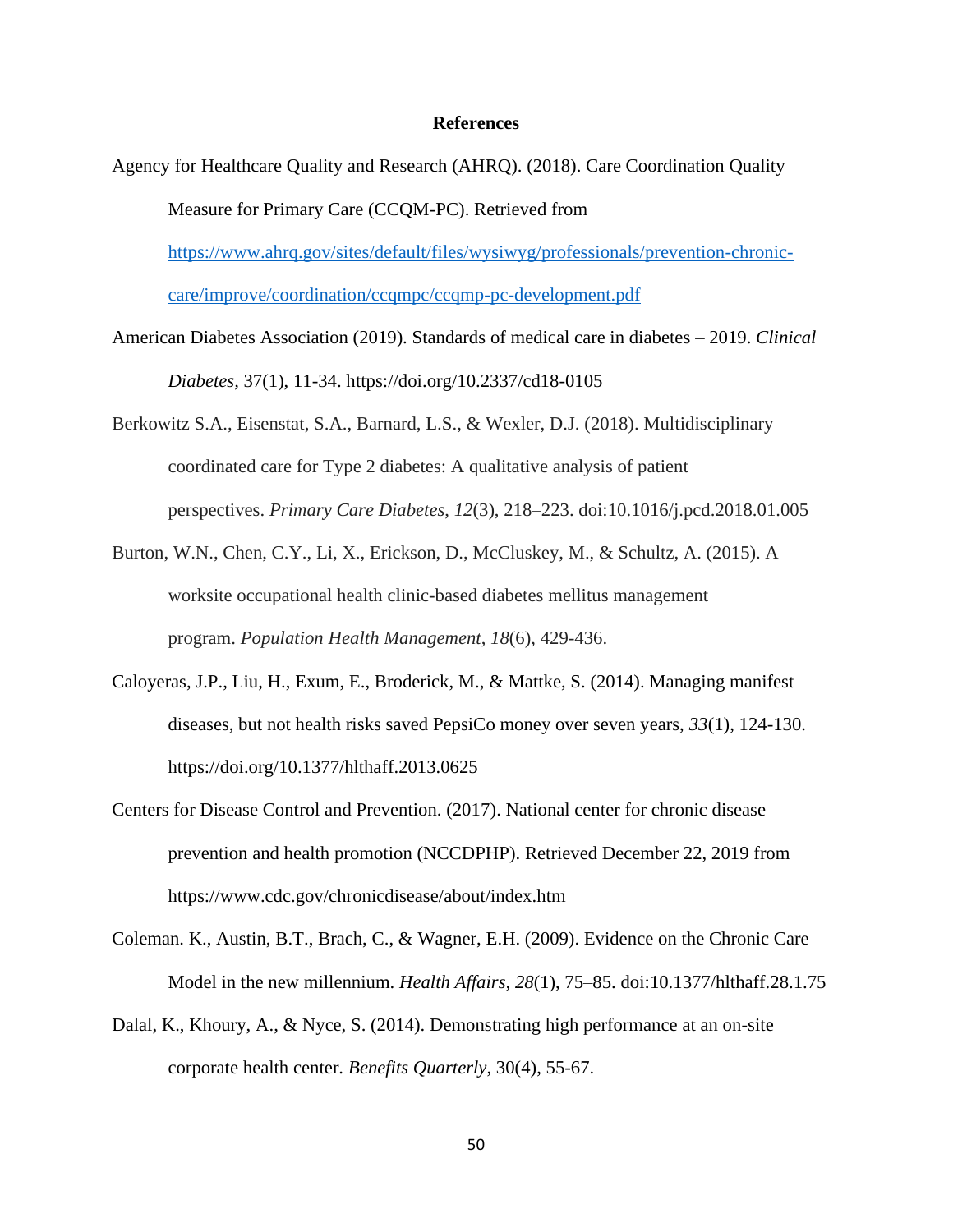- Das, S., Rouseff, M., Guzman, H.E., Osondu, C.U., Brown, D., Betancourt, B., ... & Rubens, M. B. (2019). The impact of lifestyle modification on cardiometabolic risk factors in healthcare employees with type 2 diabetes. *American Journal of Health Promotion, 33*(5), 745- 748.
- Fitzgerald, T.M., Williams, P.A., Dodge, J.A., Quinn, M., Heminger, C.L., Moultrie, R., ... & Lewis, M.A. (2017). Program implementation approaches to build and sustain health care coordination for type 2 diabetes. *Health Promotion Practice, 18*(2), 306-313.
- Hafez, D., Fedewa, A., Moran, M., O'Brien, M., Ackermann, R., & Kullgren, J.T. (2017). Workplace interventions to prevent type 2 diabetes mellitus: a narrative review. *Current Diabetes Reports, 17*(2), 9-11.
- Institute for Healthcare Improvement (IHI). (2020). Triple aim for populations. Retrieved January 3, 2020, from http://www.ihi.org/Topics/TripleAim/Pages/Overview.aspx
- Institute of Medicine (IOM). (2001). Committee on Quality Health Care in America. Crossing the quality chasm: A new health system for the 21st century. Washington, D.C.: National Academy Press.
- Kramer, M., Molenaar, D., Arena, V., Venditti, E., Meehan, R., Miller, R., ... & Kriska, A.M. (2015). Improving employee health: evaluation of a worksite lifestyle change program to decrease risk factors for diabetes and cardiovascular disease. *Journal of occupational and environmental medicine/American College of Occupational and Environmental Medicine, 57*(3), 284-291.
- Levy, D.E., & Thorndike, A.N. (2019). Workplace wellness program and short-term changes in health care expenditures. *Preventive Medicine Reports, 13*, 175-178.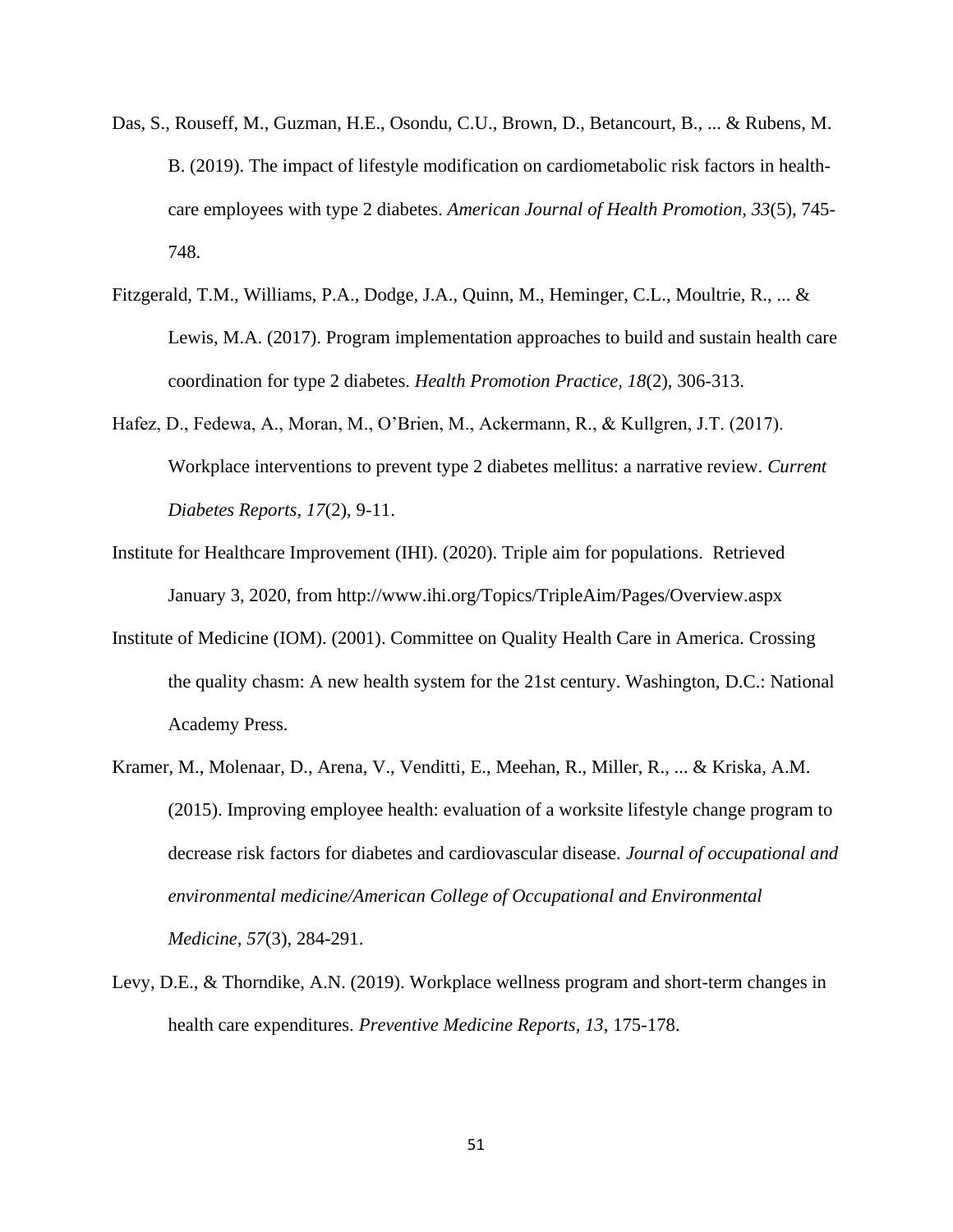- McLendon, S.F., Wood, F.G., & Stanley, N. (2019). Enhancing diabetes care through care coordination, telemedicine, and education: Evaluation of a rural pilot program. *Public Health Nursing Journal, (36)*3, 310-320. https://doi.org/10.1111/phn.12601
- Misra-Hebert, A.D., Hu, B., Taksler, G., Zimmerman, R., & Rothberg, M.B. (2016). Financial incentives and diabetes disease control in employees: a retrospective cohort analysis. *Journal of General Internal Medicine, 31*(8), 871-877.
- Moran, K., Burson, R., & Conrad, D. (2017). *The doctor of nursing practice project: A framework for success.* (2<sup>nd</sup> ed). Burlington, MA: Jones & Bartlett Learning.
- National Association of Worksite Health Centers (NAWHC). (2019). Retrieved December 22, 2019, from https://www.nawhc.org/What-is-an-Onsite-Clinic
- National Diabetes Statistics Report. (2017). Retrieved December 22, 2019, from https://www.cdc.gov/diabetes/data/statistics/statistics-report.html
- O'Keefe, L.C., & Anderson, F. (2017). Benefits of on-site clinics. *The Online Journal of Issues in Nursing*, *22*(2). https://doi.org/10.3912/OJIN.Vol22No02PPT51
- Ostovari, M., Yu, D., Yih, Y., & Steele-Morris, C.J. (2017). Impact of an onsite clinic on utilization of preventive services. *Journal of Occupational and Environmental Medicine, 59*(7), 615-623.
- Padwal, R., Rashead, M., Snider, J., Morrin, L., Lehman, A., & Campbell, N.R. (2017). Worksite-based cardiovascular risk screening and management: a feasibility study. *Vascular Health and Risk Management, 13*, 209-213.
- Papanicolas, I., Woskie, L.R., & Jha, A.K. (2018). Healthcare spending in the United States and other high-income countries. *Journal of the American Medical Association*, *319*(10), 1024-1039. https://doi.org/doi:10.1001/jama.2018.1150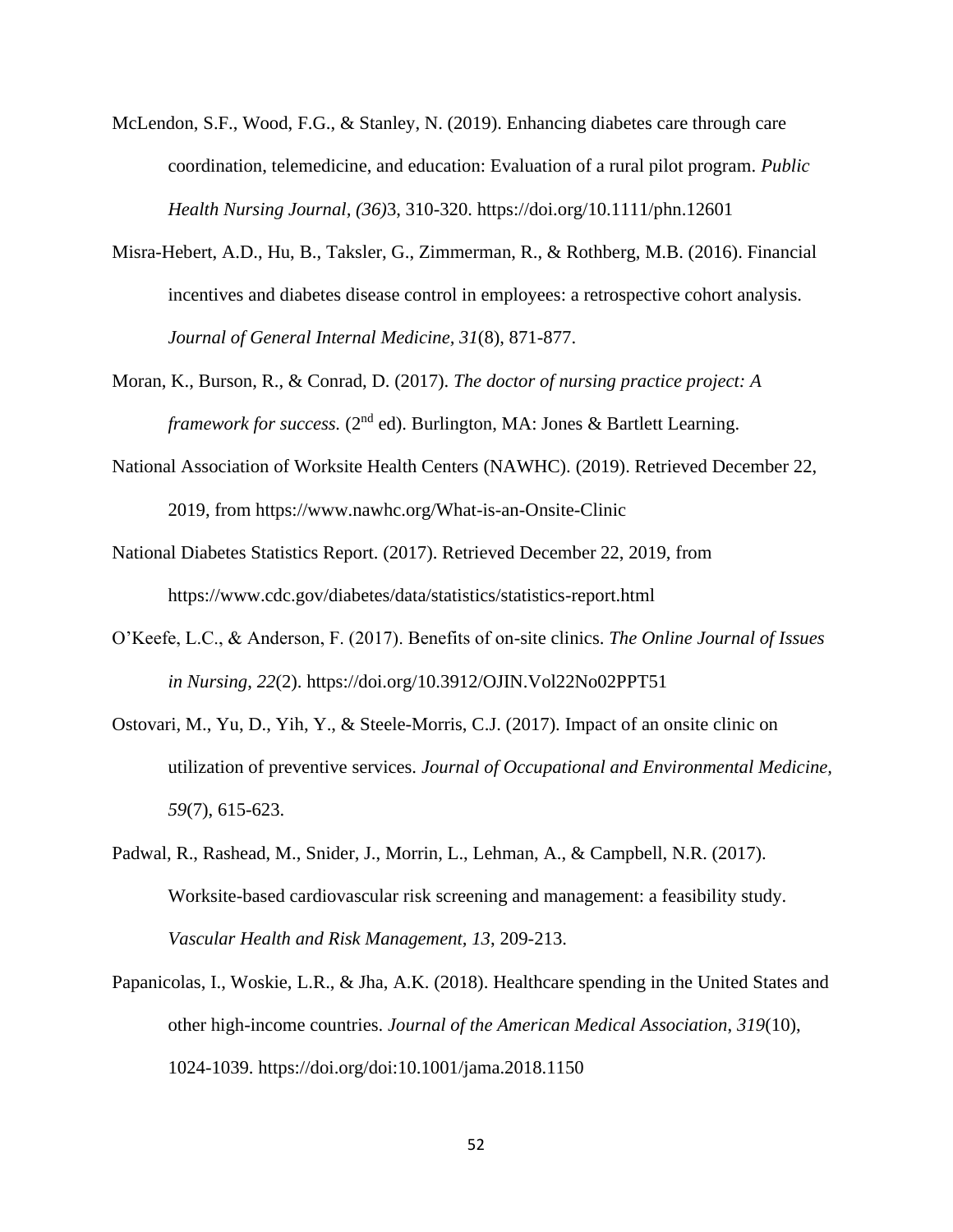- Powers, M.A., Bardsley, J., Cypress, M., Duker, P., Funnell, M.M., Fischl, A.H., ... Vivian, E. (2015). Diabetes Self-management Education and Support in Type 2 Diabetes: A joint position statement of the American Diabetes Association, the American Association of Diabetes Educators, and the Academy of Nutrition and Dietetics. *Diabetes Care*, *38*(7), 1372-1382. https://doi.org/https://doi.org/10.2337/dc15-0730
- Ryan, B.L., Brown, J.B., Glazier, R.H., & Hutchison, B. (2016). Examining primary healthcare performance through a triple aim lens. *Healthcare Policy, 11*(3), 19-31.
- Sepers Jr, C.E., Fawcett, S.B., Lipman, R., Schultz, J., Colie-Akers, V., & Perez, A. (2015). Measuring the implementation and effects of a coordinated care model featuring diabetes self-management education within four patient-centered medical homes. *The Diabetes Educator, 41*(3), 328-342.
- Solorio, R., Bansal, A., Comstock, B., Ulatowski, K., & Barker, S. (2015). Impact of a chronic care coordinator intervention on diabetes quality of care in a community health center. *Health Serv Research, 50*(3), 730–749. doi:10.1111/1475-6773.12253
- Schein, E.H. (2017). *Organizational culture and leadership.* (5th ed.). Hoboken, NJ: Jon Wiley & Sons, Inc.
- Tarride, J.E., Smofsky, A., Nykoliation, P., Allain, S., Lewis-Daly, L., Satok, D., ... & McIntyre, R.S. (2017). Effectiveness of a Diabetes Screening Intervention in the Canadian Workplace. *Canadian Journal of Diabetes, 41*(5), S28.
- Williams, M.D., Asiedu, G.B., Finnie, D., Neely, C., Egginton J., Finney Rutten, L.J., & Jacobson, R.M. (2019). Sustainable care coordination: a qualitative study of primary care provider, administrator, and insurer perspectives. *BMC Health Services Research, 19*(92), 1-10.<https://doi.org/10.1186/s12913-019-3916-5>